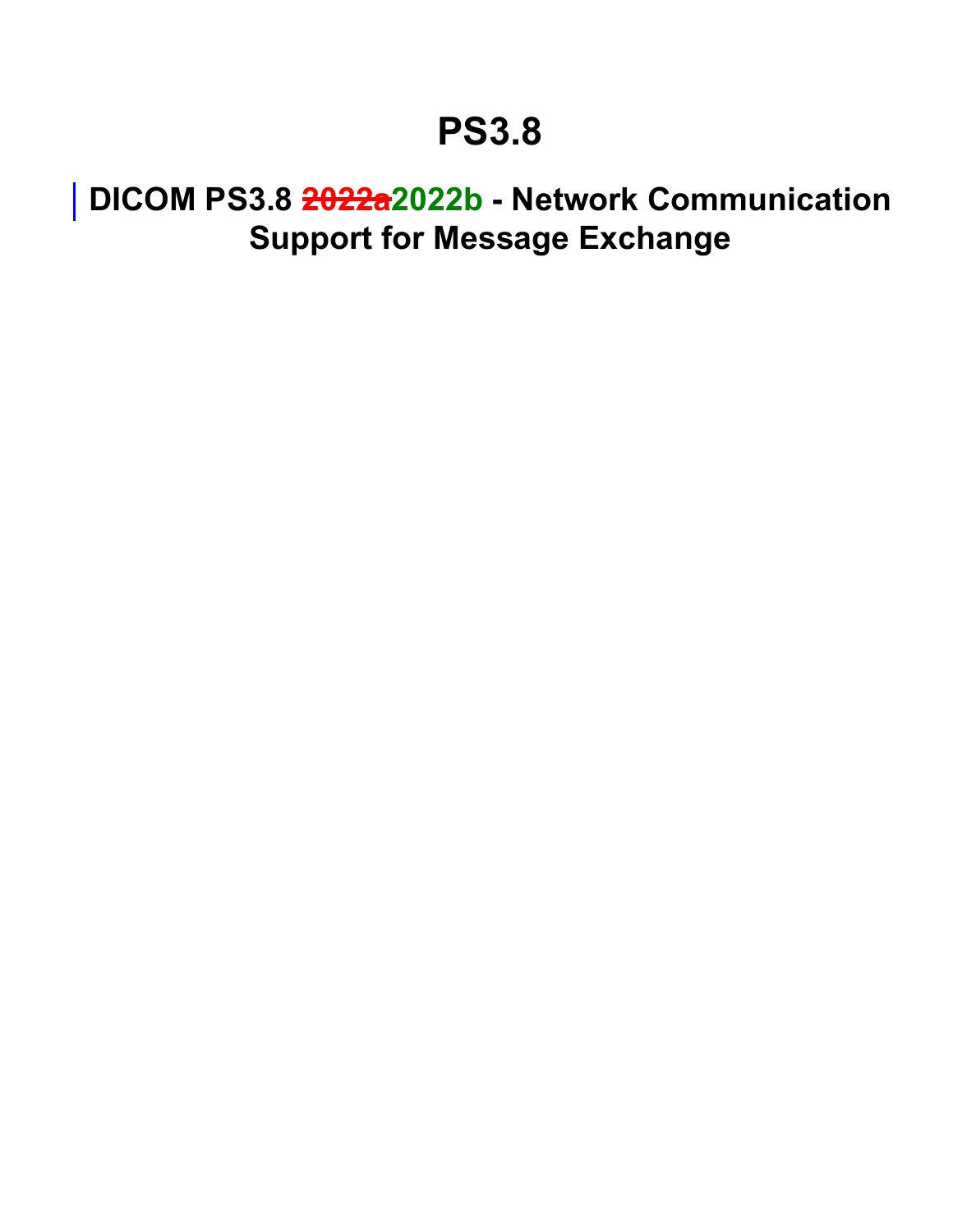# **PS3.8: DICOM PS3.8 2022a2022b - Network Communication Support for Message Exchange**

Copyright © 2022 NEMA

A DICOM® publication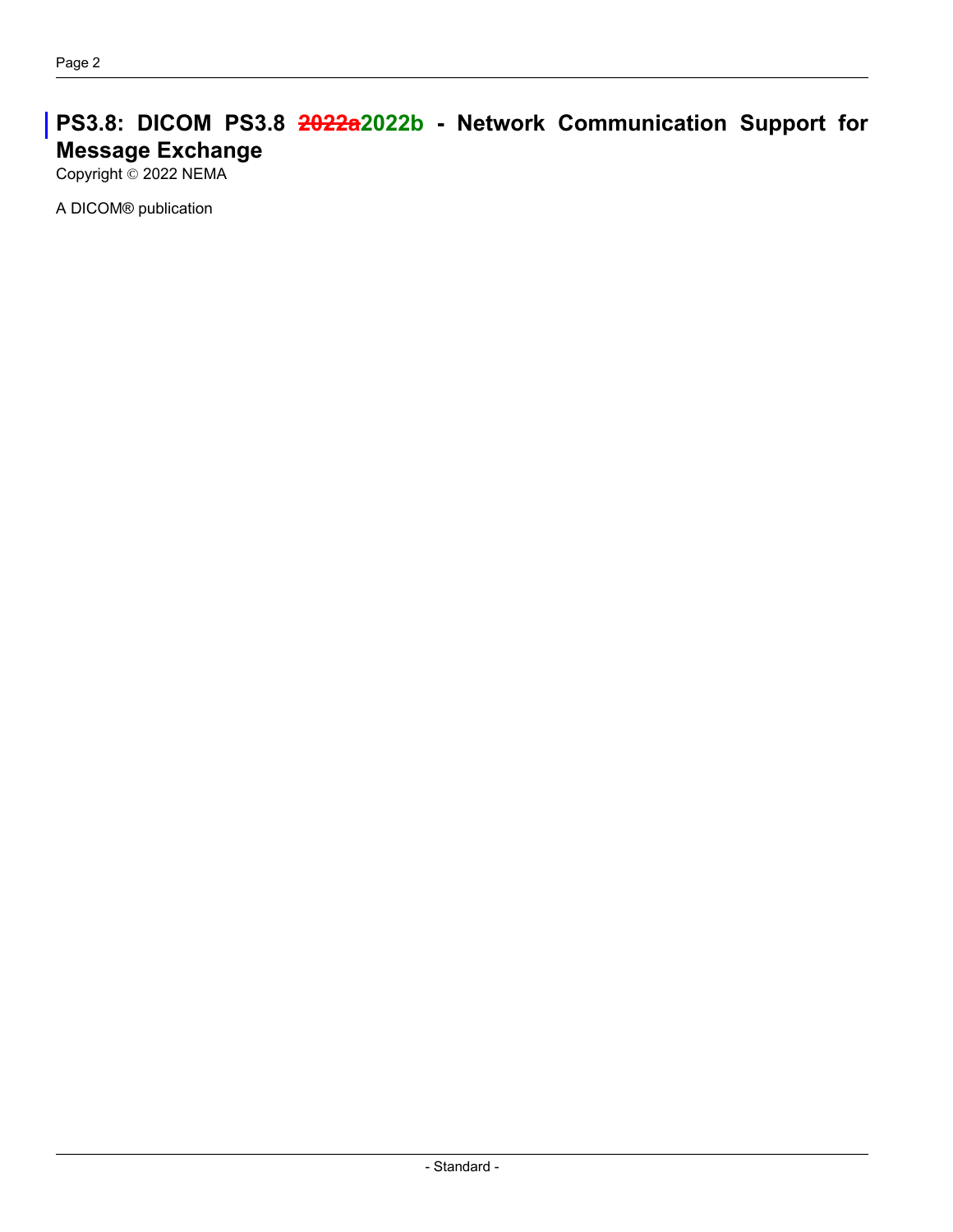# **Table of Contents**

| 7.5. Sequencing Information |  |
|-----------------------------|--|
|                             |  |
|                             |  |
|                             |  |
|                             |  |
|                             |  |
|                             |  |
|                             |  |
|                             |  |
|                             |  |
|                             |  |
|                             |  |
|                             |  |
|                             |  |
|                             |  |
|                             |  |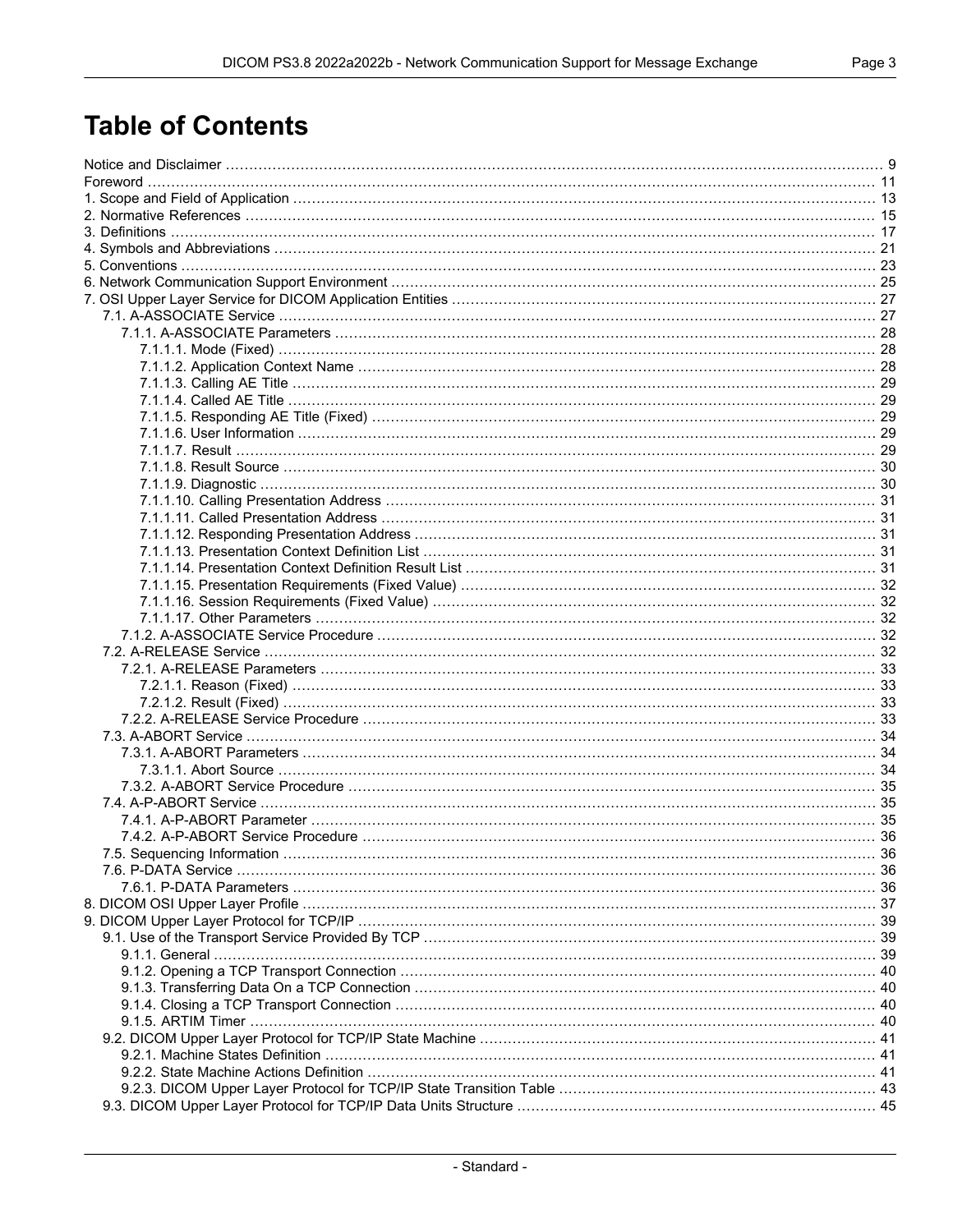| F. DICOM UL Encoding Rules for Application Contexts, Abstract Syntaxes, Transfer Syntaxes (Normative)  69 |  |
|-----------------------------------------------------------------------------------------------------------|--|
|                                                                                                           |  |
|                                                                                                           |  |
|                                                                                                           |  |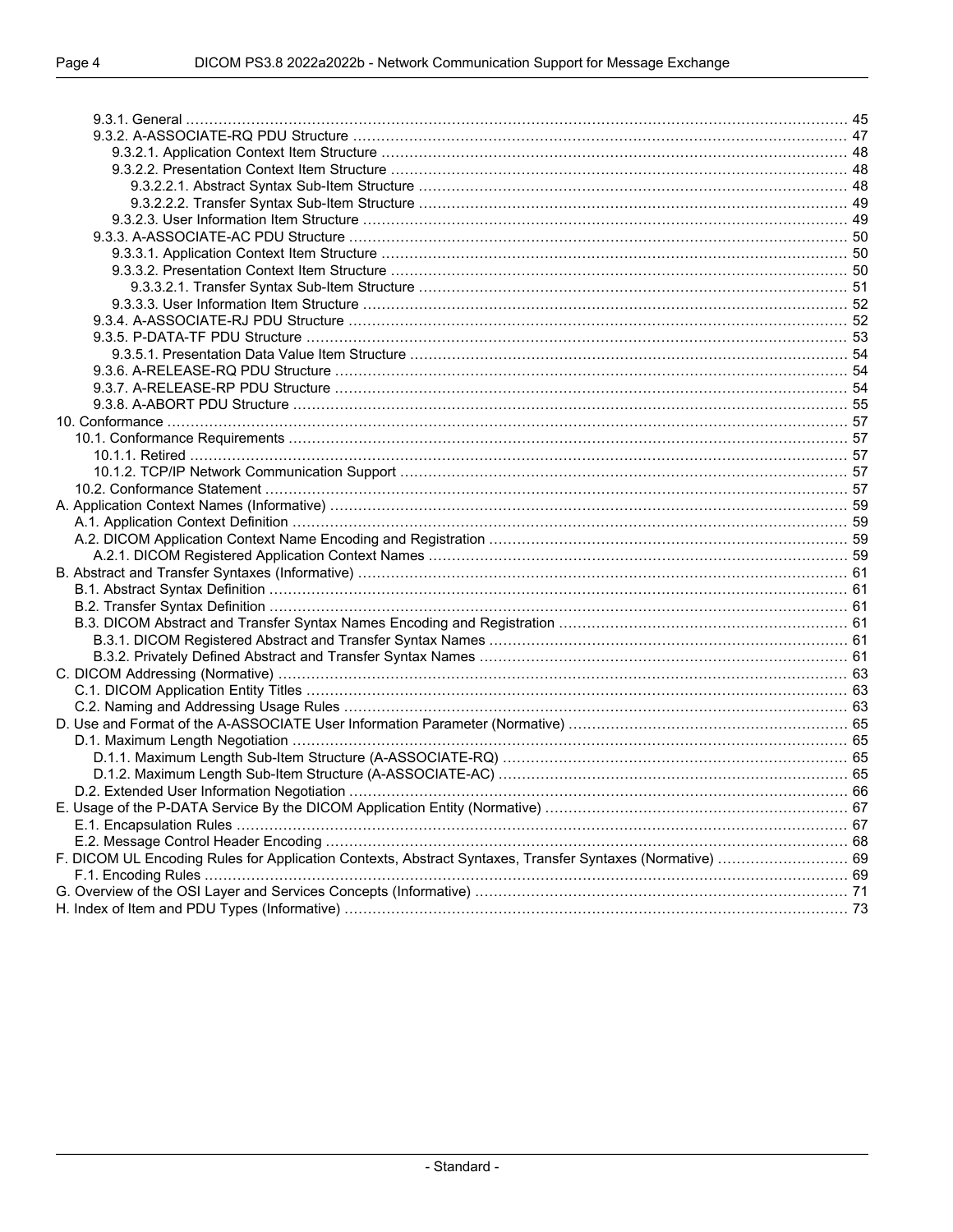Page 5

# **List of Figures**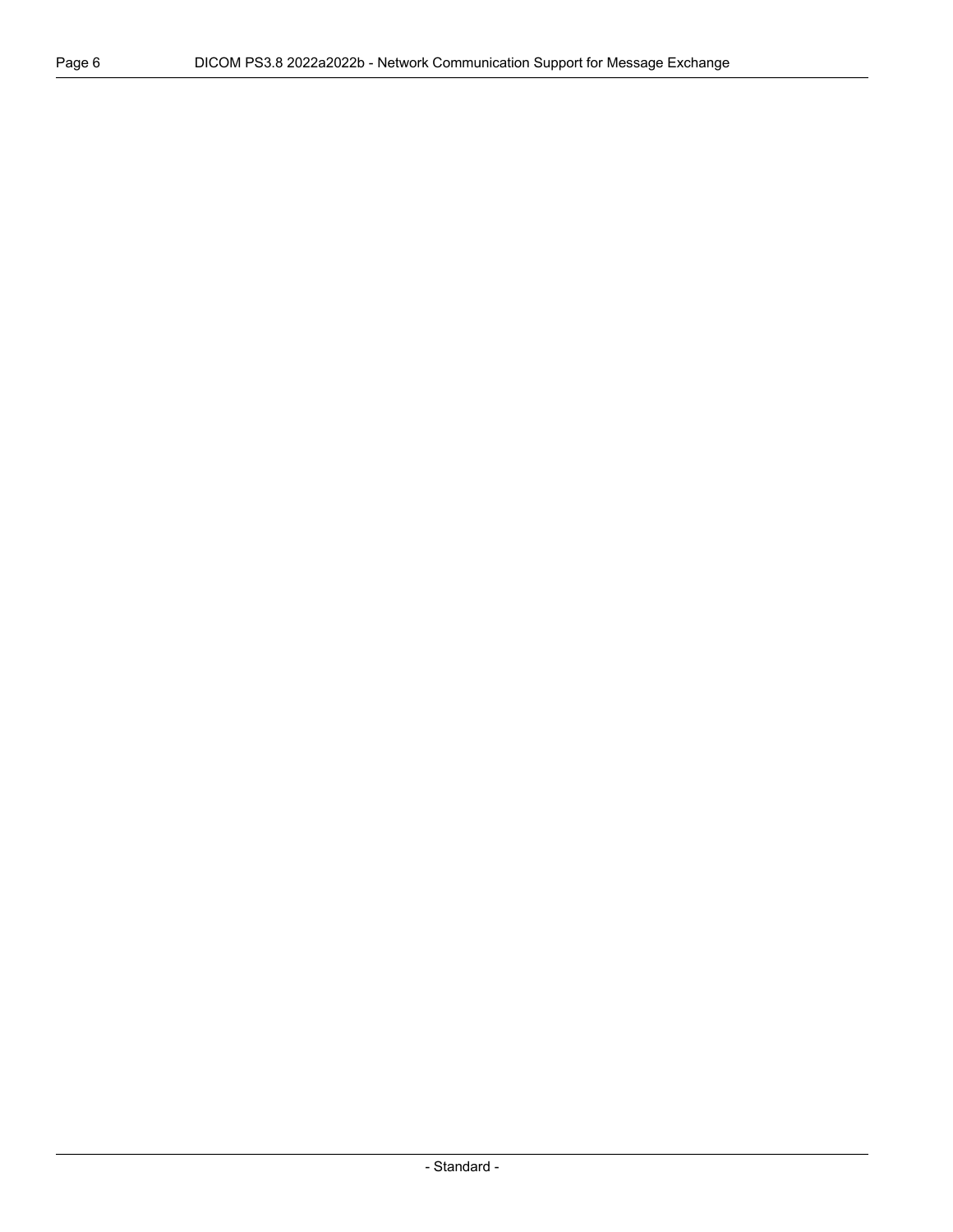# **List of Tables**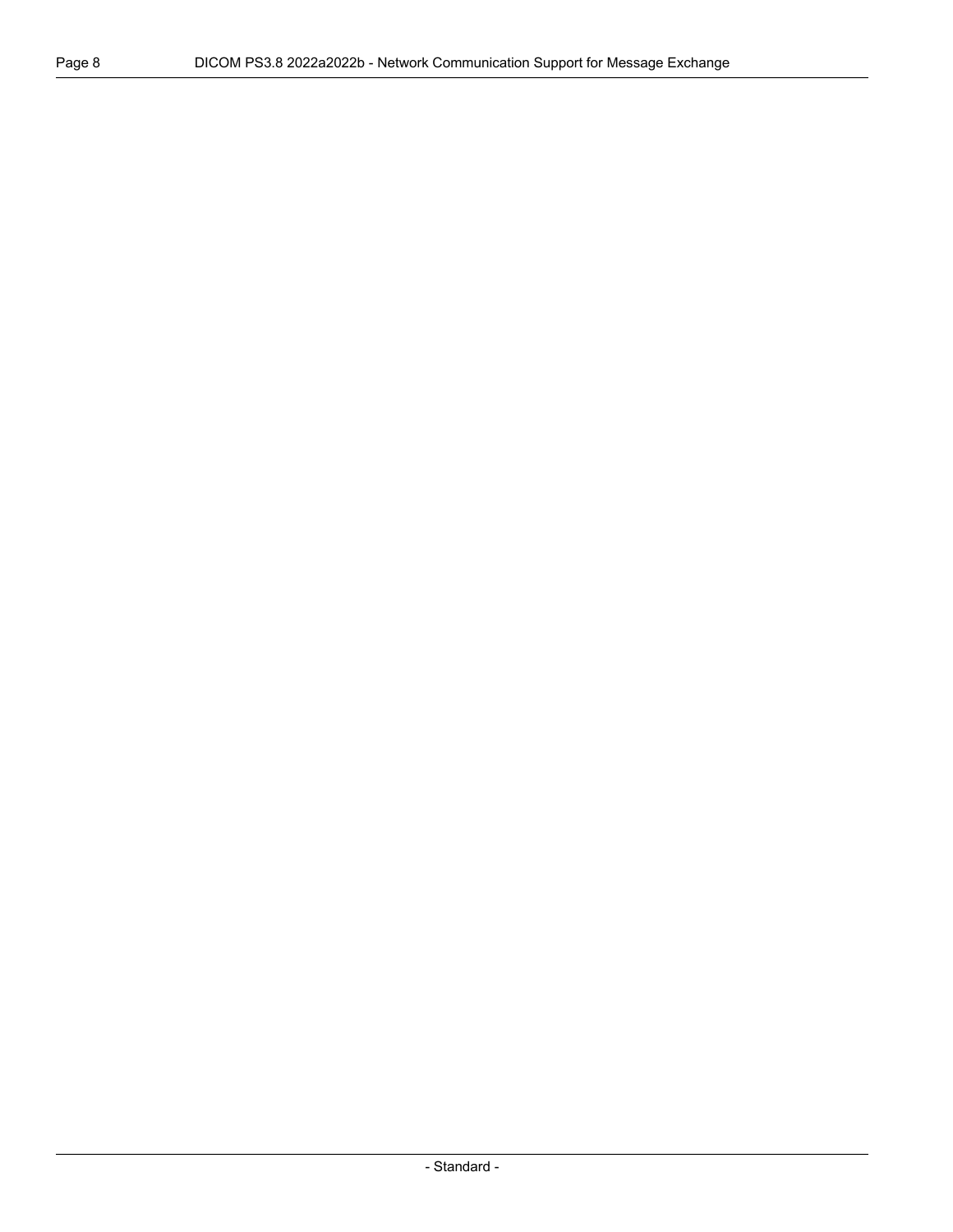# <span id="page-8-0"></span>**Notice and Disclaimer**

The information in this publication was considered technically sound by the consensus of persons engaged in the development and approval of the document at the time it was developed. Consensus does not necessarily mean that there is unanimous agreement among every person participating in the development of this document.

NEMA standards and guideline publications, of which the document contained herein is one, are developed through a voluntary consensus standards development process. This process brings together volunteers and/or seeks out the views of persons who have an interest in the topic covered by this publication. While NEMA administers the process and establishes rules to promote fairness in the development of consensus, it does not write the document and it does not independently test, evaluate, or verify the accuracy or completeness of any information or the soundness of any judgments contained in its standards and guideline publications.

NEMA disclaims liability for any personal injury, property, or other damages of any nature whatsoever, whether special, indirect, consequential, or compensatory, directly or indirectly resulting from the publication, use of, application, or reliance on this document. NEMA disclaims and makes no guaranty or warranty, expressed or implied, as to the accuracy or completeness of any information published herein, and disclaims and makes no warranty that the information in this document will fulfill any of your particular purposes or needs. NEMA does not undertake to guarantee the performance of any individual manufacturer or seller's products or services by virtue of this standard or guide.

In publishing and making this document available, NEMA is not undertaking to render professional or other services for or on behalf of any person or entity, nor is NEMA undertaking to perform any duty owed by any person or entity to someone else. Anyone using this document should rely on his or her own independent judgment or, as appropriate, seek the advice of a competent professional in determining the exercise of reasonable care in any given circumstances. Information and other standards on the topic covered by this publication may be available from other sources, which the user may wish to consult for additional views or information not covered by this publication.

NEMA has no power, nor does it undertake to police or enforce compliance with the contents of this document. NEMA does not cer tify, test, or inspect products, designs, or installations for safety or health purposes. Any certification or other statement of compliance with any health or safety-related information in this document shall not be attributable to NEMA and is solely the responsibility of the certifier or maker of the statement.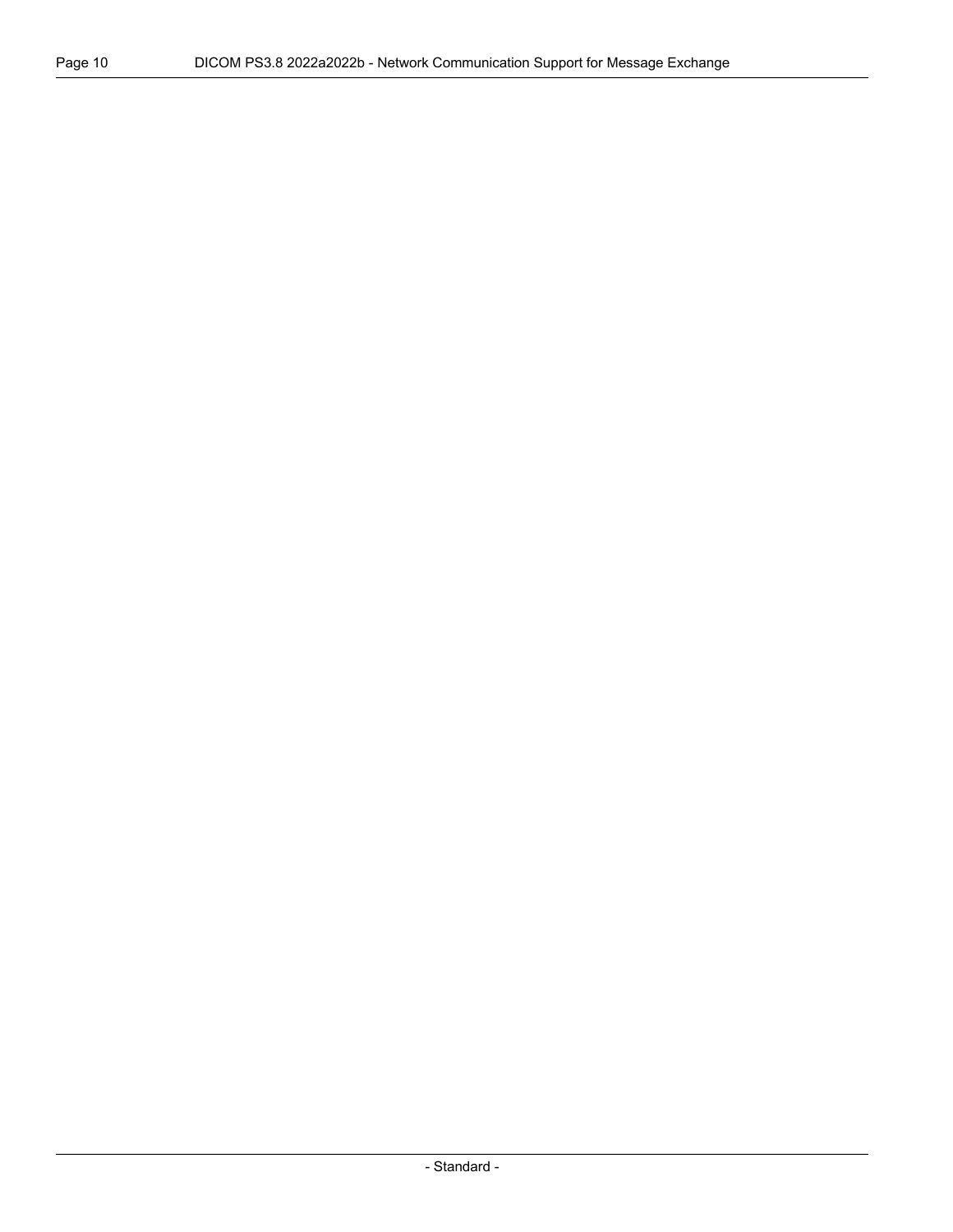# <span id="page-10-0"></span>**Foreword**

This DICOM Standard was developed according to the procedures of the DICOM Standards Committee.

The DICOM Standard is structured as a multi-part document using the guidelines established in [ISO/IEC [Directives,](#page-14-1) Part 2].

DICOM® is the registered trademark of the National Electrical Manufacturers Association for its standards publications relating to di gital communications of medical information, all rights reserved.

HL7® and CDA® are the registered trademarks of Health Level Seven International, all rights reserved.

SNOMED®, SNOMED Clinical Terms®, SNOMED CT® are the registered trademarks of the International Health Terminology Standards Development Organisation (IHTSDO), all rights reserved.

LOINC® is the registered trademark of Regenstrief Institute, Inc, all rights reserved.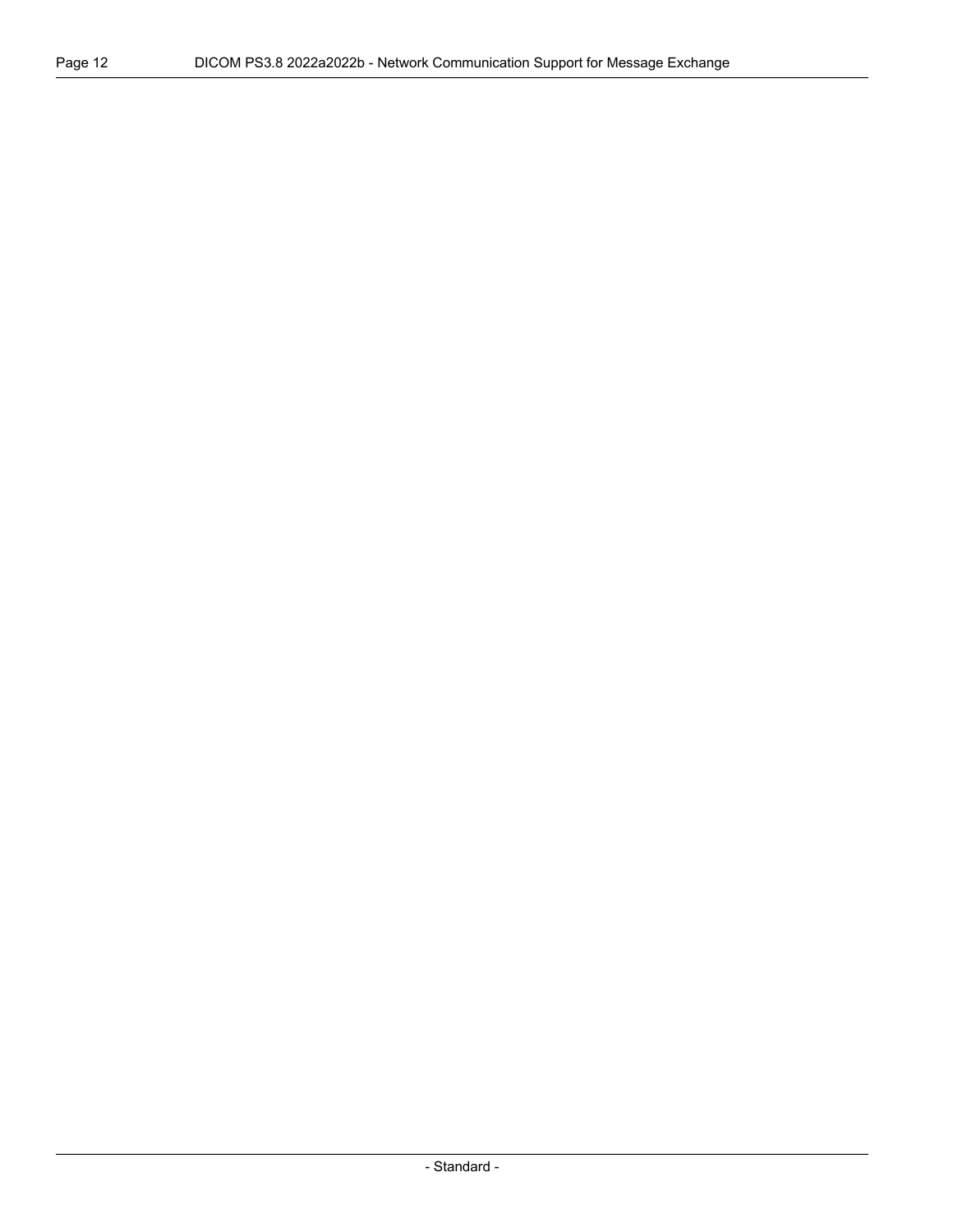# <span id="page-12-0"></span>**1 Scope and Field of Application**

<span id="page-12-1"></span>The Communication Protocols specified in this Part of PS3 closely fit the ISO Open Systems Interconnection Basic Reference Model (ISO 7498-1, see [Figure](#page-12-1) 1-1). They relate to the following layers: Physical, Data Link, Network, Transport, Session, Presentation and the Association Control Services (ACSE) of the Application layer. The communication protocols specified by this Part are general purpose communication protocols (TCP/IP) and not specific to this Standard. The other aspects of the Application Layer protocols are addressed in other parts of this Standard as discussed in PS3.1 ["PS3.1".](part01.pdf#PS3.1)



**Figure 1-1. ISO OSI Basic Reference Model**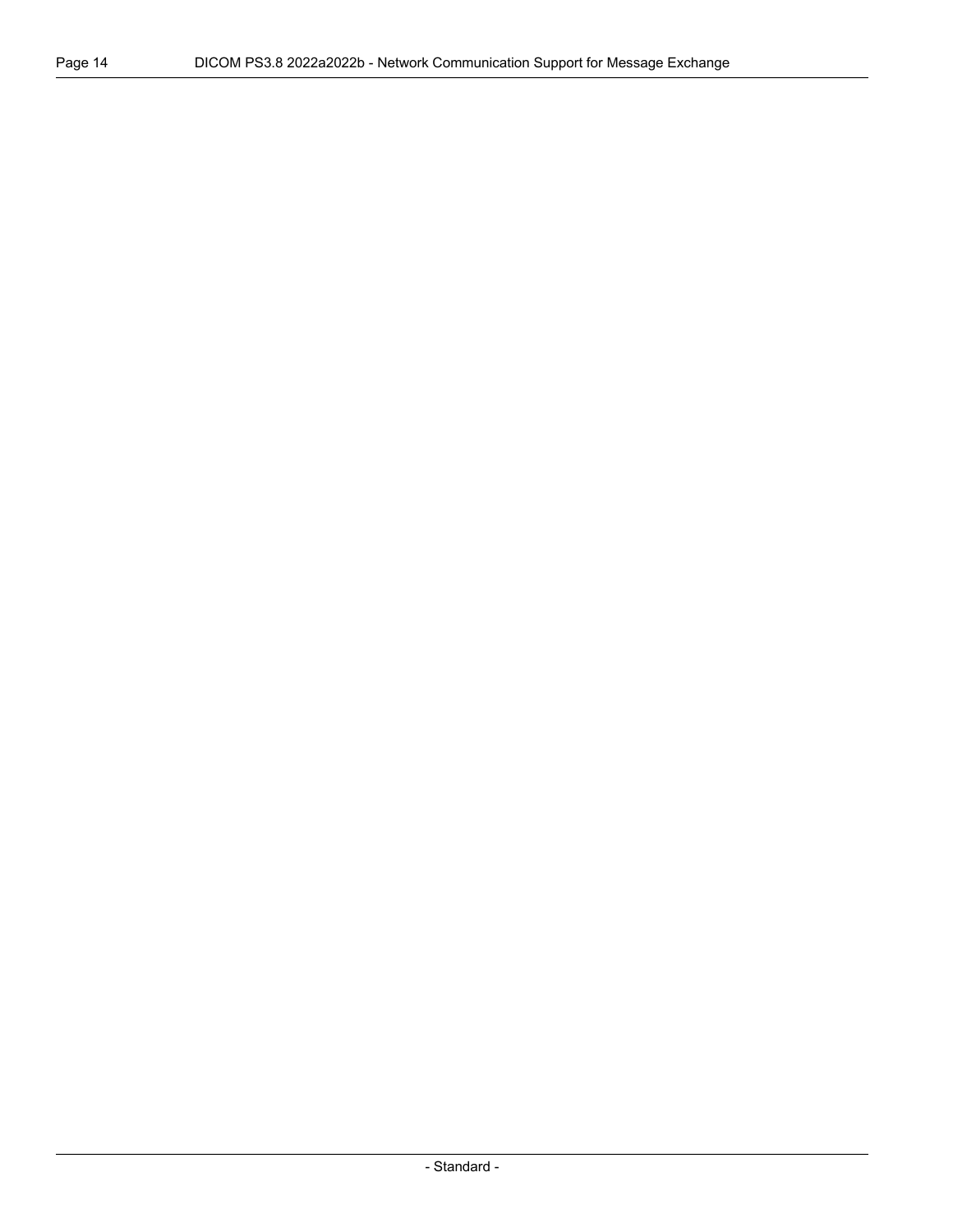# <span id="page-14-0"></span>**2 Normative References**

The following standards contain provisions which, through reference in this text, constitute provisions of this Standard. At the time of publication, the editions indicated were valid. All standards are subject to revision, and parties to agreements based on this Standard are encouraged to investigate the possibilities of applying the most recent editions of the standards indicated below.

# <span id="page-14-1"></span>**2.1 International Standards**

- <span id="page-14-2"></span>[ISO/IEC Directives, Part 2] ISO/IEC. 2016/05. 7.0. *Rules for the structure and drafting of International Standards*. [http://www.iec.ch/](http://www.iec.ch/members_experts/refdocs/iec/isoiecdir-2%7Bed7.0%7Den.pdf) [members\\_experts/refdocs/iec/isoiecdir-2%7Bed7.0%7Den.pdf](http://www.iec.ch/members_experts/refdocs/iec/isoiecdir-2%7Bed7.0%7Den.pdf) .
- <span id="page-14-3"></span>[ISO 7498-1] ISO. 1994. *Information Processing Systems - Open Systems Interconnection - Basic Reference Model*.
- [ISO 7498-3] ISO. 1997. *Information Processing Systems - Open Systems Interconnection - Naming and Addressing*.
- <span id="page-14-6"></span>[ISO 8327] ISO. 1996. *Information Processing Systems - Open Systems Interconnection - Connection Oriented Session Protocol Specification*.
- [ISO 8649] ISO. 1988. Information processing systems Open Systems Interconnection Service definition for the Association Control *Service Element (ACSE)*.
- <span id="page-14-4"></span>[ISO 8650] ISO. 1987. *Information Processing Systems - Open Systems Interconnection - Protocol Specification for the Association Control Service Element*.
- <span id="page-14-5"></span>[ISO/TR 8509] ISO. *Information Processing Systems - Open Systems Interconnection - Service Conventions*. *ISO/TR 8509 has been withdrawn. See ISO/IEC 2382-26:1993 Information technology - Vocabulary - Part 26: Open systems interconnection* .
- [ISO 8822] ISO. 1988. *Information processing systems - Open Systems Interconnection - Connection oriented presentation service definition*.
- [ISO 8823] ISO. 1988. *Information processing systems - Open Systems Interconnection - Connection Oriented Presentation Protocol Specification*.
- [ISO 8824] ISO. 1990. *Information processing systems - Open Systems Interconnection - Specification of Abstract Syntax Notation One (ASN.1)*.
- [ISO 8825] ISO. 1990. Information processing systems Open Systems Interconnection Specification of Basic Encoding Rules for *Abstract Syntax Notation One (ASN.1)*.
- [ISO/IEC 9545] ISO. 1994. *Information processing systems - Open Systems Interconnection - Application Layer Structure*.
- [ISO/IEC 9834-1] ISO. 2012. Information processing systems Open Systems Interconnection Procedures for the operation of OSI *Registration Authorities: General procedures and top arcs of the ASN.1 Object Identifier tree*.
- [ISO/IEC TR 10000-1] ISO. 1998. *Information processing systems - Open Systems Interconnection - International Standardized Profiles, Part 1: Taxonomy Framework*.

# **2.2 Other Documents**

- [NIST SP 500-150] NIST. *Stable Implementation Agreements for Open Systems Interconnection Protocols*.
- [RFC791] IETF. September 1981. *Internet Protocol - DARPA Internet Protocol Specification*. <http://tools.ietf.org/html/rfc791> .
- [RFC792] IETF. September 1981. *Internet Control Message Protocol - DARPA Internet Program Protocol Specification*. [http://](http://tools.ietf.org/html/rfc792) [tools.ietf.org/html/rfc792](http://tools.ietf.org/html/rfc792) .
- [RFC793] IETF. September 1981. *Transmission Control Program - DARPA Internet Protocol Specification*. [http://tools.ietf.org/html/](http://tools.ietf.org/html/rfc793) [rfc793](http://tools.ietf.org/html/rfc793) .
- [RFC950] IETF. August 1985. *Internet Subnetting*. <http://tools.ietf.org/html/rfc950> .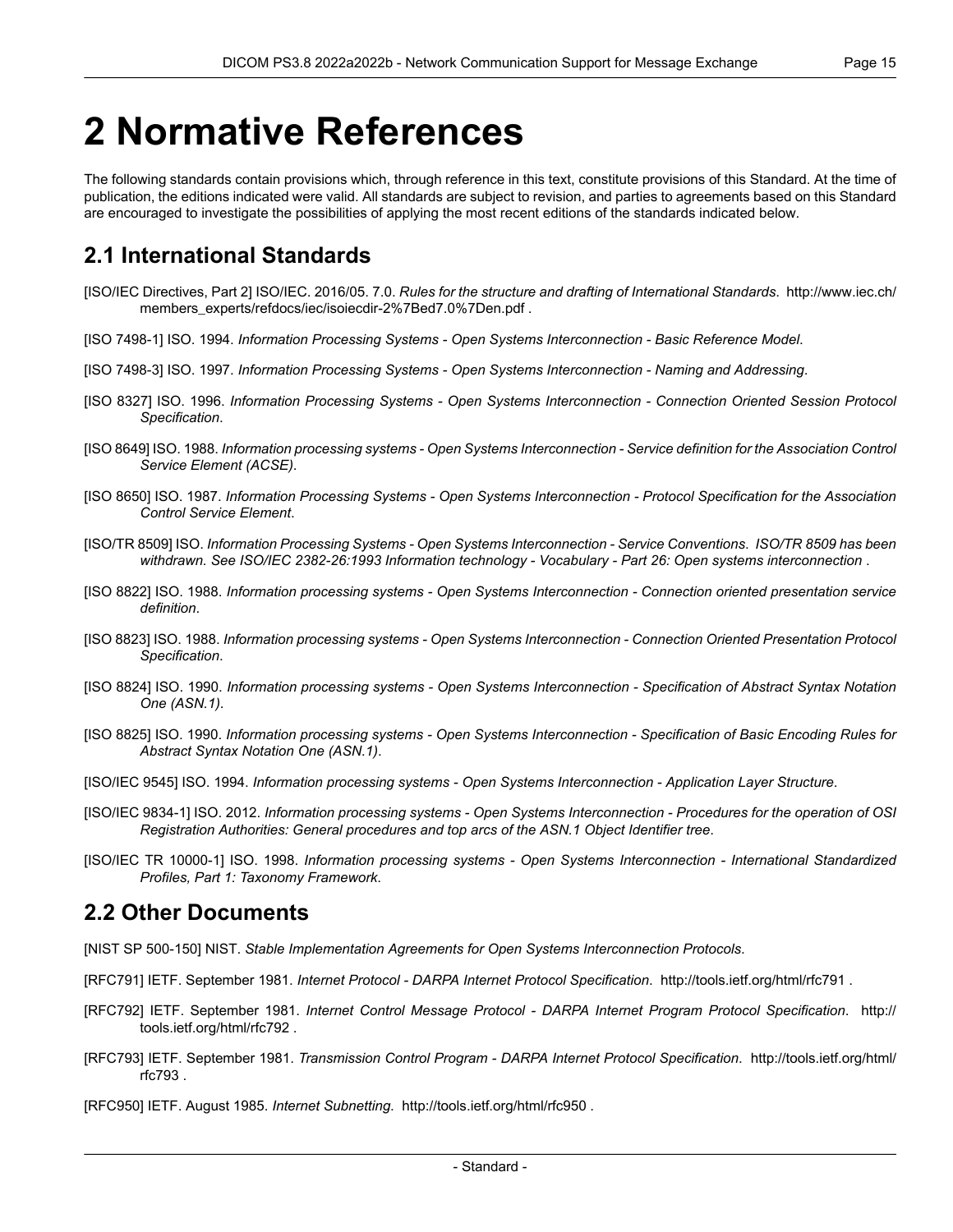[RFC1881] IETF. December 1995. *IPv6 Address Allocation Management*. <http://tools.ietf.org/html/rfc1881> .

[RFC2460] IETF. December 1998. *Internet Protocol, Version 6 (IPv6) Specification*. <http://tools.ietf.org/html/rfc2460> .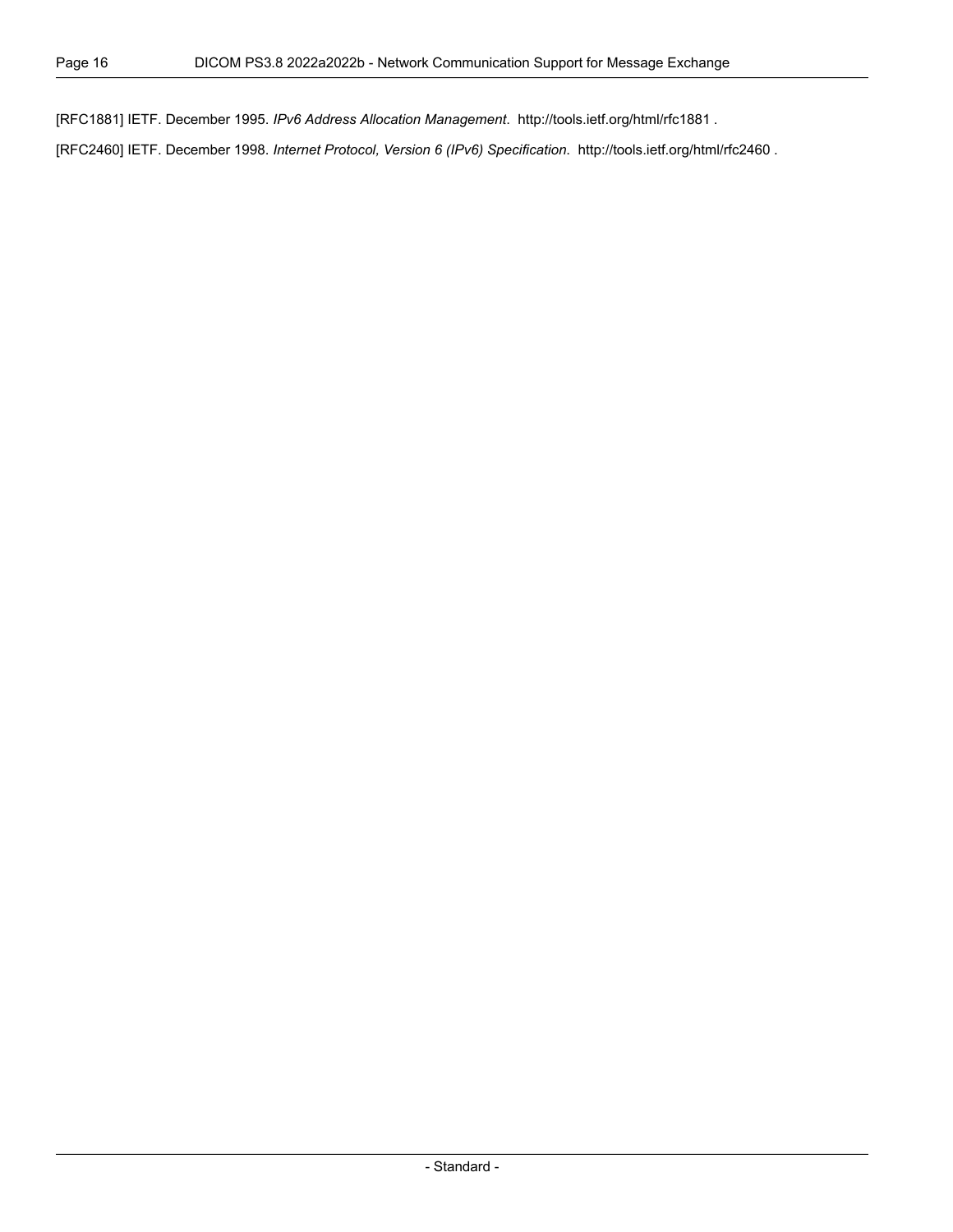# <span id="page-16-0"></span>**3 Definitions**

For the purposes of this Standard the following definitions apply.

# **3.1 Reference Model Definitions**

This Part of the Standard is based on the concepts developed in [ISO [7498-1\]](#page-14-2) and makes use of the following terms defined in it:

| <b>Application Entity</b>   | See [ISO 7498-1]. |
|-----------------------------|-------------------|
| <b>Application Layer</b>    | See [ISO 7498-1]. |
| <b>Application Process</b>  | See [ISO 7498-1]. |
| Data Link Layer             | See [ISO 7498-1]. |
| Layer Entity                | See [ISO 7498-1]. |
| Network Layer               | See [ISO 7498-1]. |
| <b>Physical Layer</b>       | See [ISO 7498-1]. |
| <b>Presentation Layer</b>   | See [ISO 7498-1]. |
| <b>Presentation Service</b> | See [ISO 7498-1]. |
| Protocol                    | See [ISO 7498-1]. |
| Protocol Data Unit          | See [ISO 7498-1]. |
| Service                     | See [ISO 7498-1]. |
| Service Access Point        | See [ISO 7498-1]. |
| Session Layer               | See [ISO 7498-1]. |
| <b>Transfer Syntax</b>      | See [ISO 7498-1]. |
| <b>Transport Layer</b>      | See [ISO 7498-1]. |
| <b>Transport Protocol</b>   | See [ISO 7498-1]. |
| <b>Transport Connection</b> | See [ISO 7498-1]. |

# **3.2 Naming and Addressing Definitions**

This Part of the Standard makes use of the following terms defined in [ISO [7498-3\]](#page-14-3):

| <b>Calling Presentation Address</b>       | See [ISO 7498-3]. |
|-------------------------------------------|-------------------|
| <b>Called Presentation Address</b>        | See [ISO 7498-3]. |
| <b>Presentation Address</b>               | See [ISO 7498-3]. |
| <b>Responding Presentation</b><br>Address | See [ISO 7498-3]. |
| <b>Called Application Entity Title</b>    | See [ISO 7498-3]. |
| <b>Calling Application Entity Title</b>   | See [ISO 7498-3]. |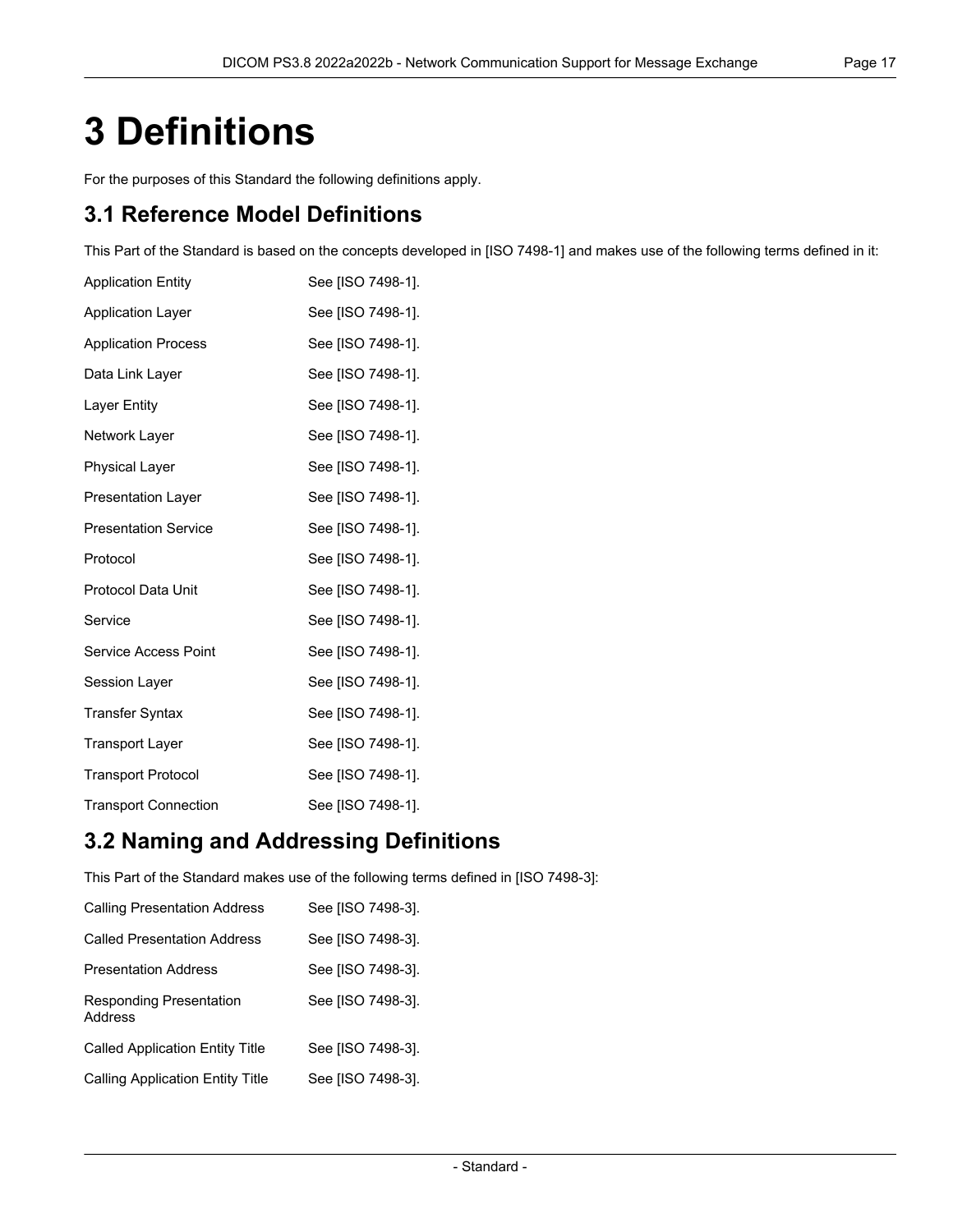# **3.3 Service Conventions Definitions**

This Part of the Standard makes use of the following terms defined in [\[ISO/TR](#page-14-4) 8509]:

| Service Provider         | See [ISO/TR 8509]. |
|--------------------------|--------------------|
| Service User             | See [ISO/TR 8509]. |
| <b>Confirmed Service</b> | See [ISO/TR 8509]. |
| Non-confirmed Service    | See [ISO/TR 8509]. |
| Primitive                | See [ISO/TR 8509]. |
| Request (Primitive)      | See [ISO/TR 8509]. |
| Indication (Primitive)   | See [ISO/TR 8509]. |
| Response (Primitive)     | See [ISO/TR 8509]. |
| Confirmation (Primitive) | See [ISO/TR 8509]. |

# **3.4 Presentation Service Definitions**

This Part of the Standard makes use of the following terms defined in [ISO [8822\]](#page-14-5):

| <b>Abstract Syntax</b>          | See [ISO 8822]. |
|---------------------------------|-----------------|
| Abstract Syntax Name            | See [ISO 8822]. |
| <b>Presentation Context</b>     | See [ISO 8822]. |
| <b>Presentation Data Values</b> | See [ISO 8822]. |
| <b>Transfer Syntax Name</b>     | See [ISO 8822]. |

# **3.5 ACSE Service Definitions**

This Part of the Standard makes use of the following terms defined in [ISO [8649\]](#page-14-6):

| Association                                          | See [ISO 8649]. |
|------------------------------------------------------|-----------------|
| <b>Application Context</b>                           | See [ISO 8649]. |
| <b>Association Control Service</b><br>Element (ACSE) | See [ISO 8649]. |
| Association Initiator                                | See [ISO 8649]. |

# **3.6 DICOM Introduction and Overview Definition**

This Part of the Standard makes use of the following terms defined in [PS3.1:](part01.pdf#PS3.1)

Message [Message.](part01.pdf#glossentry_Message)

# **3.7 DICOM Communication Support Definitions**

The following definitions are commonly used in this Part of the Standard: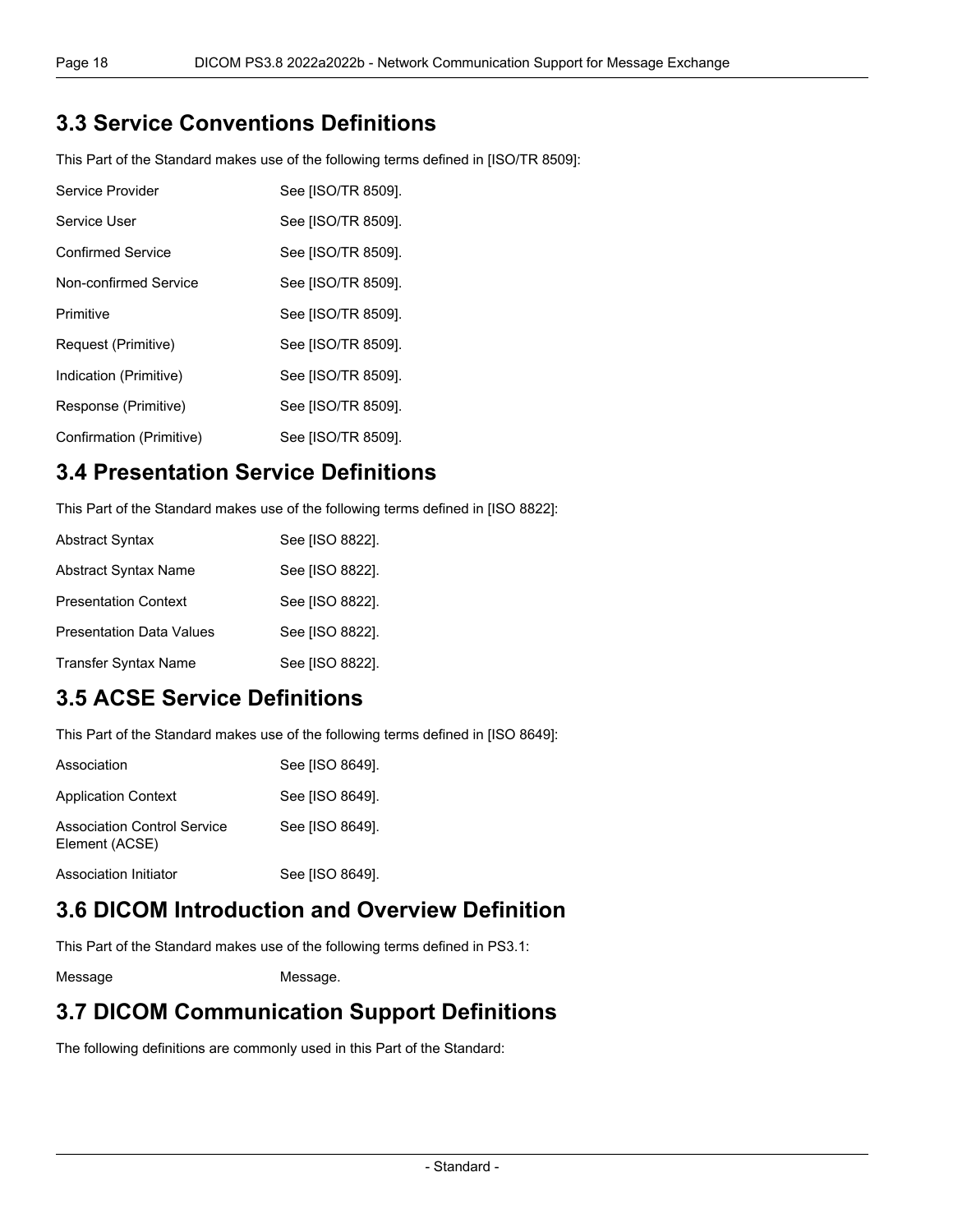DICOM Upper Layer Service The Upper Layer protocols are related to the Session, Presentation and part of the Application Layer of the ISO reference model. These protocols provide the Upper Layer Service. This Service is a proper subset of the ACSE Service and OSI Presentation Layer Service.

# **3.8 DICOM Service Class Definitions**

This Part of the Standard makes use of the following terms defined in [PS3.4:](part04.pdf#PS3.4)

| Service-Object Pair Instance | Service-Object Pair Instance (SOP Instance). |
|------------------------------|----------------------------------------------|
| (SOP Instance)               |                                              |

# **3.9 DICOM Data Structures and Encoding Definitions**

This Part of the Standard makes use of the following terms defined in [PS3.5:](part05.pdf#PS3.5)

| Data Set                | Data Set.                |
|-------------------------|--------------------------|
| Unique Identifier (UID) | Unique Identifier (UID). |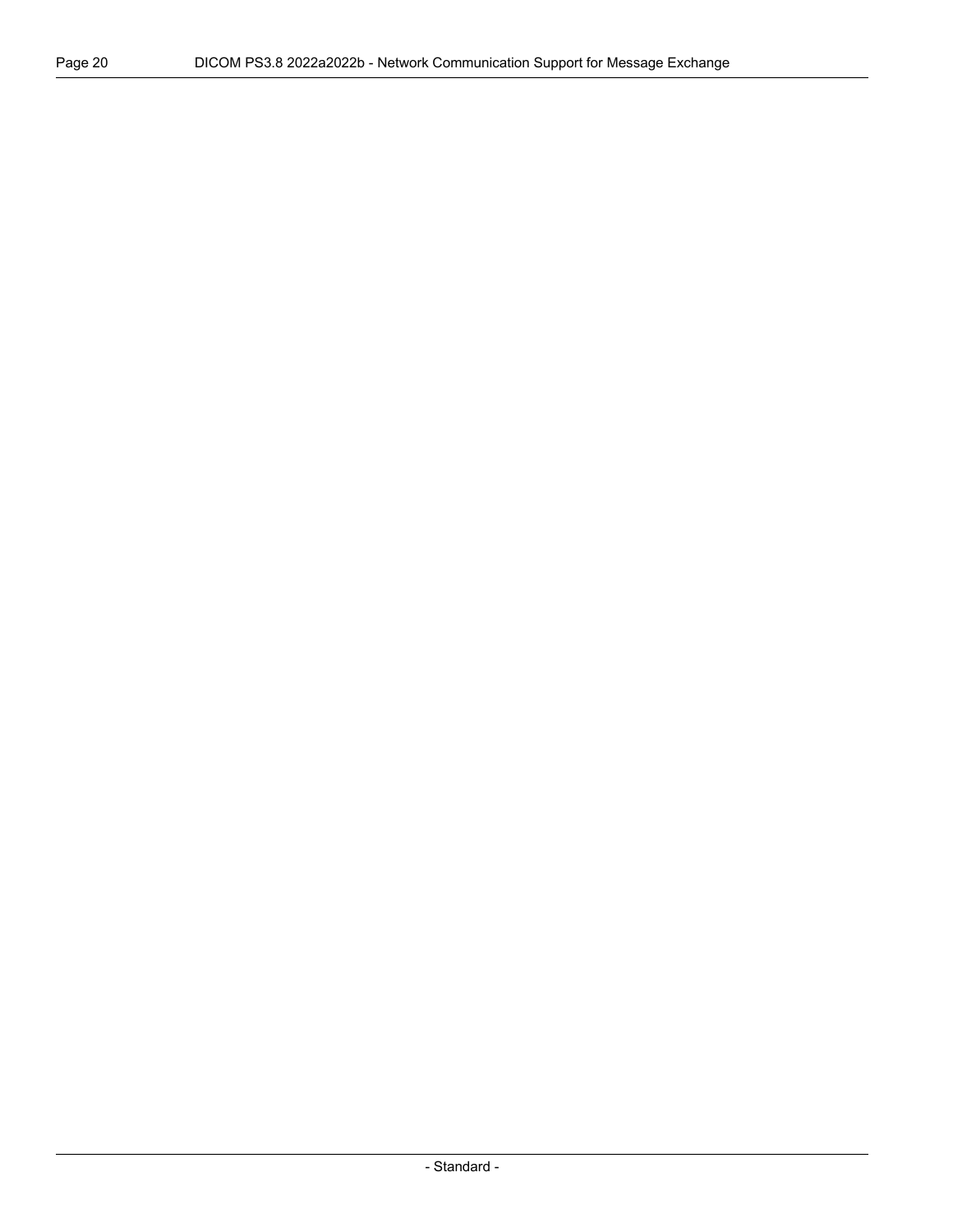# <span id="page-20-0"></span>**4 Symbols and Abbreviations**

The following symbols and abbreviations are used in this Part of the Standard.

| <b>ACR</b>       | American College of Radiology                                                  |
|------------------|--------------------------------------------------------------------------------|
| <b>ACSE</b>      | <b>Association Control Service Element</b>                                     |
| ASCII            | American Standard Code for Information Interchange                             |
| AE               | <b>Application Entity</b>                                                      |
| ANSI             | American National Standards Institute                                          |
| ΑP               | <b>Application Process</b>                                                     |
| ASE              | <b>Application Service Element</b>                                             |
| ARTIM            | Association Request/Reject/Release Timer                                       |
| <b>CEN TC251</b> | Comite Europeen de Normalisation-Technical Committee 251 - Medical Informatics |
| <b>DICOM</b>     | Digital Imaging and Communications in Medicine                                 |
| <b>FDDI</b>      | <b>Fiber Distributed Data Interface</b>                                        |
| HL7              | Health Level 7                                                                 |
| <b>IEC</b>       | International Electrotechnical Commission                                      |
| <b>IEEE</b>      | Institute of Electrical and Electronics Engineers                              |
| <b>ISDN</b>      | <b>Integrated Services Digital Network</b>                                     |
| <b>ISO</b>       | International Organization for Standardization                                 |
| <b>ISP</b>       | International Standardized Profile                                             |
| JIRA             | Japan Medical Imaging and Radiological Systems Industries Association          |
| <b>LAN</b>       | Local Area Network                                                             |
| <b>NEMA</b>      | National Electrical Manufacturers Association                                  |
| <b>NIST</b>      | National Institute of Standards and Technology                                 |
| OSI              | Open Systems Interconnection                                                   |
| PDU              | Protocol Data Unit                                                             |
| <b>PDV</b>       | <b>Presentation Data Values</b>                                                |
| <b>SAP</b>       | Service Access Point                                                           |
| <b>TCP/IP</b>    | Transmission Control Program/Internet Protocol                                 |
| <b>UID</b>       | Unique Identifier                                                              |
| UL               | <b>Upper Layers</b>                                                            |
| <b>WAN</b>       | Wide Area Network                                                              |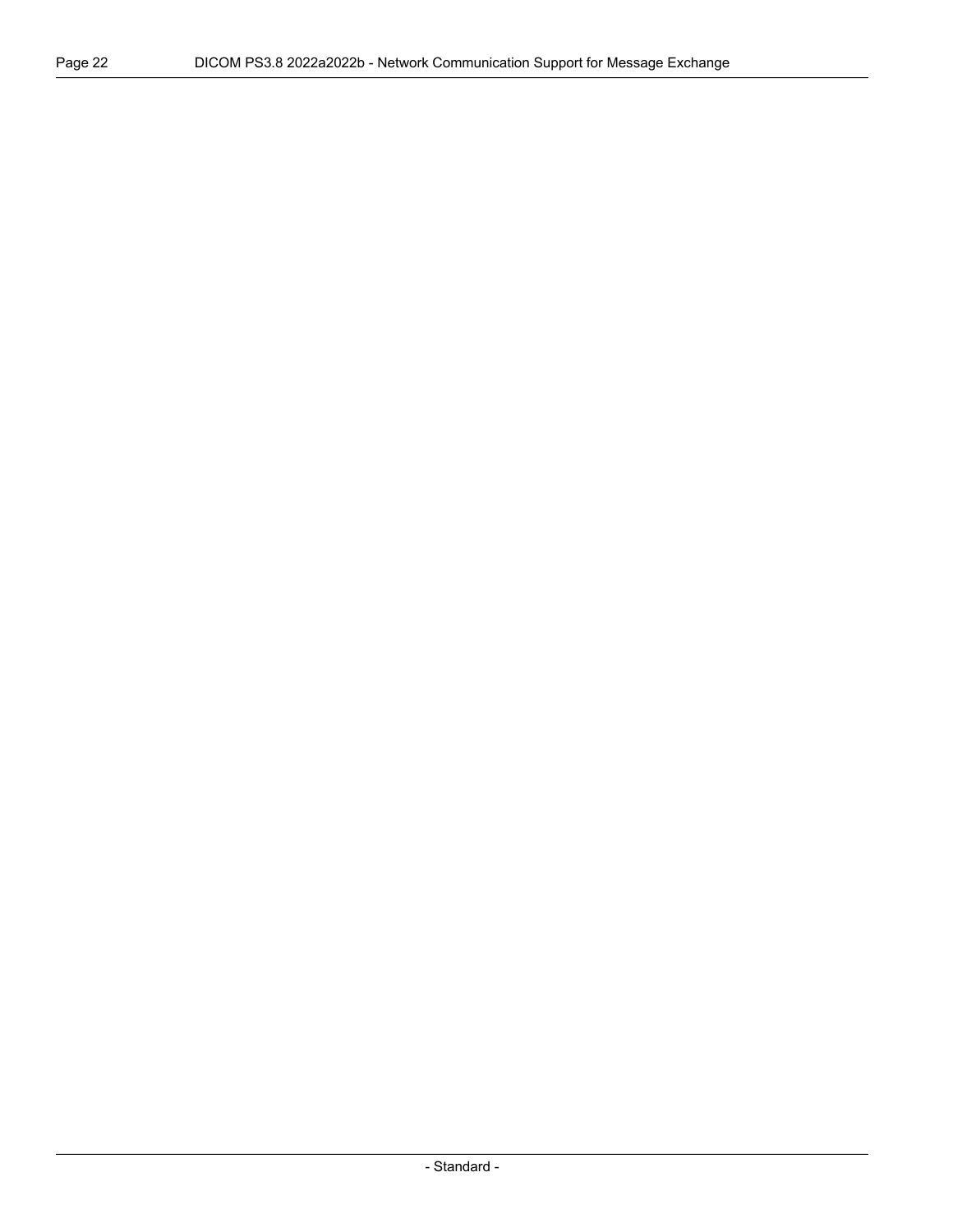# <span id="page-22-0"></span>**5 Conventions**

The following conventions are used for the service description tables shown in this Part of the Standard.

- **(=)** The same parameter value used in the indication or confirmation shall be the same as used in the request or response respect ively.
- **C** Conditional (on User Option)
- **M** Mandatory usage
- **MF** Mandatory with a fixed value
- **NU** Not Used
- **P** Provider Initiated
- **U** User Option
- **UF** User Option with a fixed value

Blank entries are not applicable.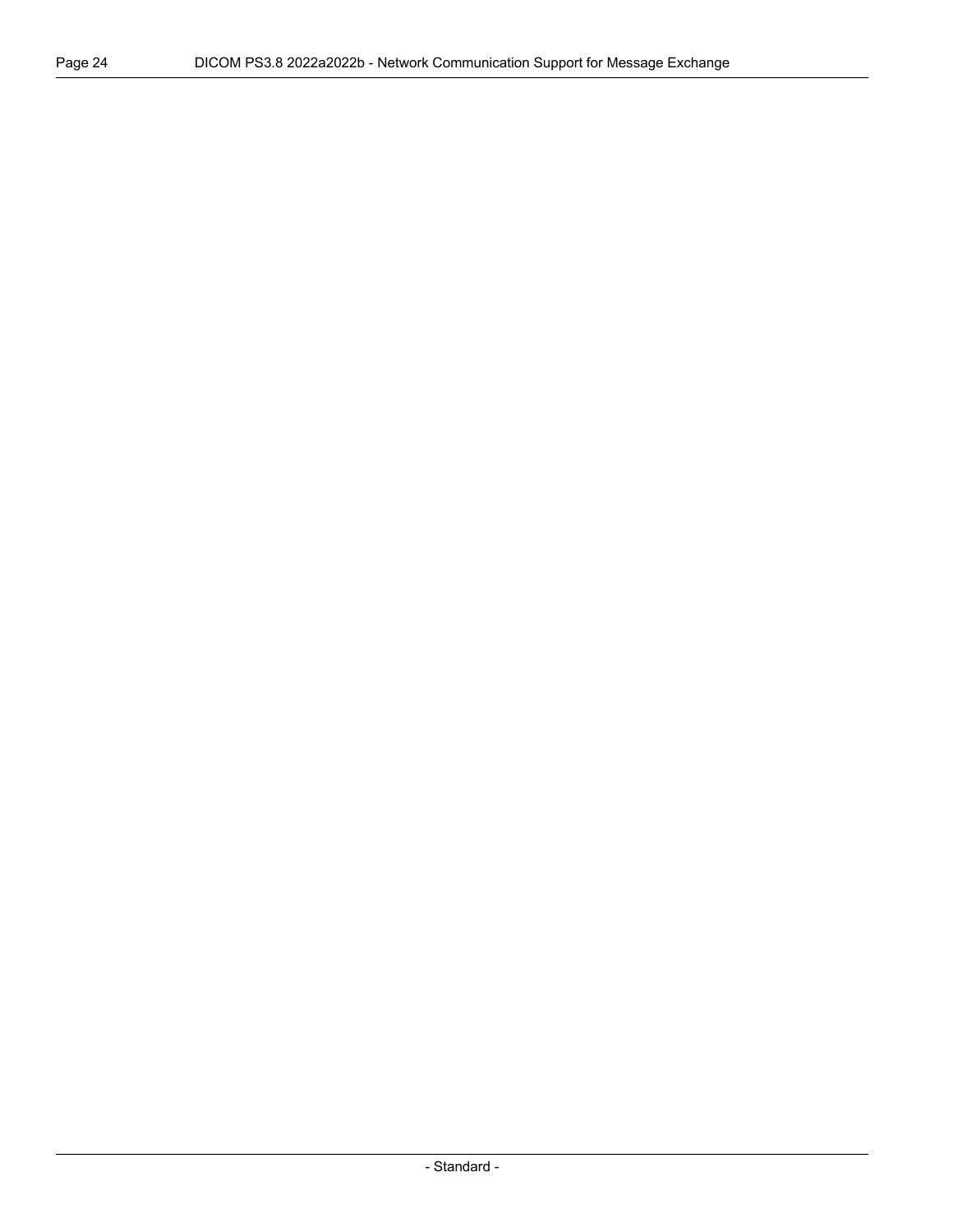# <span id="page-24-0"></span>**6 Network Communication Support Environment**

The Network Communication Services specified in [PS3.8](#page-0-0) are a set of generic services provided to support the communication of DICOM Application Entities. They are a proper subset of the services offered by the OSI Presentation Service (ISO 8822) and of the OSI Association Control Service Element (ACSE) (ISO 8649). They shall be referred to as the Upper Layer Service or UL Service. The DICOM UL Service is specified in Section 7.

This UL Service is provided by the Upper Layer Protocol for TCP/IP (see Section 9).

<span id="page-24-1"></span>[Figure](#page-24-1) 6-1 shows the TCP/IP protocol stack that is available to support the communication of DICOM Application Entities.



**Figure 6-1. DICOM Network Protocol Architecture**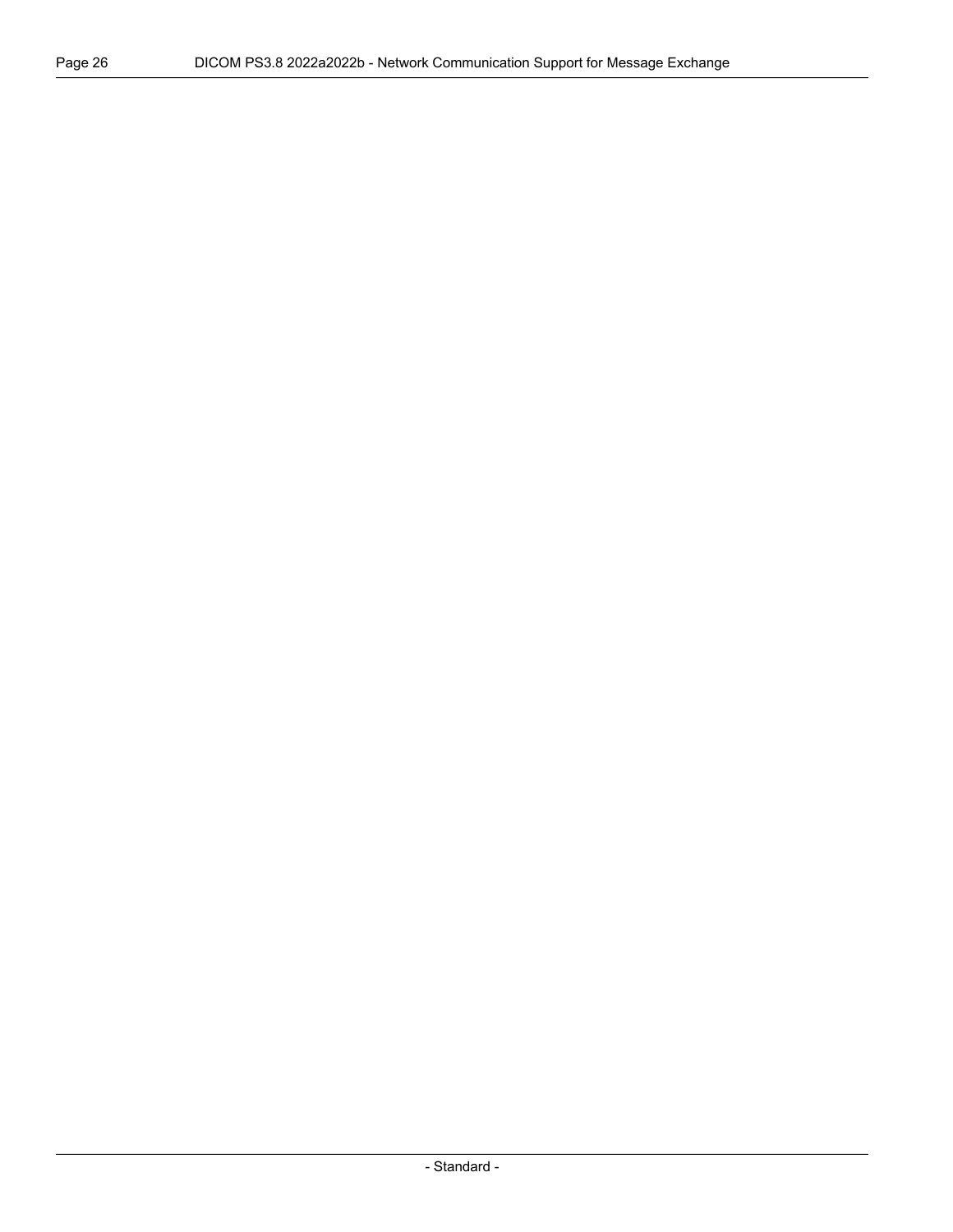# <span id="page-26-0"></span>**7 OSI Upper Layer Service for DICOM Application Entities**

This section provides a description of how to use the OSI Association Control Service Element (ACSE) and OSI Presentation Layer to provide the Upper Layer Service necessary to support the communication of DICOM Application Entities. This Upper Layer Service is a fully conformant subset of the services offered by the ACSE and the OSI Presentation Layer.

<span id="page-26-3"></span>The UL Services are listed in [Table](#page-26-3) 7-1.

#### **Table 7-1. Upper Layer Services**

| <b>SERVICE</b> | <b>TYPE</b>        |  |
|----------------|--------------------|--|
| A-ASSOCIATE    | Confirmed          |  |
| A-RELEASE      | Confirmed          |  |
| A-ABORT        | Non-Confirmed      |  |
| A-P-ABORT      | Provider-initiated |  |
| P-DATA         | Non-Confirmed      |  |

<span id="page-26-1"></span>In addition to the Upper Layer Service specification, this section defines at the parameter level the use of each element of this Upper Layer Service by DICOM Application Entities. The rules guiding the use of this Upper Layer Service by the DICOM Application Entities are addressed in [PS3.7.](part07.pdf#PS3.7)

# **7.1 A-ASSOCIATE Service**

The establishment of an association between two AEs shall be performed through ACSE A-ASSOCIATE request, indication, response and confirmation primitives. The initiator of the service is hereafter called a requestor and the service-user that receives the A-ASSO- CIATE indication is hereafter called the acceptor. It shall be a confirmed service.

#### Note

<span id="page-26-2"></span>The A-ASSOCIATE service supports the equivalent of a channel establishment in a point-to-point interface (see the retired PS3.9).

[Figure](#page-26-2) 7-1 illustrates the association establishment between two AEs.



**Figure 7-1. Associate Request**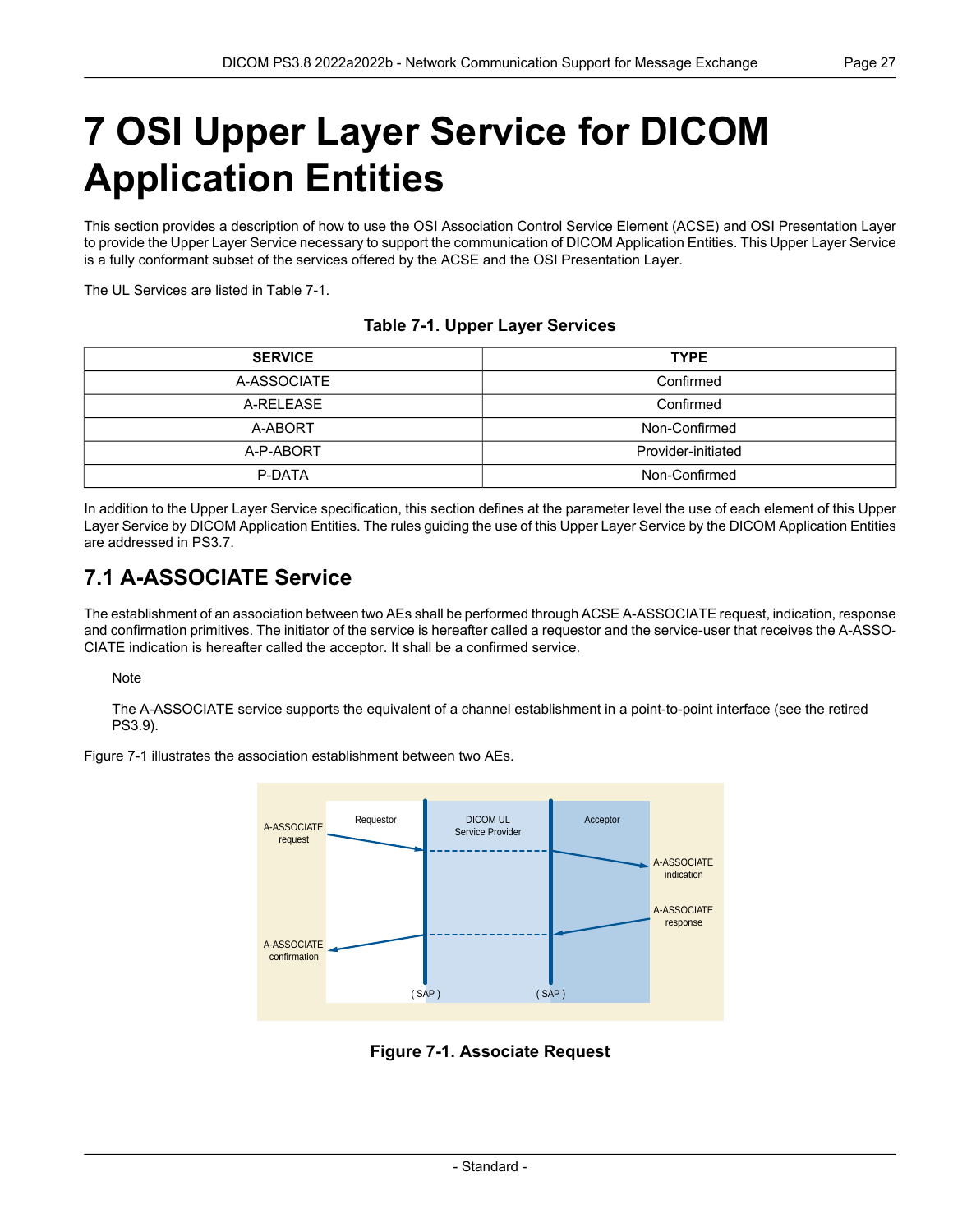#### <span id="page-27-0"></span>**7.1.1 A-ASSOCIATE Parameters**

<span id="page-27-3"></span>[Table](#page-27-3) 7-2 lists the parameters that shall be required for the A-ASSOCIATE service used by DICOM Application Entities in this Standard.

| A-ASSOCIATE parameter name                  | <b>Request</b> | Indication | <b>Response</b> | Confirmation |
|---------------------------------------------|----------------|------------|-----------------|--------------|
| application context name                    | M              | $M(=)$     | M               | $M(=)$       |
| calling AE title                            | M              | $M(=)$     | M               | $M(=)$       |
| called AE title                             | M              | $M(=)$     | M               | $M(=)$       |
| user information                            | M              | $M(=)$     | M               | $M(=)$       |
| result                                      |                |            | M               | $M(=)$       |
| result source                               |                |            |                 | M            |
| diagnostic                                  |                |            | U               | $C(=)$       |
| calling presentation address                | M              | $M(=)$     |                 |              |
| called presentation address                 | M              | $M(=)$     |                 |              |
| presentation context definition list        | M              | $M(=)$     |                 |              |
| presentation context definition list result |                |            | M               | $M(=)$       |

#### **Table 7-2. Key A-ASSOCIATE Service Parameters**

**Note** 

See Section 5 of this Part for table conventions.

<span id="page-27-4"></span>[Table](#page-27-4) 7-3 lists the parameters for the A-ASSOCIATE service that shall contain fixed values or shall not be used by DICOM Application Entities in this Standard.

#### **Table 7-3. A-ASSOCIATE Service Parameter (Fixed or Not Used)**

| A-ASSOCIATE parameter name             | <b>Request</b> | Indication | <b>Response</b> | Confirmation |
|----------------------------------------|----------------|------------|-----------------|--------------|
| mode                                   | UF             | $MF(=)$    |                 |              |
| responding AE title                    |                |            | MF              | $MF(=)$      |
| calling/called/responding AE qualifier | NU             | <b>NU</b>  | NU              | <b>NU</b>    |
| calling/called/responding AP invoc-id  | <b>NU</b>      | <b>NU</b>  | <b>NU</b>       | <b>NU</b>    |
| calling/called/responding AE invoc-id  | NU.            | <b>NU</b>  | <b>NU</b>       | <b>NU</b>    |
| responding presentation address        |                |            | MF              | $MF(=)$      |
| default context name/result            | NU             | <b>NU</b>  | <b>NU</b>       | <b>NU</b>    |
| presentation & session requirements    | UF             | $UF(=)$    | UF              | $UF(=)$      |
| other parameters (see ISO 8822 & 8649) | <b>NU</b>      | <b>NU</b>  | <b>NU</b>       | <b>NU</b>    |

# <span id="page-27-2"></span><span id="page-27-1"></span>**7.1.1.1 Mode (Fixed)**

This parameter allows the negotiation of the optional Mode OSI-ACSE Service parameter. Only the default value of "normal" is used by DICOM Application Entities. Therefore, this parameter shall always specify the value "normal."

# **7.1.1.2 Application Context Name**

This parameter identifies the application context proposed by the requestor. The acceptor shall return either the same or a different name. The returned name shall specify the application context to be used for this association. Further discussion on Application Context Names can be found in [Annex](#page-58-0) A.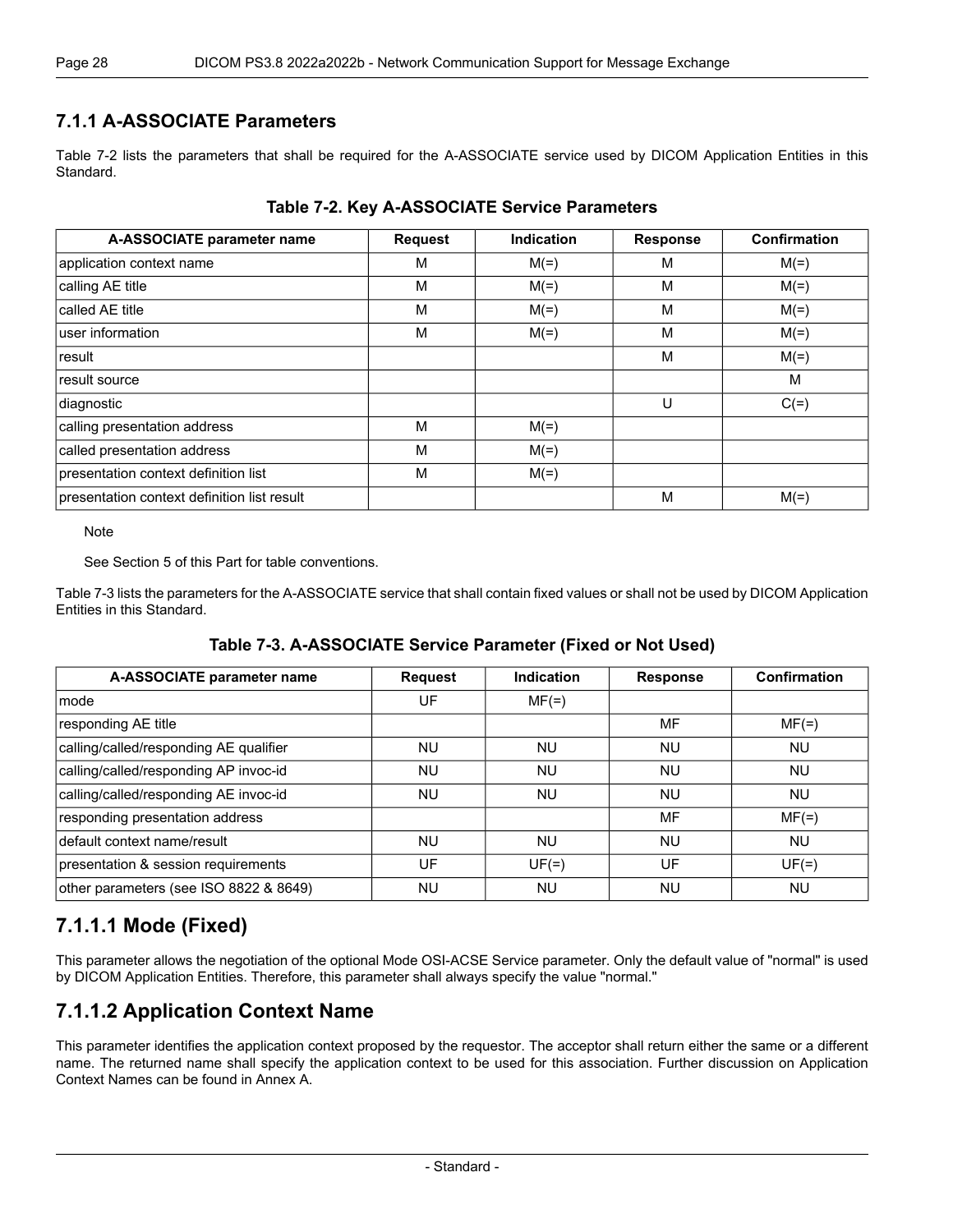The offer of an alternate application context by the acceptor provides a mechanism for limited negotiation. If the requestor cannot operate in the acceptor's application context, it shall issue an A-Abort request primitive. Application Context Names for the DICOM Application Entity as well as Application Context Names usage rules are defined in [PS3.7](part07.pdf#PS3.7).

### <span id="page-28-0"></span>**7.1.1.3 Calling AE Title**

This parameter identifies the Application Entity (AE) that shall contain the requestor of the A-ASSOCIATE service. It is based on the Source DICOM Application Name. The relationship between DICOM Application Names and AE titles is specified in [Annex](#page-62-0) C. The Calling AE title may or may not be the same as the Initiator Address present in DICOM Messages exchanged over the association.

Note

<span id="page-28-1"></span>It is the responsibility of the UL User that received the A-ASSOCIATE-RQ to verify whether the Calling AE Title is one of its known remote DICOM Application Names.

#### **7.1.1.4 Called AE Title**

This parameter identifies the Application Entity that shall contain the intended acceptor of the A-ASSOCIATE service. It is based on the Destination DICOM Application Name. The relationship between DICOM Application Name and AE titles is specified in [Annex](#page-62-0) C. The Called AE title may or may not be the same as the Receiver Address present in DICOM Messages exchanged over the association.

<span id="page-28-2"></span>**Note** 

It is the responsibility of the UL User that received the A-ASSOCIATE-RQ to verify whether the Called AE Title is its (or one of its) DICOM Application Name(s).

### <span id="page-28-3"></span>**7.1.1.5 Responding AE Title (Fixed)**

This parameter identifies the AE that shall contain the actual acceptor of the A-ASSOCIATE service. In this Standard it shall always contain the same value as the Called AE Title of the A-ASSOCIATE indication.

### **7.1.1.6 User Information**

This parameter shall be used by the requestor and the acceptor of the association to include DICOM Application Entity user information. Its meaning shall depend on the application context that accompanies the primitive. The usage of this parameter is specified in [Annex](#page-64-0) [D](#page-64-0).

**Note** 

- <span id="page-28-4"></span>1. This parameter is used to carry initialization information for the DICOM Application Entities as defined in the application context specified by the value of the accompanying Application Context Name parameter.
- 2. [Annex](#page-64-0) D specifies some user information sub-items, and references [PS3.7](part07.pdf#PS3.7) for the specification of additional sub-items. [PS3.7](part07.pdf#PS3.7), in turn, references [PS3.4](part04.pdf#PS3.4) for the specification of Service-class-application-information used in some sub-items.

#### **7.1.1.7 Result**

This parameter shall be provided either by the acceptor of the A-ASSOCIATE request, by the UL service-provider (ACSE related function), or by the UL service-provider (Presentation related function). It shall indicate the result of using the A-ASSOCIATE service. It shall take one of the following symbolic values:

- a. accepted;
- b. rejected (permanent);
- c. rejected (transient).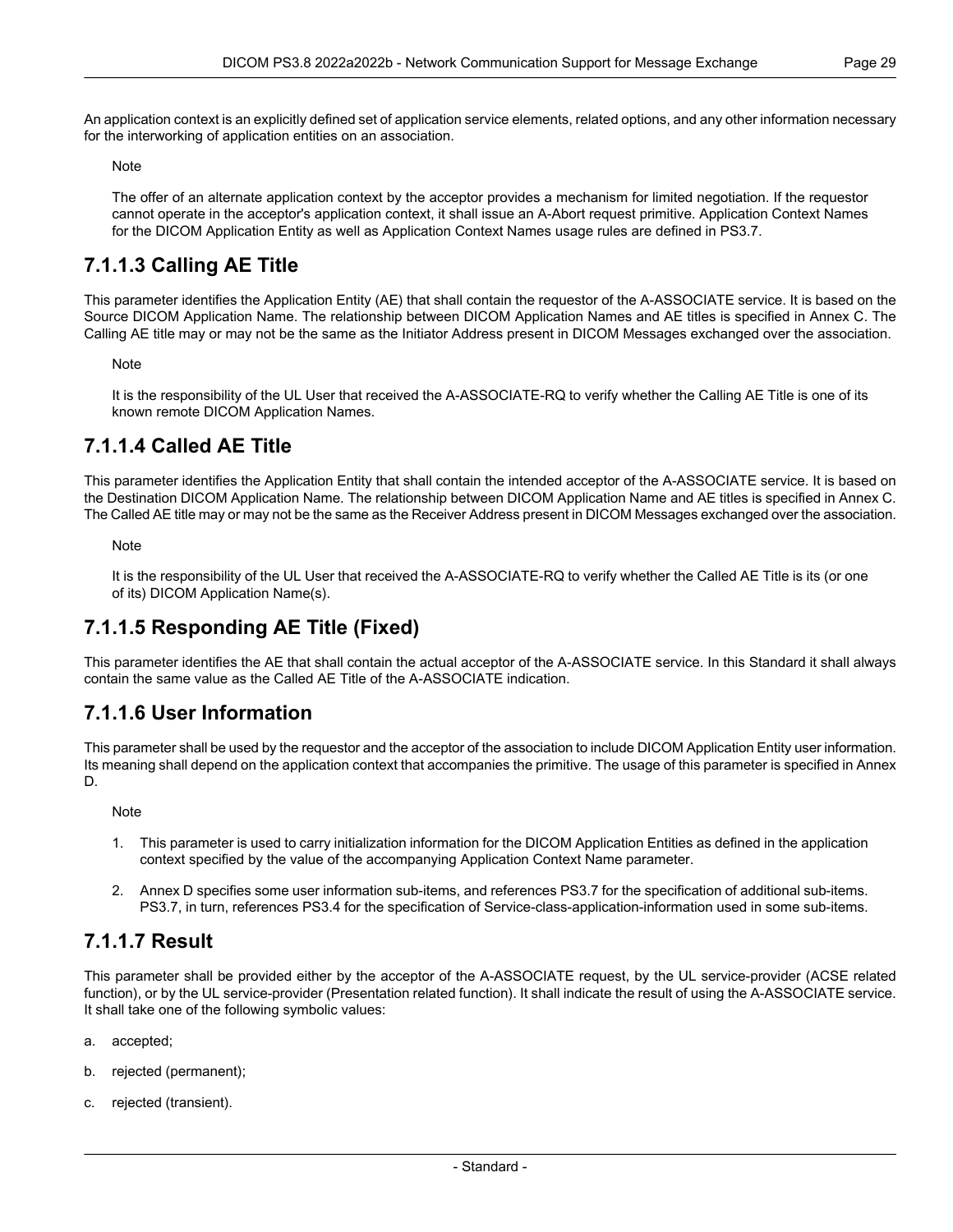The rejected (permanent) implies that the association calling UL user (when returning such a result to an association request) does not need to "call later." A permanent situation exists that prevents the association establishment (e.g., remote DICOM Application Name unknown).

#### <span id="page-29-0"></span>**7.1.1.8 Result Source**

The value of the parameter is supplied by the UL service-provider. It identifies the creating source of the Result parameter and the Diagnostic parameter, if present. It shall take one of the following symbolic values:

- a. UL service-user;
- b. UL service-provider (ACSE related function);c) UL service-provider (Presentation related function).

<span id="page-29-1"></span>Note

If the Result parameter has the value "accepted," the value of this parameter is "UL service-user."

#### **7.1.1.9 Diagnostic**

This parameter shall only be used if the Result parameter has the value of "rejected (permanent) " or "rejected (transient)." It shall be used to provide diagnostic information about the result of the A-ASSOCIATE service.

If the Result Source parameter has the value "UL service-user," it shall take one of the following symbolic values:

- a. no-reason-given
- b. application-context-name not supported
- c. calling-AE-title not recognized
- d. called-AE-title not recognized
- e. calling-AE-qualifier not recognized (see note)
- f. calling-AP-invocation-identifier not recognized (see note)
- g. calling-AE-invocation-identifier not recognized (see note)
- h. called-AE-qualifier not recognized (see note)
- i. called-AP-invocation-identifier not recognized (see note)
- j. called-AE-invocation-identifier not recognized (see note)

If the Result Source parameter has the value "UL service-provider" (ACSE related function), it shall take one of the following symbolic values:

- a. no-reason-given
- b. no-common-UL version

If the result source has the value "UL service-provider" (Presentation related function), it shall take the following symbolic values:

- a. no-reason-given
- b. temporary-congestion
- c. local-limit-exceeded
- d. called-(Presentation) -address-unknown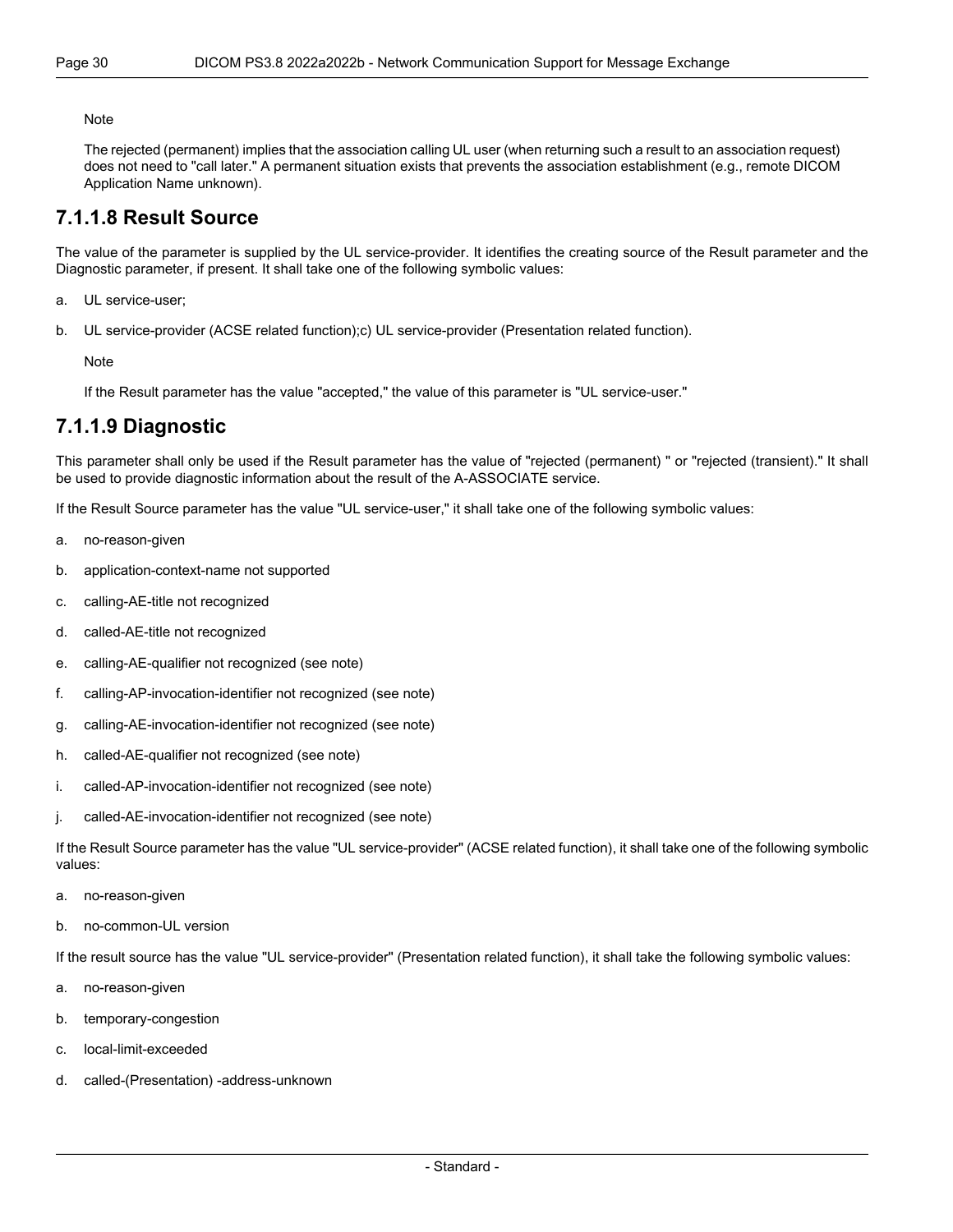- e. Presentation-protocol version not supported
- f. no-(Presentation) Service Access Point (SAP) available

<span id="page-30-0"></span>Even though some of the above symbolic values correspond to parameter errors not used in this Standard, they are included to allow the notification of errors resulting from the unauthorized use of these parameters.

### **7.1.1.10 Calling Presentation Address**

<span id="page-30-1"></span>This parameter shall contain a structured destination address unambiguous within the global network address structure. This shall be a TCP/IP Address. See [Annex](#page-62-0) C.

### **7.1.1.11 Called Presentation Address**

<span id="page-30-2"></span>This parameter shall contain a structured destination address unambiguous within the global network address structure. This shall be a TCP/IP Address. See [Annex](#page-62-0) C.

### **7.1.1.12 Responding Presentation Address**

<span id="page-30-3"></span>In this Standard, a responding presentation address shall always contain the same value as the called Presentation Address of the A-ASSOCIATE indication. This parameter shall contain a structured destination address unambiguous within the global network address structure.

# **7.1.1.13 Presentation Context Definition List**

This parameter used in an A-ASSOCIATE request or indication shall consist of a list containing one or more presentation contexts. Each item shall contain three components, a presentation context identification, an Abstract Syntax Name, and a list of one or more Transfer Syntax Names.

The presentation context identification components of this parameter exist to distinguish presentation contexts in communication. Such an identification of presentation context(s) applies only within the context of a given association (i.e., different presentation contexts may be identified by the same presentation context identification on different associations). It is the association-requestor's responsibility to assign an arbitrary, but unused identifier for each proposed presentation context on a given association. There is no restriction on the ordering of the presentation contexts in relation to their identifiers.

Note

A separate presentation context will be associated with each Abstract Syntax Name in each of the elements of the Presentation Context Definition List parameter. If the same Abstract Syntax Name occurs more than once, a separate and distinctly identified presentation context will be generated for each occurrence (as only one Transfer Syntax per presentation context can be accepted).

<span id="page-30-4"></span>Abstract Syntaxes defined by this Standard and used by DICOM Application Entites are defined in [PS3.4.](part04.pdf#PS3.4) Transfer Syntaxes defined by this Standard and used by DICOM Application Entities are defined in [PS3.5.](part05.pdf#PS3.5) Further discussion on Abstract Syntaxes and Transfer Syntaxes can be found in [Annex](#page-60-0) B.

# **7.1.1.14 Presentation Context Definition Result List**

This parameter used in the A-ASSOCIATE Response and Confirmation indicates the acceptance or rejection of each of the present ation context definitions proposed in the presentation context definition list parameter (Section [7.1.1.13](#page-30-3)). The Presentation Context Definition Result List parameter shall take the form of a list of result values. There is a one to one correspondence between each one of these result values and each of the presentation contexts proposed in the Presentation Context Definition List parameter. Each result value represents either "acceptance," "user-rejection," or "provider-rejection." The values of the results are assigned by the UL user on the response service primitive. The result values may be sent in any order.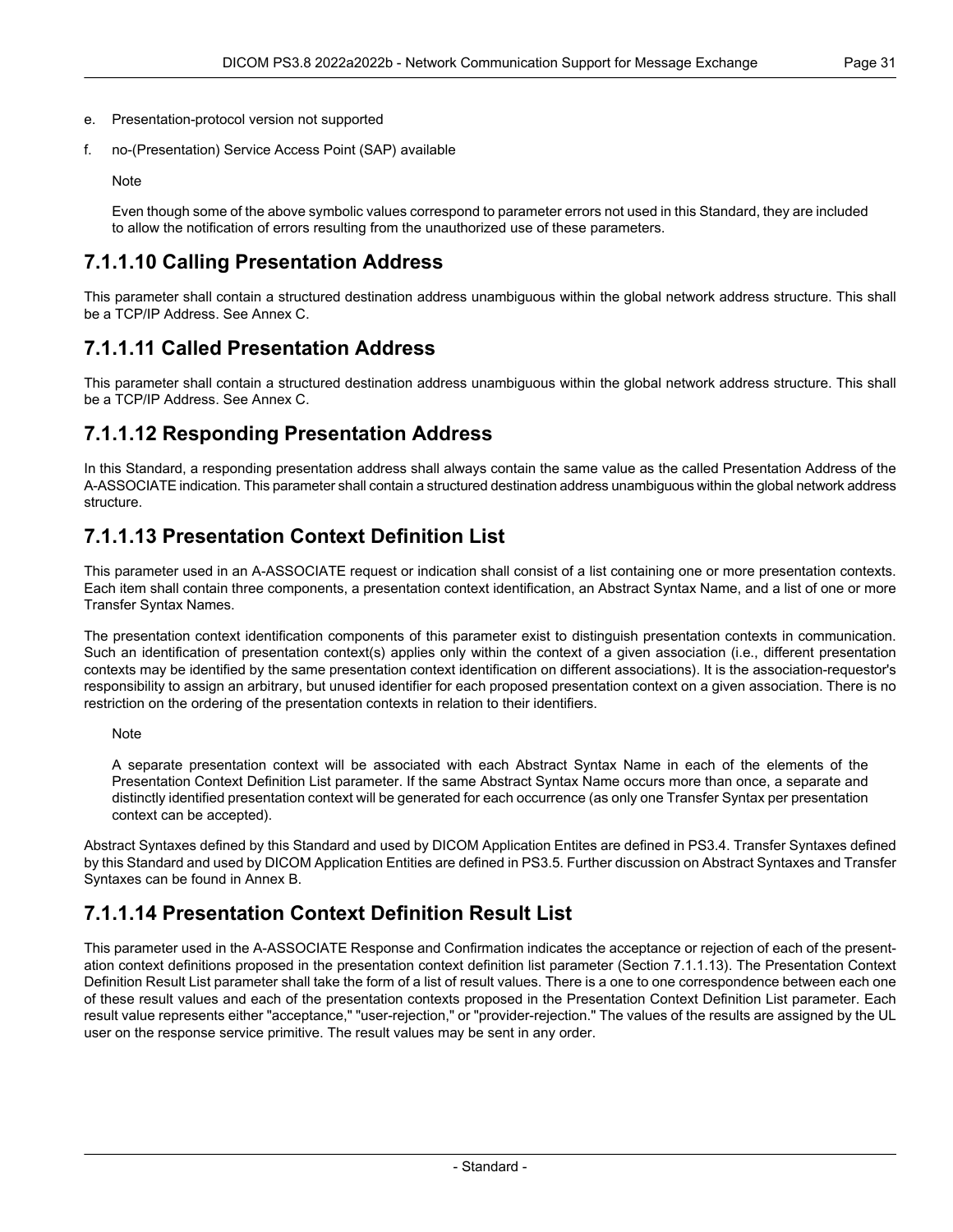The order of the results may be different than the order proposed. The order need not be sorted by identifier, and the Initiator may not assume or depend upon any particular order.

<span id="page-31-0"></span>In this Standard only one Transfer Syntax per presentation context shall be agreed to, even though more than one choice of Transfer Syntaxes may have been offered in a specific presentation context of the Presentation Context Definition list.

### **7.1.1.15 Presentation Requirements (Fixed Value)**

<span id="page-31-1"></span>This parameter allows the negotiation of optional presentation functional units beyond the Presentation Kernel. Only the Kernel Functional Unit is used by DICOM Application Entities. Therefore, this parameter shall always specify "Presentation Kernel."

### **7.1.1.16 Session Requirements (Fixed Value)**

<span id="page-31-2"></span>This parameter allows the negotiation of optional session Functional Units beyond the Session Kernel. Only the Kernel functional unit with the Full Duplex Functional Unit shall be used by DICOM Application Entities.

#### **7.1.1.17 Other Parameters**

<span id="page-31-3"></span>A few optional parameters defined in the OSI ACSE (ISO 8649) and OSI Presentation Service (ISO 8822) Standards are not identified here. They are not necessary for the communication of DICOM Application Entities and shall not be used in this Standard.

#### **7.1.2 A-ASSOCIATE Service Procedure**

**7.1.2.1** A DICOM Application Entity (which includes the Upper Layer service-user) that desires to establish an association shall issue an A-ASSOCIATE request primitive. The called AE is identified by parameters of the request primitive. The requestor shall not issue any primitives except an A-ABORT request primitive until it receives an A-ASSOCIATE confirmation primitive.

**7.1.2.2** The Upper Layer (UL) service-provider shall issue an A-ASSOCIATE indication primitive to the called AE.

**7.1.2.3** The called AE shall accept or reject the association by sending an A-ASSOCIATE response primitive with an appropriate Result parameter. The Upper layer service-provider shall issue an A-ASSOCIATE confirmation primitive having the same Result parameter. The Result Source parameter shall be assigned the symbolic value of "UL service-user."

**7.1.2.4** If the acceptor accepts the association, the association is available for use. Both AEs may now use any service provided by the DICOM application context that is in effect (with the exception of A-ASSOCIATE).

Note

This implies that once the association has been established, DICOM Messages can be exchanged as defined in [PS3.7.](part07.pdf#PS3.7)

**7.1.2.5** If the called AE rejects the association, the association shall not be established.

<span id="page-31-4"></span>**7.1.2.6** The UL service-provider may not be capable of supporting the requested association. In this situation, it shall return an A- ASSOCIATE confirmation primitive to the requestor with an appropriate Result parameter (rejected). The Result Source parameter shall be appropriately assigned either the symbolic value of "UL service-provider (ACSE related function) " or "UL service-provider (Presentation related function)." The indication primitive shall not be issued. The association shall not be established.

**7.1.2.7** Either an association-requestor or acceptor may disrupt the A-ASSOCIATE service procedure by issuing an A-ABORT request primitive (see [Section](#page-33-0) 7.3). The remote AE receives an A-ABORT indication primitive. The association shall not be established.

# **7.2 A-RELEASE Service**

The graceful release of an association between two AEs shall be performed through ACSE A-RELEASE request, indication, response, and confirmation primitives. The initiator of the service is hereafter called a requestor and the service-user that receives the A-RELEASE indication is hereafter called the acceptor. It shall be a confirmed service.

[Figure](#page-32-4) 7-2 illustrates the graceful release of an association between two AEs.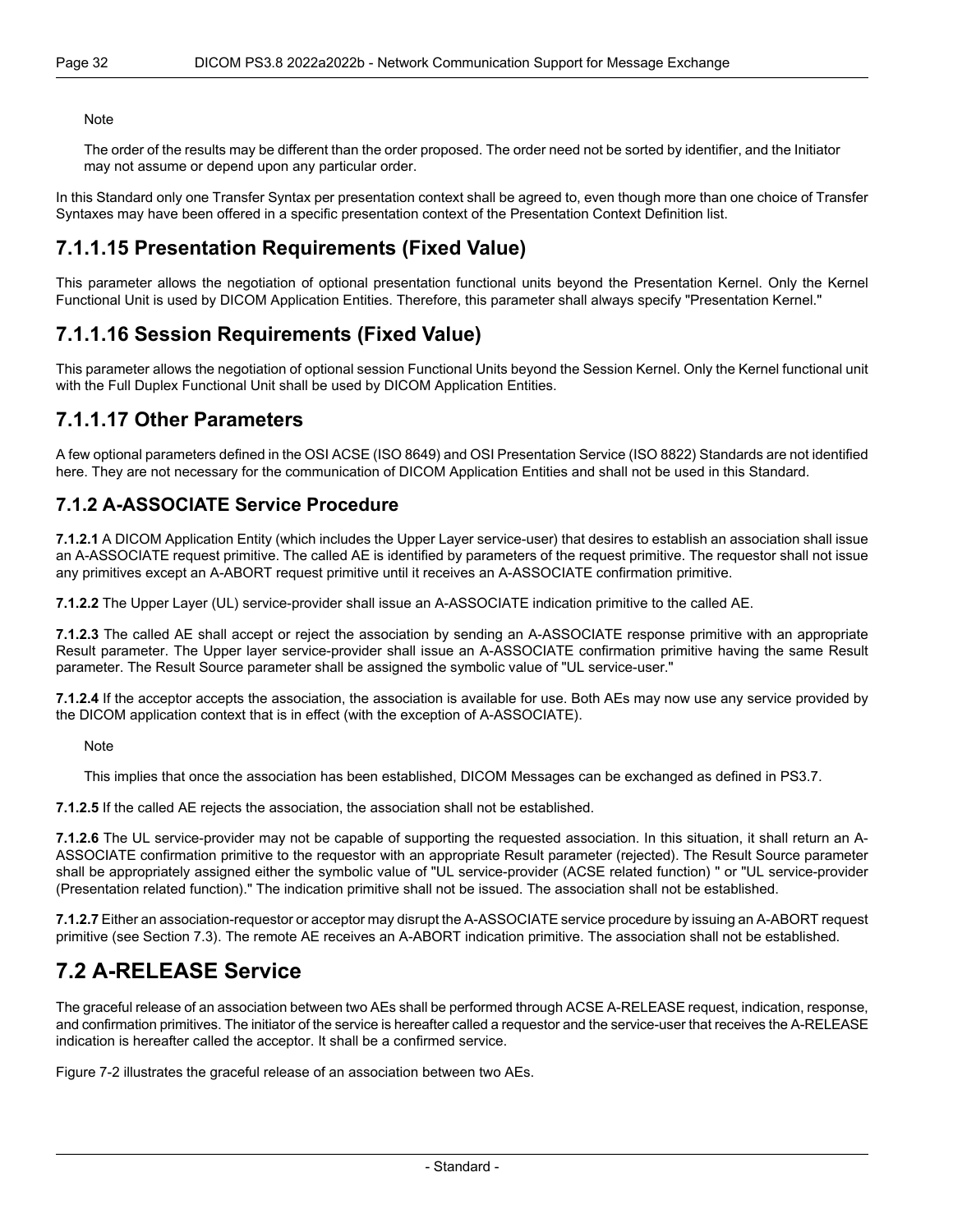<span id="page-32-4"></span>

**Figure 7-2. Association Release**

#### <span id="page-32-0"></span>**7.2.1 A-RELEASE Parameters**

<span id="page-32-5"></span>[Table](#page-32-5) 7-4 lists the parameters for the A-RELEASE service that shall contain fixed values or shall not be used by DICOM Application Entities in this Standard.

<span id="page-32-1"></span>

| A-RELEASE parameter name | Request | <b>Indication</b> | <b>Response</b> | <b>Confirmation</b> |
|--------------------------|---------|-------------------|-----------------|---------------------|
| reason                   | UF      | $UF(=)$           | UF              | UF(=)               |
| luser information        | NU      | $NU(=)$           | NU              | $NU(=)$             |
| result                   |         |                   | MF              | $MF(=)$             |

#### **Table 7-4. A-RELEASE Service Parameters**

### <span id="page-32-2"></span>**7.2.1.1 Reason (Fixed)**

When used on the request primitive, this parameter identifies the general level of urgency of the request. This parameter shall always use the value "normal" in this Standard.

# <span id="page-32-3"></span>**7.2.1.2 Result (Fixed)**

This parameter shall always take the value "affirmative" in this Standard.

#### **7.2.2 A-RELEASE Service Procedure**

**7.2.2.1** An UL service-user that desires to release the association shall issue an A-RELEASE request primitive. This requestor shall not issue any further primitives other than an A-ABORT request primitive until it receives an A-RELEASE confirmation primitive.

**Note** 

Even though the requestor of the A-RELEASE service shall not issue any further primitive other than A-ABORT, it may receive P-DATA Indication primitives.

**7.2.2.2** The UL service-provider shall issue an A-RELEASE indication primitive to the acceptor. The acceptor then shall not issue any UL primitives other than an A-RELEASE response primitive, an A-ABORT request primitive, or P-DATA Request primitive.

**7.2.2.3** To complete the A-RELEASE service, the acceptor shall reply to the A-RELEASE indication primitive by issuing an A-RELEASE response primitive. An accepting DICOM Application Entity shall always issue an A-RELEASE response primitive with an "affirmative" result parameter (i.e., accept the release).

**7.2.2.4** After an A-RELEASE response has been issued, the acceptor shall not issue any further primitives for the association thereafter, including P-DATA Requests.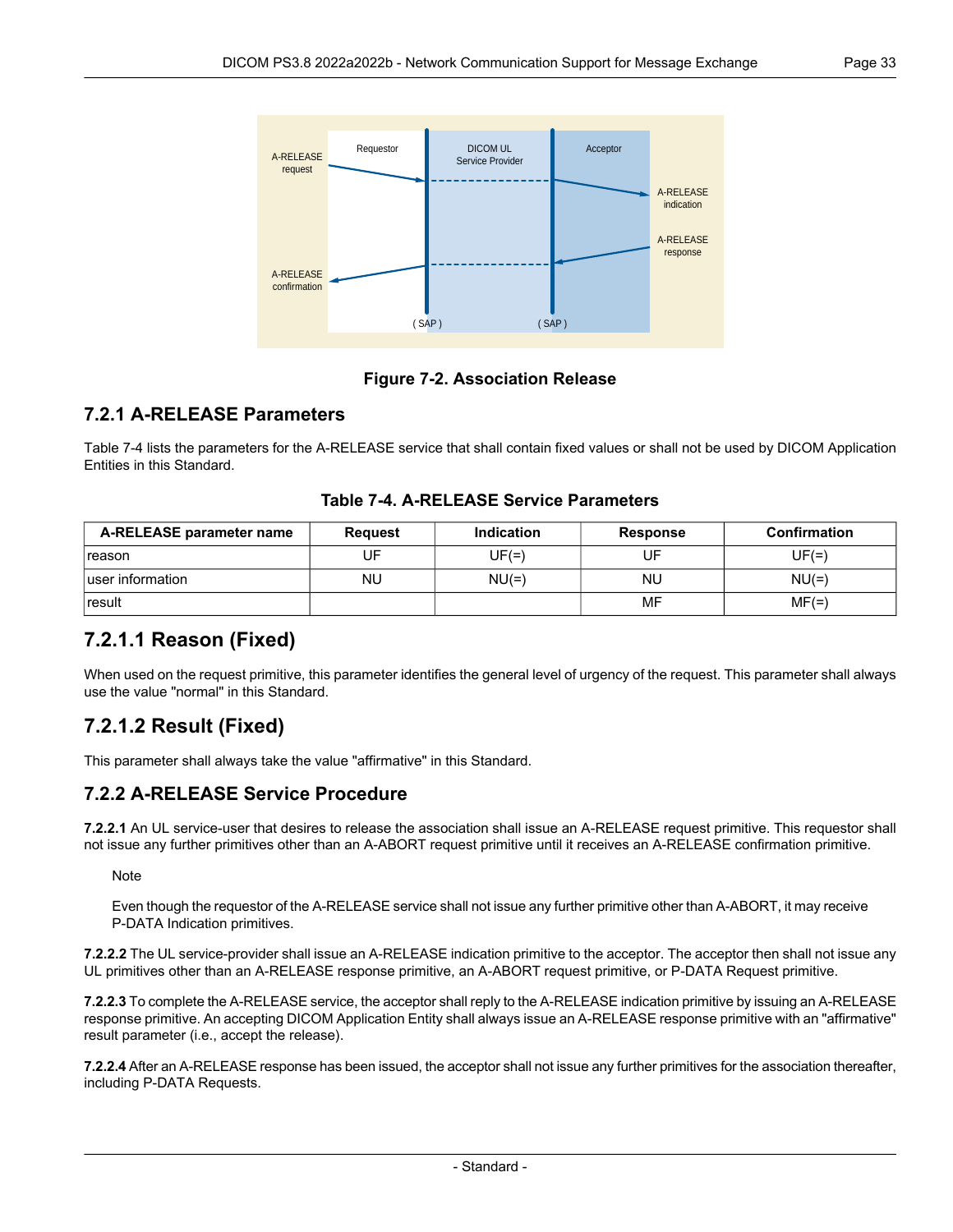**7.2.2.5** The UL service-provider shall issue an A-RELEASE confirmation primitive always with an "affirmative" value for the Result parameter.

**7.2.2.6** A requestor in either AE may disrupt the A-RELEASE service procedure by issuing an A-ABORT request. When the acceptor receives an A-ABORT indication, the association is released with the possible loss of information in transit.

**7.2.2.7** An A-RELEASE service procedure collision results when requestors in both AEs simultaneously issue an A-RELEASE service primitive. In this situation, both UL service-users receive an unexpected A-RELEASE indication primitive. The following sequence shall occur to complete the normal release of the association:

- a. The association-requestor shall issue an A-RELEASE response primitive.
- b. The association-acceptor waits for an A-RELEASE confirmation primitive from its peer. When it receives one, it shall then issue an A-RELEASE response primitive.
- <span id="page-33-0"></span>c. The association-requestor receives an A-RELEASE confirmation primitive.

The association shall be released when both ACSE service-users have received an A-RELEASE confirmation primitive.

# **7.3 A-ABORT Service**

The ACSE A-ABORT service shall be used by a requestor in either of the AEs to cause the abnormal release of the association. It shall be a non-confirmed service. However, because of the possibility of an A-ABORT service procedure collision, the delivery of the indication primitive is not guaranteed. Should such a collision occur, both AEs are aware that the association has been terminated. The abort shall be performed through A-ABORT request and A-ABORT indication primitives.

**Note** 

<span id="page-33-3"></span>An A-ABORT request primitive used on an established association may result in the destruction of data in transit.

[Figure](#page-33-3) 7-3 illustrates aborting an established association between two AE's.



#### **Figure 7-3. Association User Initiated Abort**

#### <span id="page-33-4"></span><span id="page-33-1"></span>**7.3.1 A-ABORT Parameters**

[Table](#page-33-4) 7-5 lists the parameters for the A-ABORT service. Only the first parameter shall be used by DICOM Application Entities in this Standard.

#### **Table 7-5. A-ABORT Service Parameters**

<span id="page-33-2"></span>

| <b>A-ABORT Parameter Name</b> | Request   | <b>Indication</b> |
|-------------------------------|-----------|-------------------|
| abort source                  |           | M                 |
| luser information             | <b>NU</b> | $NU(=)$           |

#### **7.3.1.1 Abort Source**

This parameter indicates the initiating source of this abort. It shall take one of the following symbolic values:

a. UL service-user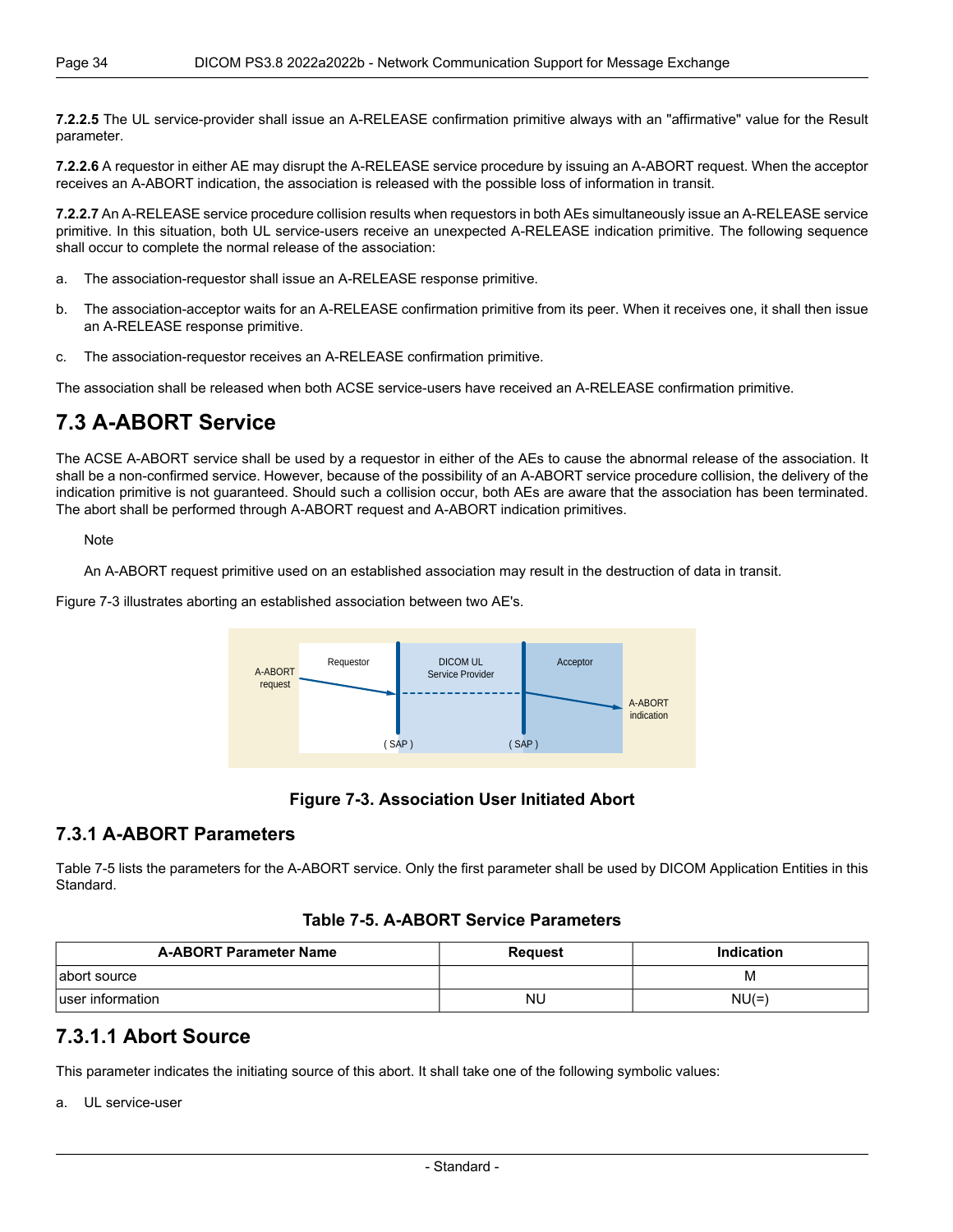#### <span id="page-34-0"></span>b. UL service-provider (ACSE related)

#### **7.3.2 A-ABORT Service Procedure**

**7.3.2.1** When the A-ABORT service is used, the association shall be released abnormally and simultaneous with the abnormal release of the underlying connection.

**7.3.2.2** A UL service-user that desires to release the association abnormally shall issue the A-ABORT request primitive. This requestor shall not issue any further primitives for the association.

**7.3.2.3** The UL service-provider shall issue an A-ABORT indication primitive to the acceptor. The UL service-provider shall assign the value of "UL service-user" for the Abort Source parameter. The association and the underlying connection have been released.

<span id="page-34-1"></span>**7.3.2.4** The UL service-provider (ACSE related functions) may itself cause the abnormal release of the association because of internal errors. In this case, the UL service-provider shall issue A-ABORT indication primitives to acceptors in both AEs. The UL service-provider shall assign the value of "UL service-provider" to the Abort Source parameter. The user information parameter shall not be used.

### **7.4 A-P-ABORT Service**

The ACSE A-P-ABORT service shall be used by the UL service-provider to signal the abnormal release of the association due to problems in services at the Presentation Layer and below. This occurrence indicates the possible loss of information in transit. A-P- ABORT is a provider-initiated service.

<span id="page-34-3"></span>[Figure](#page-34-3) 7-4 illustrates aborting an established association by an UL service-provider.



**Figure 7-4. Provider Initiated Abort**

#### <span id="page-34-4"></span><span id="page-34-2"></span>**7.4.1 A-P-ABORT Parameter**

[Table](#page-34-4) 7-6 lists the parameter that shall be required for the A-P-ABORT service.

#### **Table 7-6. A-P-ABORT Service Parameters**

| <b>A-P-ARORT Parameter Name</b> | ------ |  |
|---------------------------------|--------|--|
|                                 |        |  |
|                                 |        |  |
| provi<br>asor<br>$  -$          |        |  |

The provider reason parameter shall be used to convey one of the following reasons:

- a. reason-not-specified
- b. unrecognized-pdu
- c. unexpected-pdu
- d. unexpected-session-service primitive
- e. unrecognized-pdu parameter
- f. unexpected-pdu parameter
- g. invalid-pdu-parameter value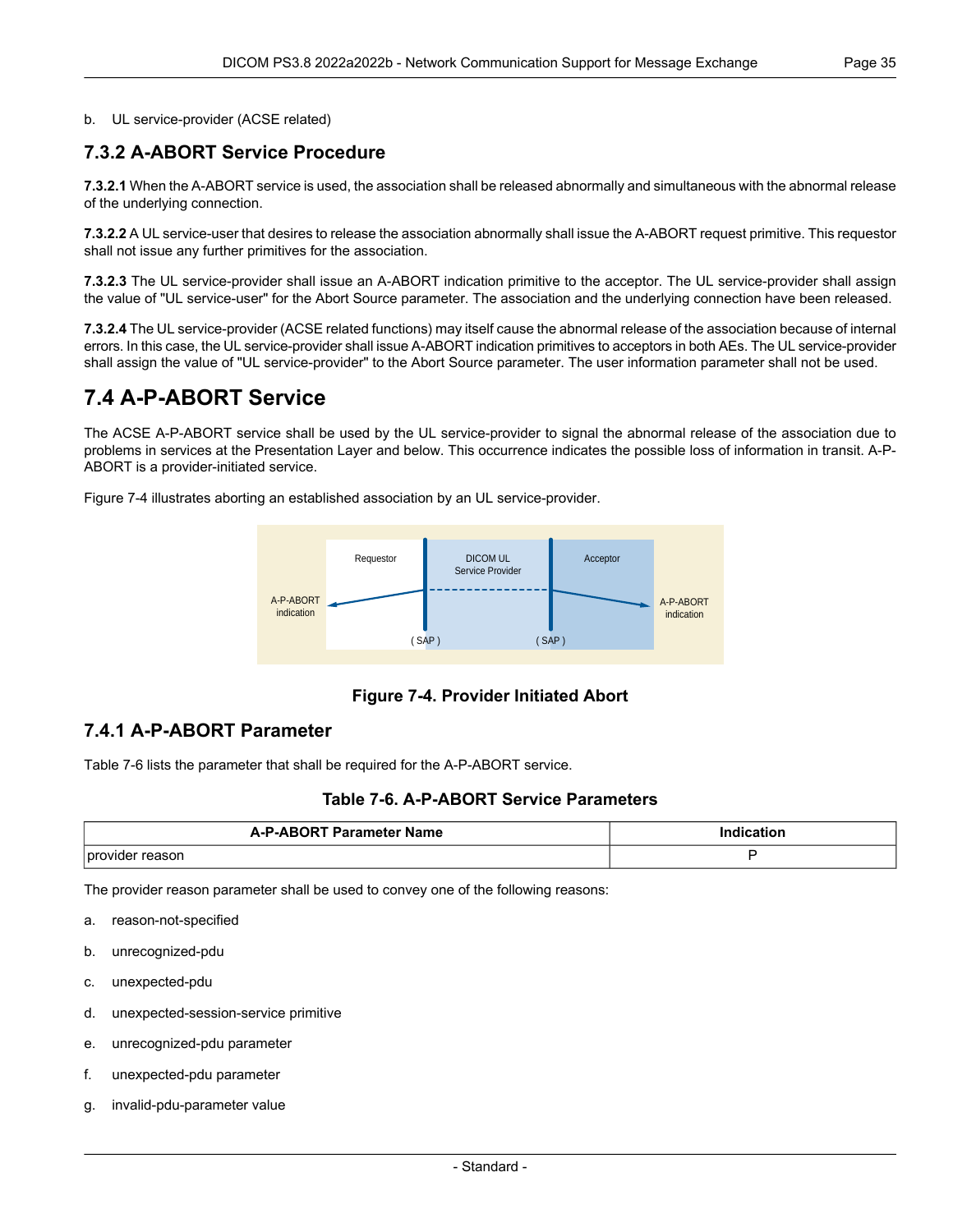In addition to these reasons, a locally defined list of reasons may be used to reflect errors that caused the abort and originated in the Session, Transport, Network, Data Link, and Physical layers. The generation and handling of such errors is internal to an implementation and, therefore, is outside the scope of this communications Standard.

#### <span id="page-35-0"></span>**7.4.2 A-P-ABORT Service Procedure**

<span id="page-35-1"></span>When the UL service-provider detects an internal error, A-P-ABORT indication primitives shall be issued to acceptors in both AEs. The association shall be abnormally released. Requestors in both AEs shall not issue any further primitives for the association.

# **7.5 Sequencing Information**

<span id="page-35-2"></span>Interactions among the specific service procedures, discussed in [Section](#page-26-1) 7.1, [Section](#page-31-4) 7.2, [Section](#page-33-0) 7.3 and [Section](#page-34-1) 7.4 for the ACSE subset of the Upper Layer Service, are defined in clause 10 of ISO 8649 - The ACSE Service Definition.

# **7.6 P-DATA Service**

This Presentation P-DATA Service shall be used by either AE to cause the exchange of application information (i.e., DICOM Messages). DICOM Messages shall be exchanged as defined in [PS3.7.](part07.pdf#PS3.7) An association provides a simultaneous bi-directional exchange of P- DATA request/indication primitives.

<span id="page-35-4"></span>[Figure](#page-35-4) 7-5 illustrates the transfer of data on an established association between two AEs.



**Figure 7-5. Data Transfer**

#### <span id="page-35-5"></span><span id="page-35-3"></span>**7.6.1 P-DATA Parameters**

[Table](#page-35-5) 7-7 lists the parameter that shall be required for the P-DATA service.

#### **Table 7-7. P-DATA Service Parameter**

| <b>P-DATA Parameter Name</b>         | seanes: |       |
|--------------------------------------|---------|-------|
| value list<br>data<br>nres<br>птаног | 1 V I   | $M(=$ |

The Presentation Data Value List parameter shall contain one or more Presentation Data Values (PDV). Each PDV shall consist of two parameters: a Presentation Context ID and User Data values. The User Data values are taken from the Abstract Syntax and encoded in the Transfer Syntax identified by the Presentation Context ID. This referenced Presentation Context ID identifies one of the presentation contexts agreed to at association time. The User Data values format used in each PDV by the DICOM Application Entities is specified in [Annex](#page-66-0) E.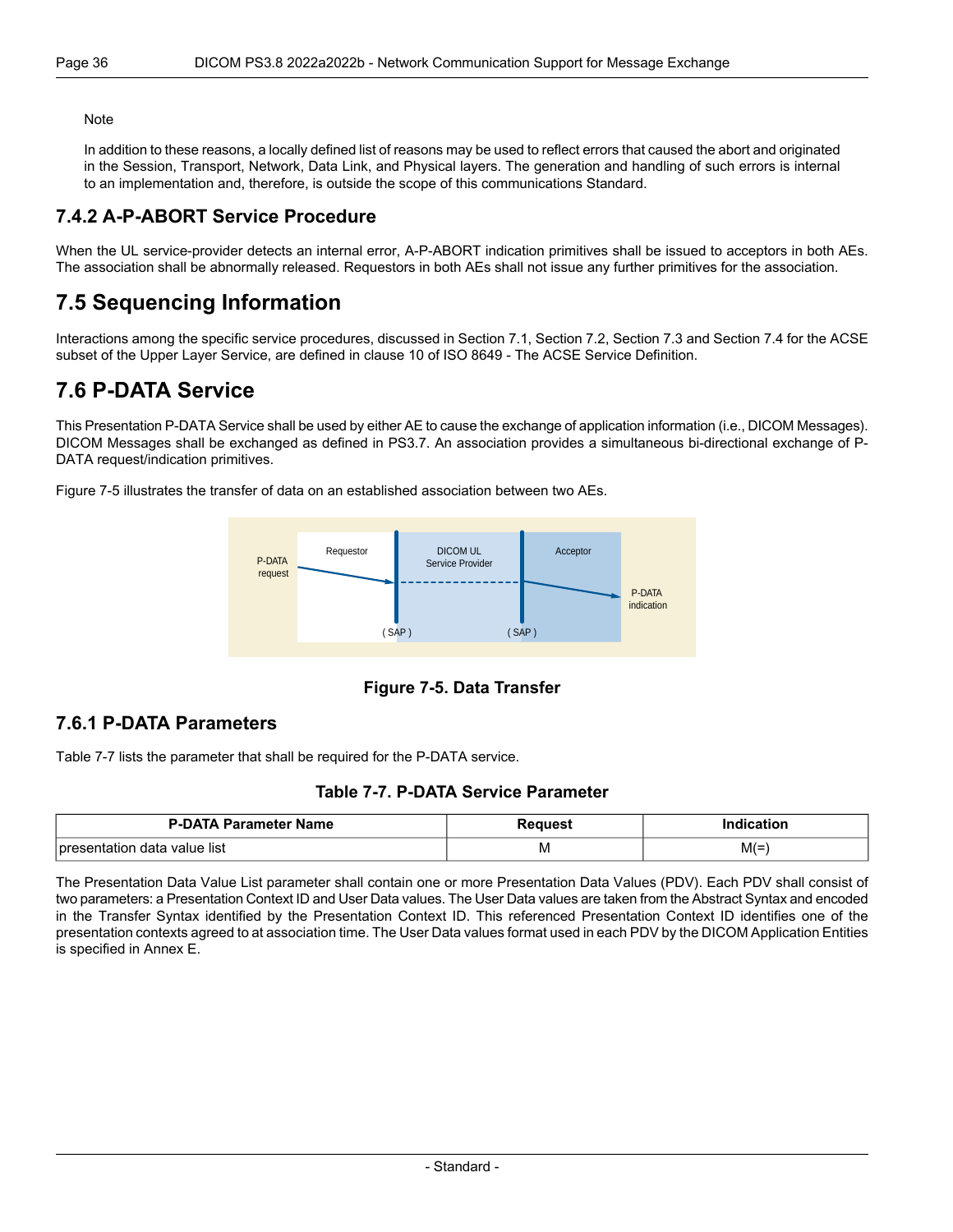# **8 DICOM OSI Upper Layer Profile**

Retired. See PS 3.8 2001.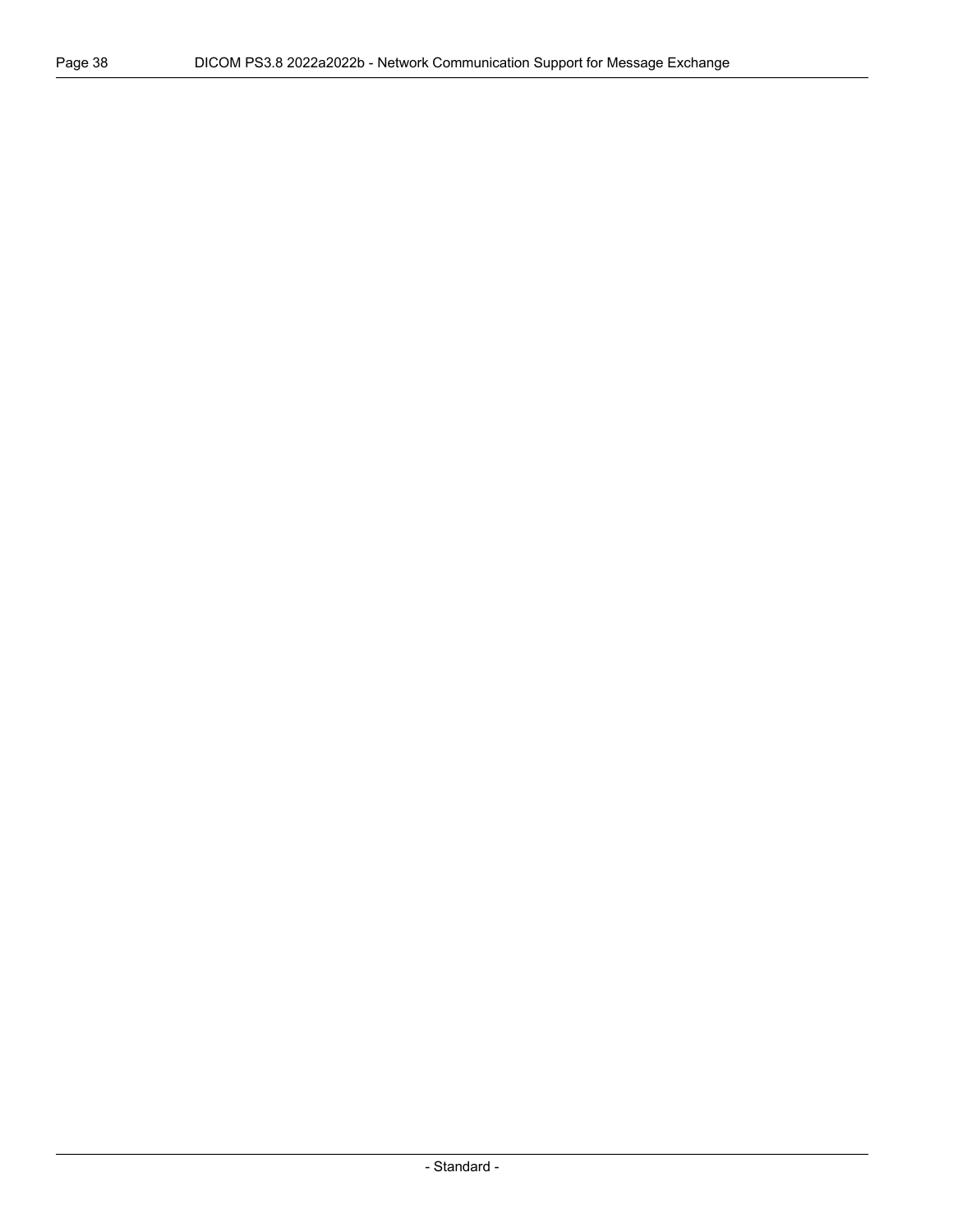# **9 DICOM Upper Layer Protocol for TCP/IP**

The DICOM Upper Layer Protocol specified in this section shall be used in conjunction with the TCP/IP transport layers..

## **9.1 Use of the Transport Service Provided By TCP**

## **9.1.1 General**

There is a one-to-one relationship between a TCP Transport Connection and an Upper Layer Association. Therefore, the following rules apply:

- a. Each Upper Layer Association shall be supported by one and only one TCP Transport Connection.
- b. Each TCP Transport Connection shall support one and only one Upper Layer Association.

The Services provided by the TCP Transport Services are not formally documented. This section, therefore, makes use of "commonly" used terms in a number of TCP Programming Interface Implementations (e.g., Sockets). However, the following RFCs shall be required for TCP/IP support. They specify the support needed for IPv4.

- a. RFC793, Transmission Control Program DARPA Internet Protocol Specification
- b. RFC791, Internet Protocol DARPA Internet Protocol Specification
- c. RFC792, Internet Control Message Protocol DARPA Internet Program Protocol Specification
- d. RFC950, Internet Subnetting

In addition, devices that support IPv6 shall comply with:

- a. RFC1881, IPv6 Address Allocation Management
- b. RFC2460, Internet Protocol, Version 6 (IPv6) Specification

#### Note

There are many other RFC's that may also apply to a particular implementation depending upon specific selections of hardware and software features.

For the establishment of a TCP connection, a TCP port shall be used to serve as the transport selector. A DICOM UL entity is identified on a given system on the network by a port number unique within the scope of this system. Port numbers of remote DICOM UL entities (well known port number or other numbers) shall be configurable on DICOM UL entities.

#### **Note**

It is strongly recommended that systems supporting a single DICOM UL entity use as their port the "well known port" registered for the DICOM Upper Layer Protocol: port number 104 (decimal), if the operating system permits access to privileged ports (in the range 0 to 1023), otherwise it is recommended that they use the "registered" port number 11112 (decimal). See "ht tp://www.iana.org/assignments/port-numbers".

Application Entities may also choose to access the TCP Transport Services via a Secure Transport Connection. The nature of this Secure Transport Connection is specified through Security Profiles (see [PS3.15](part15.pdf#PS3.15)). Security Profiles select minimum mechanisms needed to support that profile. Other mechanisms may also be used if agreed to during establishment of the Secure Transport Con nection.

#### Note

1. DICOM does not specify how a secure transport connection is established, or the significance of any certificates exchanged during peer entity authentication. These issues are left up to the application, which is assumed to be following some security policy. Once the application has established a secure Transport Connection, then an Upper Layer Association can use that secure channel.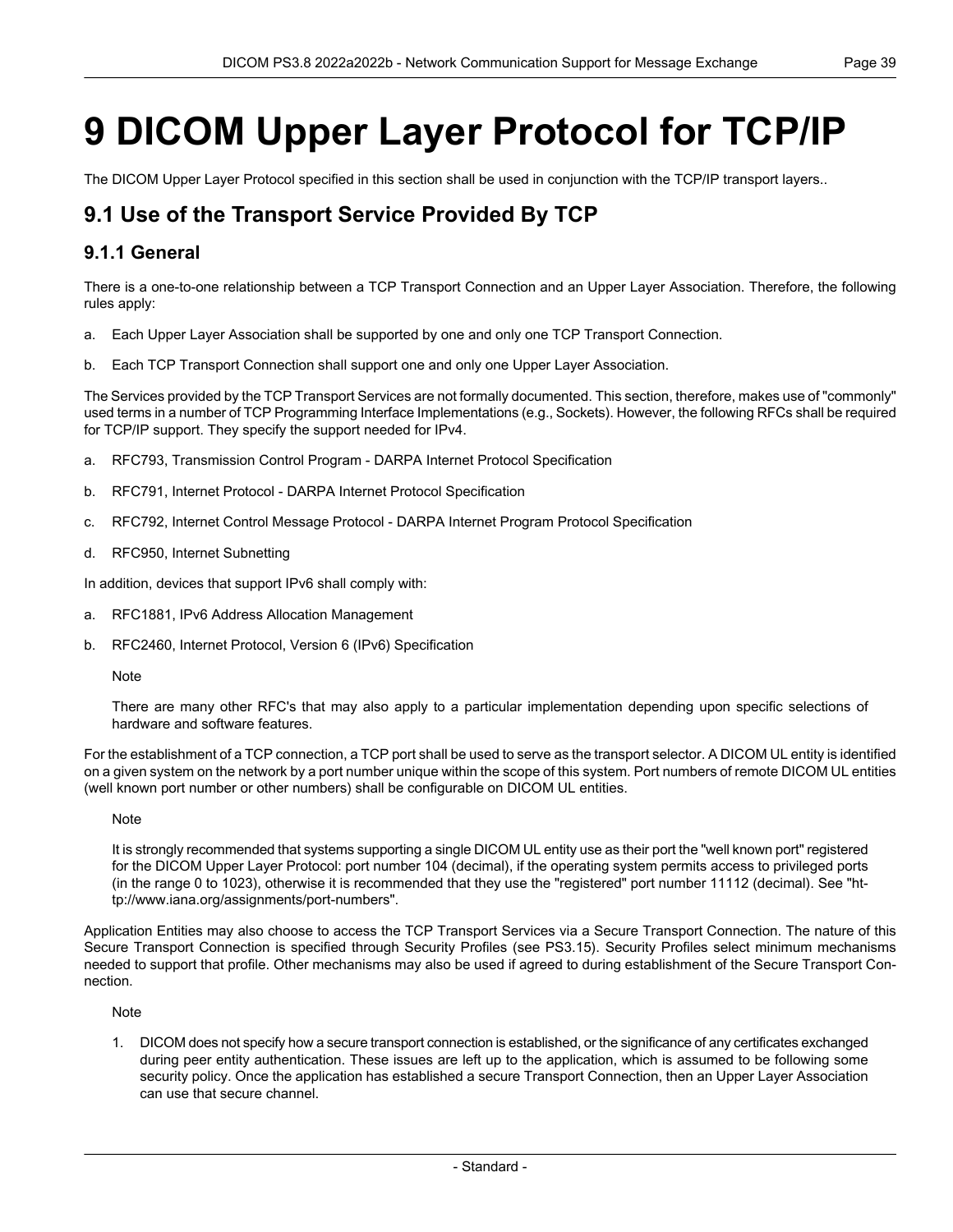- 2. There may be an interaction between PDU size and record size of the secure Transport Connection that impacts efficiency of transport.
- 3. Registered ports for Secure Transport Connections are defined in [PS3.15](part15.pdf#PS3.15).

## **9.1.2 Opening a TCP Transport Connection**

When an Association is to be established by a DICOM Upper Layer Entity, a TRANSPORT CONNECT request primitive shall be issued to the TCP Transport Service (Active Open). Once the TCP Transport Connection Confirmation is received (Open Completed), an A-ASSOCIATE-RQ PDU shall be sent/written on the now established transport connection.

When a DICOM Upper Layer Entity becomes activated (Association Idle State), it shall wait for TCP Transport Connections in a passive mode by initiating a "listen." When an incoming TCP Transport Connection Indication is received from the network, it is ac cepted and a timer ARTIM (Association Request/Reject/Release Timer) shall be set. Any further exchange of PDUs (read/write) shall be performed as specified by the Upper Layer State Machine (including ARTIM Timer expiration before an A-ASSOCIATE-RQ PDU is received, see [Section](#page-40-0) 9.2).

## **9.1.3 Transferring Data On a TCP Connection**

Data exchange of PDUs (read/write) on an established TCP Connection shall follow the specifications of the DICOM Upper Layer Protocol State Machine (see [Section](#page-40-0) 9.2) and the DICOM Upper Layer PDU structure (see [Section](#page-44-0) 9.3).

## **9.1.4 Closing a TCP Transport Connection**

TCP Transport Connections shall be closed using the "don't linger" option.

A TCP Transport Connection is closed under a number of situations. These are described in the DICOM Upper Layer Protocol State Machine. Some typical cases are discussed below:

- a. After an A-RELEASE-RQ has been sent and the A-RELEASE-RP PDU is received
- b. When a Transport Connection has been established by the DICOM remote UL Entity and no A-ASSOCIATE-RQ is received before the ARTIM Timer expires
- c. When an A-ABORT PDU has been received
- d. When an A-ABORT PDU has been sent and the ARTIM Timer expires before the Transport Connection is closed
- e. When a TCP connection is being disconnected by the Transport Service Provider (e.g., network failure)
- f. When a TCP connection is being disconnected by the remote DICOM UL Entity

**Note** 

- 1. Except following the normal completion of an association reject, release or abort and in specific situations such as temporary lack of resources, an Upper Layer State Machine should not disconnect a TCP connection or reject its estab lishment. The appropriate behavior is to use the Association Reject or Abort services.
- 2. The ARTIM Timer should not be used to oversee the Association Establishment or Release. Such a mechanism falls under the protocol definition of the layer above the DICOM Upper Layer (i.e., DICOM Application Entity, see [PS3.7\)](part07.pdf#PS3.7).

## **9.1.5 ARTIM Timer**

The value of the ARTIM Timer used to manage the Request, Reject, and Release of associations on a DICOM UL entity shall be configurable to address a wide range of network configurations.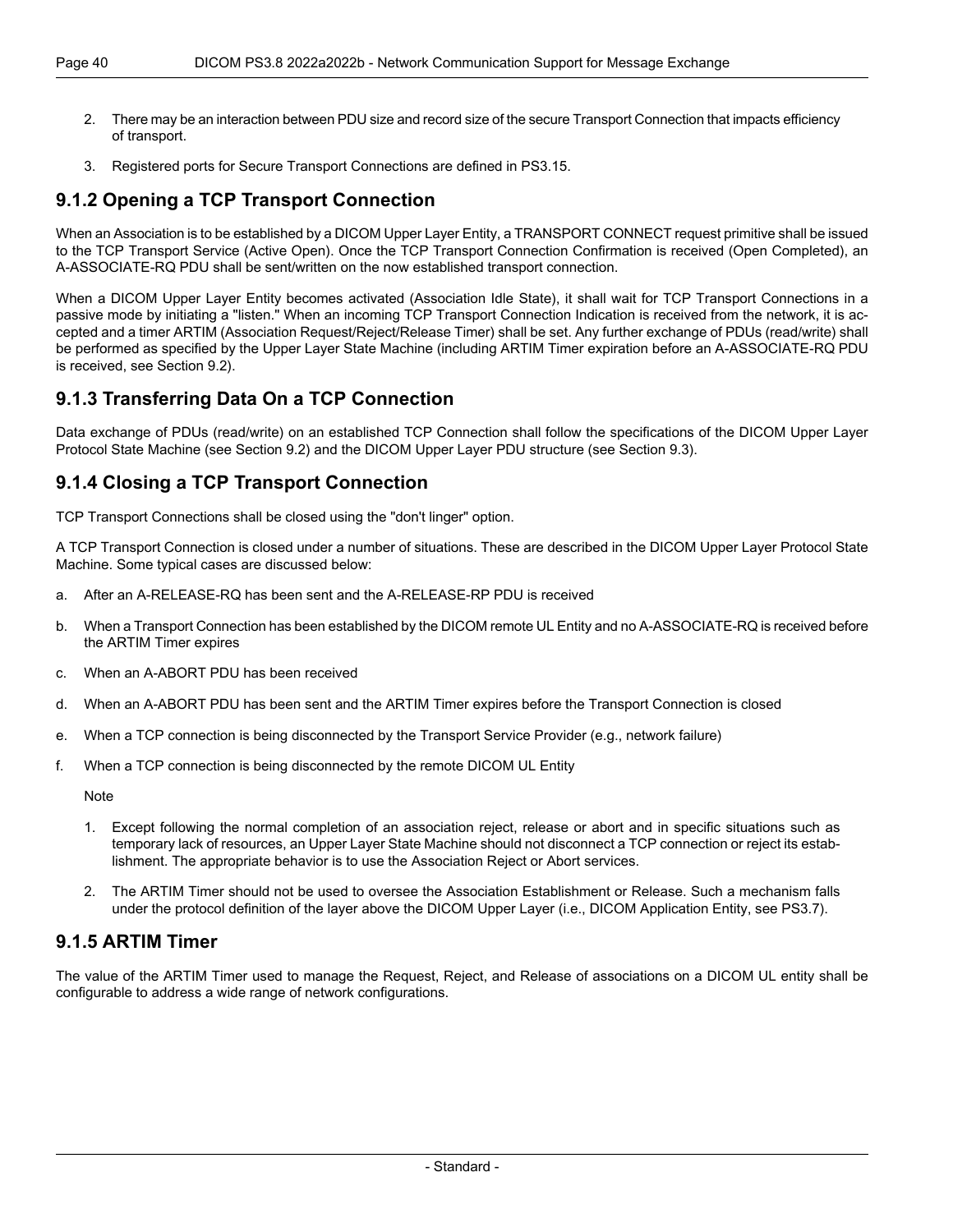# <span id="page-40-0"></span>**9.2 DICOM Upper Layer Protocol for TCP/IP State Machine**

## **9.2.1 Machine States Definition**

## **Table 9-1. No Association**

| $C+0+0$<br>ວເaເe<br>- - - - - | .    |
|-------------------------------|------|
| <sup>l</sup> Sta √            | Idle |

### **Table 9-2. Association Establishment**

| <b>State</b> | <b>Definition</b>                                                                |  |  |  |  |  |  |  |
|--------------|----------------------------------------------------------------------------------|--|--|--|--|--|--|--|
| Sta 2        | Transport connection open (Awaiting A-ASSOCIATE-RQ PDU)                          |  |  |  |  |  |  |  |
| Sta 3        | Awaiting local A-ASSOCIATE response primitive (from local user)                  |  |  |  |  |  |  |  |
| Sta 4        | Awaiting transport connection opening to complete (from local transport service) |  |  |  |  |  |  |  |
| Sta 5        | Awaiting A-ASSOCIATE-AC or A-ASSOCIATE-RJ PDU                                    |  |  |  |  |  |  |  |

### **Table 9-3. Data Transfer**

| State  | <b>Definition</b>                                   |
|--------|-----------------------------------------------------|
| ∣Sta 6 | Association established and ready for data transfer |

#### **Table 9-4. Association Release**

| <b>State</b> | <b>Definition</b>                                                                        |  |  |  |  |  |  |
|--------------|------------------------------------------------------------------------------------------|--|--|--|--|--|--|
| Sta 7        | Awaiting A-RELEASE-RP PDU                                                                |  |  |  |  |  |  |
| Sta 8        | Awaiting local A-RELEASE response primitive (from local user)                            |  |  |  |  |  |  |
| Sta 9        | Release collision requestor side; awaiting A-RELEASE response (from local user)          |  |  |  |  |  |  |
| Sta 10       | Release collision acceptor side; awaiting A-RELEASE-RP PDU                               |  |  |  |  |  |  |
| Sta 11       | Release collision requestor side; awaiting A-RELEASE-RP PDU                              |  |  |  |  |  |  |
| Sta 12       | Release collision acceptor side; awaiting A-RELEASE response primitive (from local user) |  |  |  |  |  |  |

### **Table 9-5. Waiting for Transport Connection Close**

| State  | <b>Definition</b>                                                             |
|--------|-------------------------------------------------------------------------------|
| Sta 13 | Awaiting Transport Connection Close Indication (Association no longer exists) |

## **9.2.2 State Machine Actions Definition**

## **Table 9-6. Association Establishment Related Actions**

| <b>Action</b> | <b>Definition</b>                                                    |  |  |  |  |  |
|---------------|----------------------------------------------------------------------|--|--|--|--|--|
| $AE-1$        | Issue TRANSPORT CONNECT request primitive to local transport service |  |  |  |  |  |
|               | Next state is Sta4                                                   |  |  |  |  |  |
| AE-2          | Send A-ASSOCIATE-RQ-PDU                                              |  |  |  |  |  |
|               | Next state is Sta5                                                   |  |  |  |  |  |
| IAE-3         | Issue A-ASSOCIATE confirmation (accept) primitive                    |  |  |  |  |  |
|               | Next state is Sta6                                                   |  |  |  |  |  |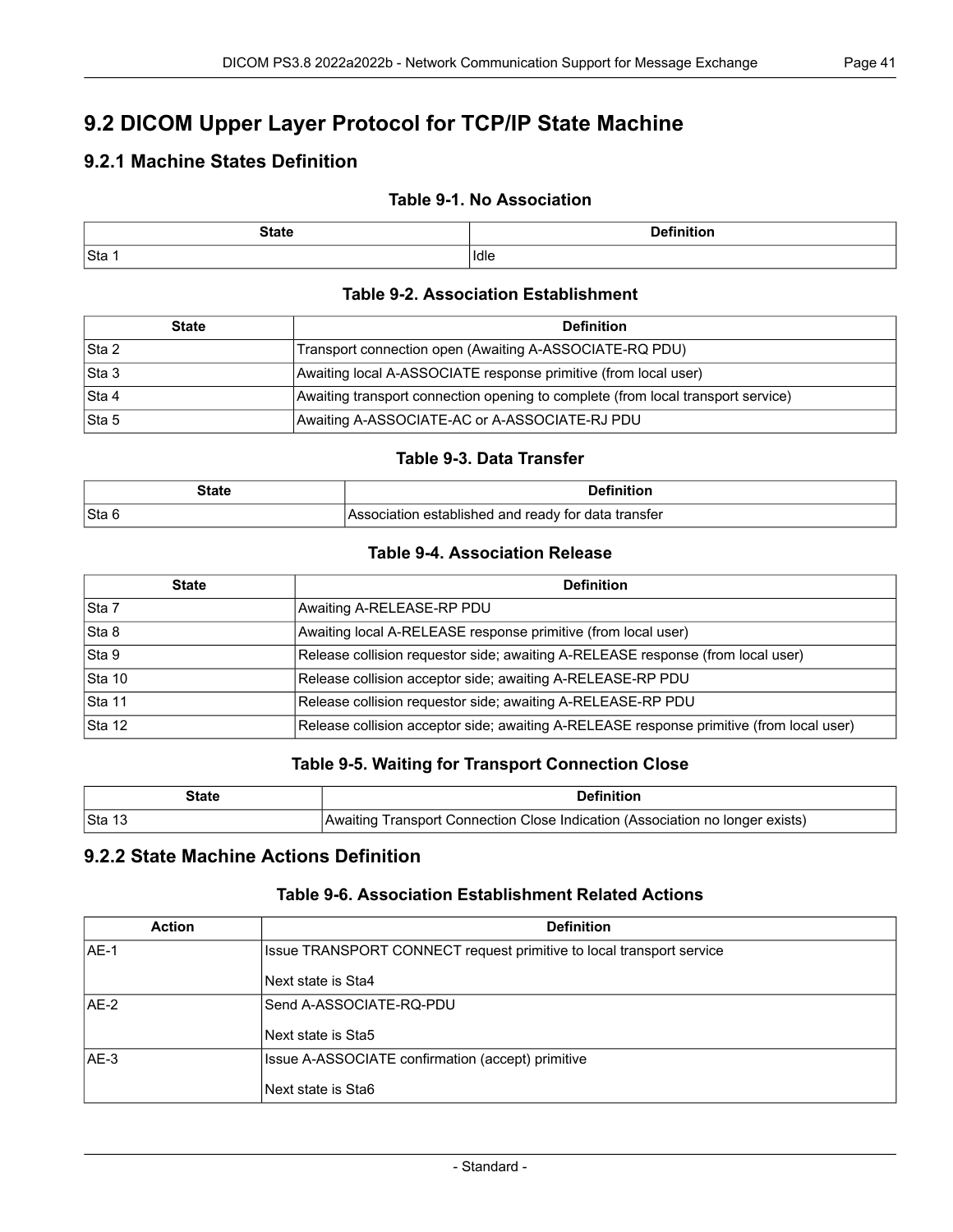| <b>Action</b> | <b>Definition</b>                                                                |
|---------------|----------------------------------------------------------------------------------|
| $AE-4$        | Issue A-ASSOCIATE confirmation (reject) primitive and close transport connection |
|               | Next state is Sta1                                                               |
| AE-5          | Issue Transport connection response primitive; start ARTIM timer                 |
|               | Next state is Sta2                                                               |
| $AE-6$        | Stop ARTIM timer and if A-ASSOCIATE-RQ acceptable by service-provider:           |
|               | • issue A-ASSOCIATE indication primitive                                         |
|               | Next state is Sta3                                                               |
|               | otherwise:                                                                       |
|               | • issue A-ASSOCIATE-RJ-PDU and start ARTIM timer                                 |
|               | Next state is Sta13                                                              |
| AE-7          | Send A-ASSOCIATE-AC PDU                                                          |
|               | Next state is Sta6                                                               |
| AE-8          | Send A-ASSOCIATE-RJ PDU and start ARTIM timer                                    |
|               | Next state is STA13                                                              |

## **Table 9-7. Data Transfer Related Actions**

| <b>State</b> | <b>Definition</b>                |  |  |  |  |  |  |  |
|--------------|----------------------------------|--|--|--|--|--|--|--|
| IDT-1        | Send P-DATA-TF PDU               |  |  |  |  |  |  |  |
|              | Next state is Sta6               |  |  |  |  |  |  |  |
| $DT-2$       | Send P-DATA indication primitive |  |  |  |  |  |  |  |
|              | Next state is Sta6               |  |  |  |  |  |  |  |

### **Table 9-8. Association Release Related Actions**

| <b>Action</b> | <b>Definition</b>                                                      |  |  |  |  |  |  |  |
|---------------|------------------------------------------------------------------------|--|--|--|--|--|--|--|
| <b>AR-1</b>   | Send A-RELEASE-RQ PDU                                                  |  |  |  |  |  |  |  |
|               | Next state is Sta7                                                     |  |  |  |  |  |  |  |
| $AR-2$        | Issue A-RELEASE indication primitive                                   |  |  |  |  |  |  |  |
|               | Next state is Sta8                                                     |  |  |  |  |  |  |  |
| $AR-3$        | Issue A-RELEASE confirmation primitive, and close transport connection |  |  |  |  |  |  |  |
|               | Next state is Sta1                                                     |  |  |  |  |  |  |  |
| $AR-4$        | Issue A-RELEASE-RP PDU and start ARTIM timer                           |  |  |  |  |  |  |  |
|               | Next state is Sta13                                                    |  |  |  |  |  |  |  |
| <b>AR-5</b>   | Stop ARTIM timer                                                       |  |  |  |  |  |  |  |
|               | Next state is Sta1                                                     |  |  |  |  |  |  |  |
| $AR-6$        | <b>Issue P-DATA indication</b>                                         |  |  |  |  |  |  |  |
|               | Next state is Sta7                                                     |  |  |  |  |  |  |  |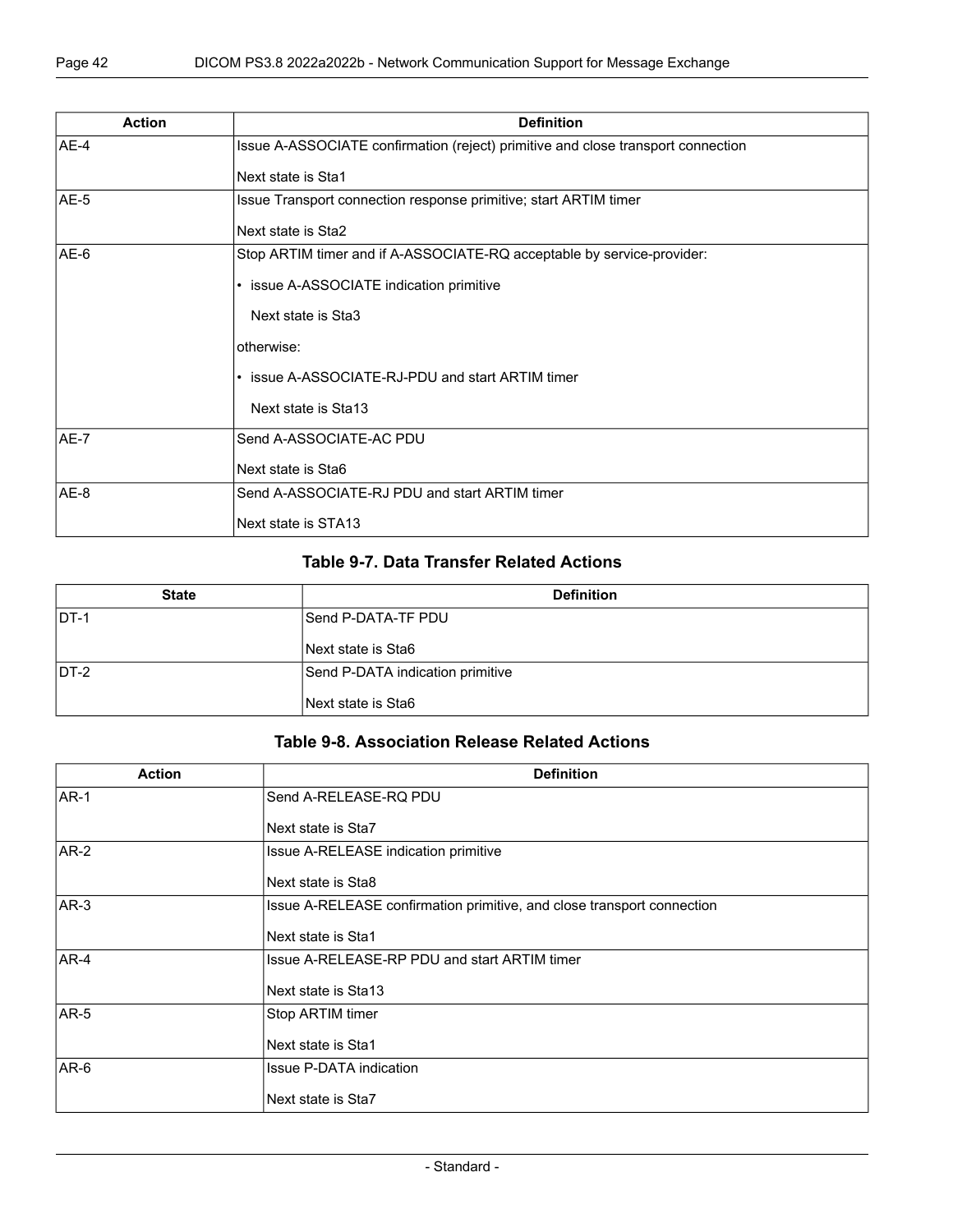| <b>Action</b> | <b>Definition</b>                               |
|---------------|-------------------------------------------------|
| $AR-7$        | <b>Issue P-DATA-TF PDU</b>                      |
|               | Next state is Sta8                              |
| $AR-8$        | Issue A-RELEASE indication (release collision): |
|               | • if association-requestor, next state is Sta9  |
|               | • if not, next state is Sta10                   |
| $AR-9$        | Send A-RELEASE-RP PDU                           |
|               | Next state is Sta11                             |
| AR-10         | Issue A-RELEASE confirmation primitive          |
|               | Next state is Sta12                             |

## **Table 9-9. Association Abort Related Actions**

| <b>Action</b> | <b>Definition</b>                                                                                    |  |  |  |  |  |  |  |  |
|---------------|------------------------------------------------------------------------------------------------------|--|--|--|--|--|--|--|--|
| $AA-1$        | Send A-ABORT PDU (service-user source) and start (or restart if already started) ARTIM timer         |  |  |  |  |  |  |  |  |
|               | Next state is Sta13                                                                                  |  |  |  |  |  |  |  |  |
| $AA-2$        | Stop ARTIM timer if running. Close transport connection                                              |  |  |  |  |  |  |  |  |
|               | Next state is Sta1                                                                                   |  |  |  |  |  |  |  |  |
| AA-3          | If (service-user inititated abort):                                                                  |  |  |  |  |  |  |  |  |
|               | • issue A-ABORT indication and close transport connection                                            |  |  |  |  |  |  |  |  |
|               | otherwise (service-provider inititated abort):                                                       |  |  |  |  |  |  |  |  |
|               | • issue A-P-ABORT indication and close transport connection                                          |  |  |  |  |  |  |  |  |
|               | Next state is Sta1                                                                                   |  |  |  |  |  |  |  |  |
| $AA-4$        | Issue A-P-ABORT indication primitive                                                                 |  |  |  |  |  |  |  |  |
|               | Next state is Sta1                                                                                   |  |  |  |  |  |  |  |  |
| $AA-5$        | Stop ARTIM timer                                                                                     |  |  |  |  |  |  |  |  |
|               | Next state is Sta1                                                                                   |  |  |  |  |  |  |  |  |
| AA-6          | Ignore PDU                                                                                           |  |  |  |  |  |  |  |  |
|               | Next state is Sta13                                                                                  |  |  |  |  |  |  |  |  |
| $AA-7$        | Send A-ABORT PDU                                                                                     |  |  |  |  |  |  |  |  |
|               | Next state is Sta13                                                                                  |  |  |  |  |  |  |  |  |
| $AA-8$        | Send A-ABORT PDU (service-provider source-), issue an A-P-ABORT indication, and start ARTIM<br>timer |  |  |  |  |  |  |  |  |
|               | Next state is Sta13                                                                                  |  |  |  |  |  |  |  |  |

## **9.2.3 DICOM Upper Layer Protocol for TCP/IP State Transition Table**

The DICOM Upper Layer Protocol State transitions are specified in [Table](#page-43-0) 9-10. This table addresses both the normal and error cases for the protocol operation. Both the called and the calling aspects of an association are described in this table.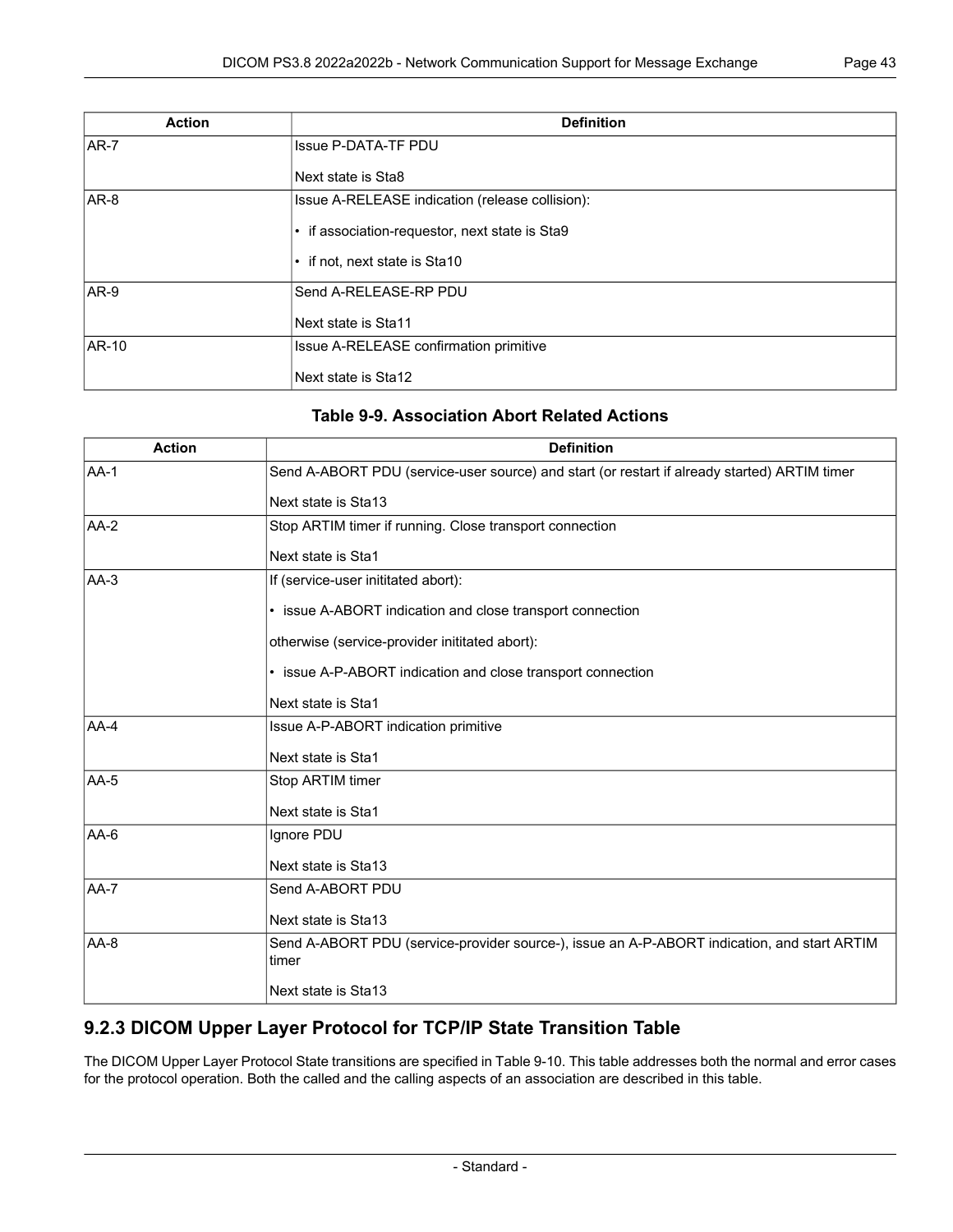## **Table 9-10. DICOM Upper Layer Protocol State Transition Table**

<span id="page-43-0"></span>

| <b>STATES</b>                                                        | No<br>$\mathsf{assoc}^{\mathsf{n}}$ | <b>Association establishment</b> |                             |                |                             | Data<br>transfer            | Association release (normal & collision) |                             |                             |                             |                             | Wait<br>for Tp<br><b>Close</b> |                           |
|----------------------------------------------------------------------|-------------------------------------|----------------------------------|-----------------------------|----------------|-----------------------------|-----------------------------|------------------------------------------|-----------------------------|-----------------------------|-----------------------------|-----------------------------|--------------------------------|---------------------------|
| <b>EVENTS</b>                                                        | Sta1                                | Sta2                             | Sta3                        | Sta4           | Sta5                        | Sta6                        | Sta7                                     | Sta8                        | Sta9                        | Sta10                       | Sta11                       | Sta12                          | Sta13                     |
| A-ASSOCIATE<br>Request (local user)                                  | $AE-1$<br>Sta4                      |                                  |                             |                |                             |                             |                                          |                             |                             |                             |                             |                                |                           |
| Transport Conn.<br>Confirm <sup>n</sup> (local<br>transport service) |                                     |                                  |                             | $AE-2$<br>Sta5 |                             |                             |                                          |                             |                             |                             |                             |                                |                           |
| A-ASSOCIATE-AC<br>PDU (received on<br>transport<br>connection)       |                                     | $AA-1$<br>Sta13                  | $AA-8$<br>Sta <sub>13</sub> |                | $AE-3$<br>Sta <sub>6</sub>  | $AA-8$<br>Sta13             | $AA-8$<br>Sta <sub>13</sub>              | $AA-8$<br>Sta <sub>13</sub> | $AA-8$<br>Sta <sub>13</sub> | $AA-8$<br>Sta13             | $AA-8$<br>Sta <sub>13</sub> | $AA-8$<br>Sta <sub>13</sub>    | AA-6<br>Sta13             |
| A-ASSOCIATE-RJ<br>PDU (received on<br>transport<br>connection)       |                                     | $AA-1$<br>Sta13                  | $AA-8$<br>Sta13             |                | $AE-4$<br>Sta1              | $AA-8$<br>Sta13             | $AA-8$<br>Sta13                          | $AA-8$<br>Sta13             | $AA-8$<br>Sta13             | $AA-8$<br>Sta13             | $AA-8$<br>Sta13             | $AA-8$<br>Sta13                | $AA-6$<br>Sta13           |
| Transport<br>Connection<br>Indication (local<br>transport service)   | $AE-5$<br>Sta <sub>2</sub>          |                                  |                             |                |                             |                             |                                          |                             |                             |                             |                             |                                |                           |
| A-ASSOCIATE-RQ<br>PDU (received on<br>transport<br>connection)       |                                     | $AE-6$<br>Sta3 or<br>13          | $AA-8$<br>Sta <sub>13</sub> |                | $AA-8$<br>Sta <sub>13</sub> | $AA-8$<br>Sta <sub>13</sub> | $AA-8$<br>Sta <sub>13</sub>              | $AA-8$<br>Sta <sub>13</sub> | $AA-8$<br>Sta <sub>13</sub> | $AA-8$<br>Sta <sub>13</sub> | $AA-8$<br>Sta <sub>13</sub> | $AA-8$<br>Sta <sub>13</sub>    | AA-7<br>Sta <sub>13</sub> |
| A-ASSOCIATE<br>response primitive<br>(accept)                        |                                     |                                  | $AE-7$<br>Sta <sub>6</sub>  |                |                             |                             |                                          |                             |                             |                             |                             |                                |                           |
| A-ASSOCIATE<br>response primitive<br>(reject)                        |                                     |                                  | $AE-8$<br>Sta13             |                |                             |                             |                                          |                             |                             |                             |                             |                                |                           |
| P-DATA request<br>primitive                                          |                                     |                                  |                             |                |                             | $DT-1$<br>Sta <sub>6</sub>  |                                          | $AR-7$<br>Sta8              |                             |                             |                             |                                |                           |
| P-DATA-TF PDU                                                        |                                     | $AA-1$<br>Sta13                  | $AA-8$<br>Sta13             |                | AA-8<br>Sta13               | DT-2<br>Sta6                | $AR-6$<br>Sta7                           | $AA-8$<br>Sta13             | $AA-8$<br>Sta13             | $AA-8$<br>Sta13             | $AA-8$<br>Sta13             | $AA-8$<br>Sta13                | AA-6<br>Sta13             |
| A-RELEASE<br>Request primitive                                       |                                     |                                  |                             |                |                             | $AR-1$<br>Sta7              |                                          |                             |                             |                             |                             |                                |                           |
| A-RELEASE-RQ<br>PDU (received on<br>open transport<br>connection)    |                                     | $AA-1$<br>Sta13                  | AA-8<br>Sta13               |                | AA-8<br>Sta13               | $AR-2$<br>Sta8              | AR-8<br>Sta9 or<br>10 <sup>°</sup>       | AA-8<br>Sta13               | AA-8<br>Sta13               | AA-8<br>Sta13               | AA-8<br>Sta13               | AA-8<br>Sta13                  | AA-6<br>Sta13             |
| A-RELEASE-RP<br>PDU (received on<br>transport<br>connection)         |                                     | $AA-1$<br>Sta13                  | $AA-8$<br>Sta13             |                | AA-8<br>Sta13               | AA-8<br>Sta13               | $AR-3$<br>Sta1                           | $AA-8$<br>Sta13             | AA-8<br>Sta13               | AR-10<br>Sta12              | $AR-3$<br>Sta1              | AA-8<br>Sta13                  | AA-6<br>Sta13             |
| A-RELEASE<br>Response primitive                                      |                                     |                                  |                             |                |                             |                             |                                          | $AR-4$<br>Sta13             | AR-9<br>Sta11               |                             |                             | $AR-4$<br>Sta13                |                           |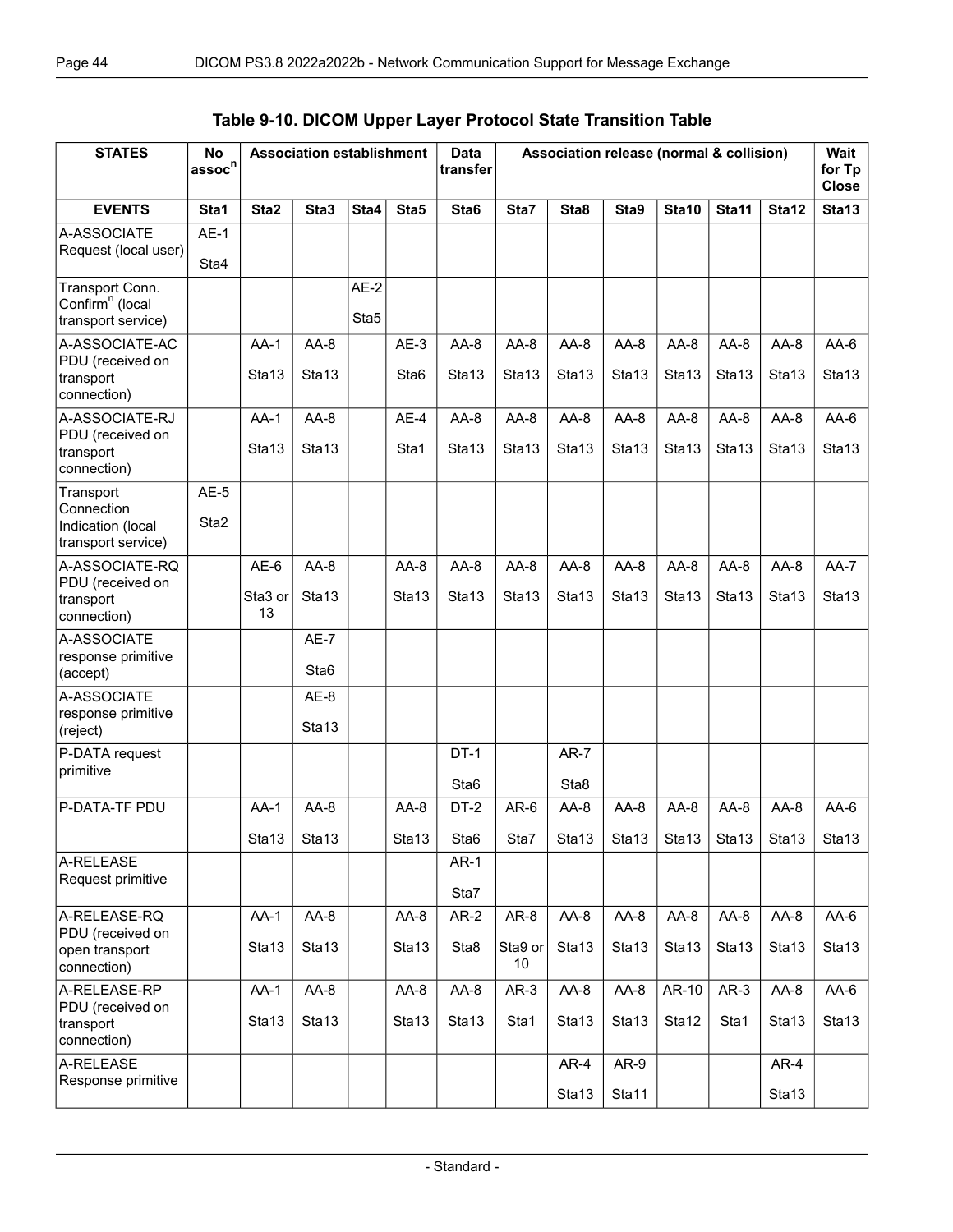| <b>STATES</b>                           | <b>No</b><br>lassoc <sup>n</sup> i |                   | <b>Association establishment</b> |        |                   | Data<br>transfer  |                   | Association release (normal & collision) |                   |                   |                   |                   | <b>Wait</b><br>for Tp<br><b>Close</b> |
|-----------------------------------------|------------------------------------|-------------------|----------------------------------|--------|-------------------|-------------------|-------------------|------------------------------------------|-------------------|-------------------|-------------------|-------------------|---------------------------------------|
| <b>EVENTS</b>                           | Sta1                               | Sta <sub>2</sub>  | Sta <sub>3</sub>                 | Sta4   | Sta5              | Sta <sub>6</sub>  | Sta7              | Sta8                                     | Sta9              | Sta10             | Sta11             | Sta <sub>12</sub> | Sta <sub>13</sub>                     |
| A-ABORT Request<br>primitive            |                                    |                   | $AA-1$                           | $AA-2$ | $AA-1$            | $AA-1$            | $AA-1$            | $AA-1$                                   | $AA-1$            | $AA-1$            | $AA-1$            | $AA-1$            |                                       |
|                                         |                                    |                   | Sta <sub>13</sub>                | Sta1   | Sta <sub>13</sub> | Sta <sub>13</sub> | Sta <sub>13</sub> | Sta <sub>13</sub>                        | Sta <sub>13</sub> | Sta <sub>13</sub> | Sta <sub>13</sub> | Sta <sub>13</sub> |                                       |
| A-ABORT PDU<br>(received on open)       |                                    | $AA-2$            | $AA-3$                           |        | $AA-3$            | $AA-3$            | $AA-3$            | $AA-3$                                   | $AA-3$            | $AA-3$            | $AA-3$            | $AA-3$            | $AA-2$                                |
| transport<br>connection)                |                                    | Sta1              | Sta1                             |        | Sta1              | Sta1              | Sta1              | Sta1                                     | Sta1              | Sta1              | Sta1              | Sta1              | Sta1                                  |
| Transport<br>connection closed          |                                    | $AA-5$            | $AA-4$                           | $AA-4$ | $AA-4$            | $AA-4$            | $AA-4$            | $AA-4$                                   | $AA-4$            | $AA-4$            | $AA-4$            | $AA-4$            | $AR-5$                                |
| indication (local<br>transport service) |                                    | Sta1              | Sta1                             | Sta1   | Sta1              | Sta1              | Sta1              | Sta1                                     | Sta1              | Sta1              | Sta1              | Sta1              | Sta1                                  |
| ARTIM timer expired<br>(Association     |                                    | $AA-2$            |                                  |        |                   |                   |                   |                                          |                   |                   |                   |                   | $AA-2$                                |
| reject/release timer)                   |                                    | Sta1              |                                  |        |                   |                   |                   |                                          |                   |                   |                   |                   | Sta1                                  |
| Unrecognized or<br>invalid PDU received |                                    | $AA-1$            | $AA-8$                           |        | $AA-8$            | $AA-8$            | $AA-8$            | $AA-8$                                   | $AA-8$            | $AA-8$            | $AA-8$            | $AA-8$            | $AA-7$                                |
|                                         |                                    | Sta <sub>13</sub> | Sta13                            |        | Sta <sub>13</sub> | Sta13             | Sta13             | Sta13                                    | Sta13             | Sta13             | Sta13             | Sta <sub>13</sub> | Sta <sub>13</sub>                     |

## <span id="page-44-0"></span>**9.3 DICOM Upper Layer Protocol for TCP/IP Data Units Structure**

## **9.3.1 General**

The Protocol Data Units (PDUs) are the message formats exchanged between peer entities within a layer. A PDU shall consist of protocol control information and user data. PDUs are constructed by mandatory fixed fields followed by optional variable fields that contain one or more items and/or sub-items.

Items of unrecognized types shall be ignored and skipped. Items shall appear in an increasing order of their item types. Several instances of the same item shall be acceptable or shall not as specified by each item.

The DICOM UL protocol consists of seven Protocol Data Units:

- a. A-ASSOCIATE-RQ PDU
- b. A-ASSOCIATE-AC PDU
- c. A-ASSOCIATE-RJ PDU
- d. P-DATA-TF PDU
- e. A-RELEASE-RQ PDU
- f. A-RELEASE-RP PDU
- g. A-ABORT PDU

The encoding of the DICOM UL PDUs is defined as follows (Big Endian byte ordering) :

Note

The Big Endian byte ordering has been chosen for consistency with the OSI and TCP/IP environment. This pertains to the DICOM UL PDU headers only. The encoding of the PDV message fragments is defined by the Transfer Syntax negotiated at association establishment.

a. Each PDU type shall consist of one or more bytes that when represented, are numbered sequentially, with byte 1 being the lowest byte number.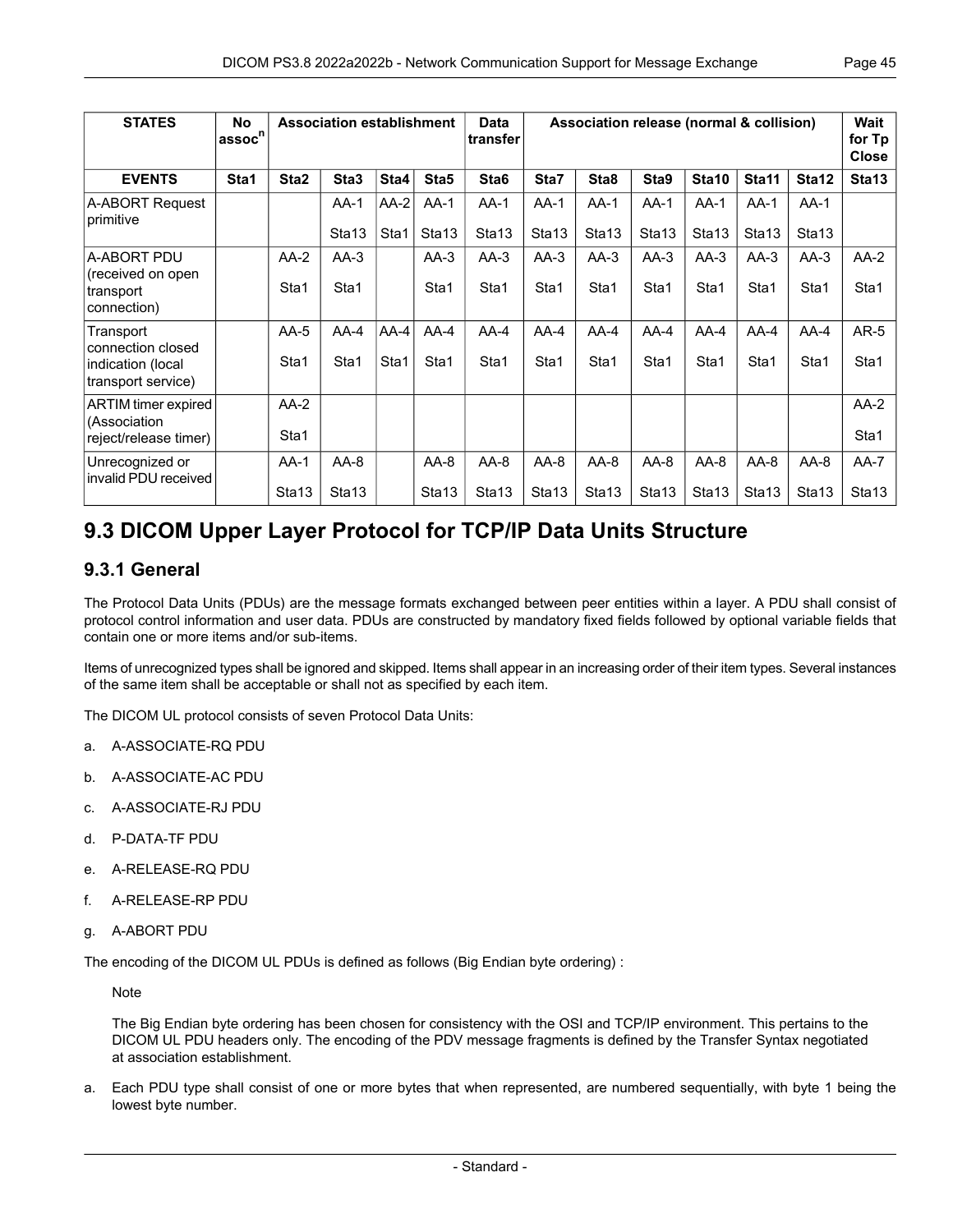- b. Each byte within the PDU shall consist of eight bits that, when represented, are numbered 7 to 0, where bit 0 is the low order bit.
- c. When consecutive bytes are used to represent a string of characters, the lowest byte numbers represent the first character.
- d. When consecutive bytes are used to represent a binary number, the lower byte number has the most significant value.
- e. The lowest byte number is placed first in the transport service data flow.
- f. An overview of the PDUs is shown in [Figure](#page-45-0) 9-1 and [Figure](#page-46-0) 9-2. The detailed structure of each PDU is specified in the following sections.

#### Note

<span id="page-45-0"></span>A number of parameters defined in the UL Service are not reflected in these PDUs (e.g., service parameters, fixed values, values not used by DICOM Application Entities.)

| PDU<br>Type<br>$\overline{1}$   | $\overline{1}$                 | PDU<br>Length<br>$\overline{4}$ | Protocol<br>Version<br>$\overline{2}$ | $\overline{2}$                        | Called<br>Calling<br>Entity<br>Entity<br>Title<br>Title<br>16<br>16   | 32                               |            | (Variable Field)<br>Contains one or more<br>Items shown below |               |
|---------------------------------|--------------------------------|---------------------------------|---------------------------------------|---------------------------------------|-----------------------------------------------------------------------|----------------------------------|------------|---------------------------------------------------------------|---------------|
|                                 |                                |                                 |                                       |                                       |                                                                       |                                  |            |                                                               | $\ddot{z}$    |
| Application<br>Context<br>Item  | Item<br>Type<br>$\overline{1}$ | $\overline{1}$                  | Item<br>Length<br>$\overline{2}$      |                                       | Application Context Name<br>$= 64$                                    |                                  | (only one) |                                                               |               |
| Presentation<br>Context<br>Item | Item<br>Type<br>$\overline{1}$ | $\overline{1}$                  | Item<br>Length<br>$\overline{2}$      | Pres.<br>Context ID<br>$\overline{1}$ | Result/<br>Reason<br>used for AC)<br>$\overline{1}$<br>$\overline{1}$ | $\mathbf{1}$                     |            | (Variable Field)<br>Contains one or more<br>Items shown below | (one or more) |
|                                 | Abstract<br>Syntax<br>litem    | Item<br>Type<br>$\overline{1}$  | $\overline{1}$                        | Item<br>Length<br>$\overline{2}$      |                                                                       | <b>Abstract Syntax</b><br>$= 64$ |            | (only one in RQ)<br>(not present in AC)                       |               |
|                                 | Transfer<br>Syntx<br>Item      | Item<br>Type<br>$\overline{1}$  | $\overline{1}$                        | Item<br>Length<br>$\overline{2}$      |                                                                       | <b>Transfer Syntax</b><br>$= 64$ |            | (one or more in RQ)<br>(only one in AC)                       |               |
| User                            |                                |                                 |                                       |                                       | (Variable Field)                                                      |                                  |            |                                                               |               |
| Info<br>Item                    | Item<br>Type<br>$\overline{1}$ | $\overline{1}$                  | Item<br>Length<br>$\overline{2}$      |                                       | Contains one or more<br>Items shown below                             |                                  | (only one) |                                                               |               |
|                                 | Maximum<br>Length<br>Item      | Item<br>Type                    |                                       | Item<br>Length                        |                                                                       | Max. Length<br>Received          |            | (only one)                                                    |               |
|                                 |                                | $\overline{1}$                  | $\overline{1}$                        | $\overline{2}$                        |                                                                       | $\overline{4}$                   |            |                                                               |               |

**Figure 9-1. Protocol Data Units Structure and Encoding**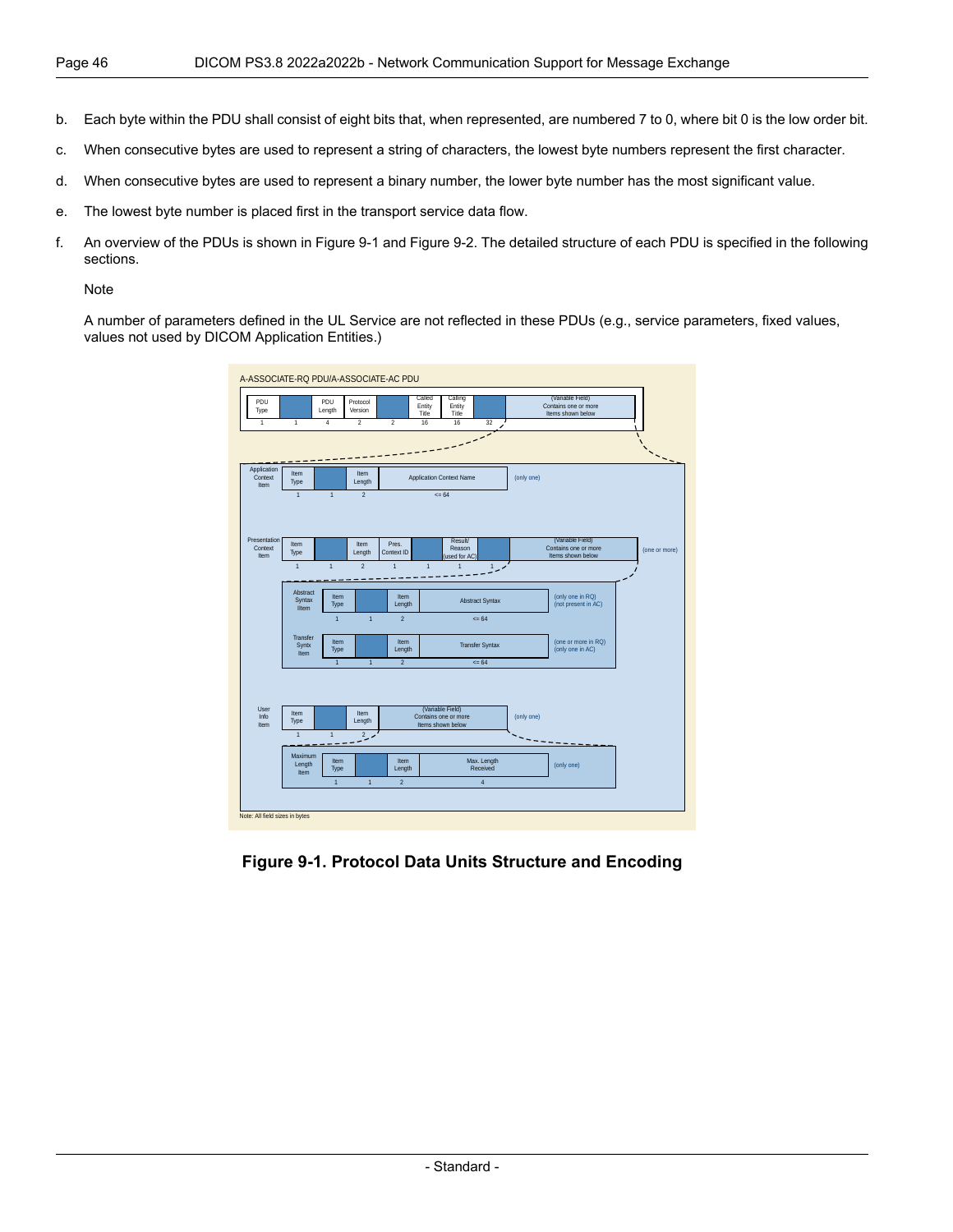<span id="page-46-0"></span>

| PDU<br>Type   |   | PDU<br>Length                                                             |            | Result*                                   | Source *                                         | Reason/<br>Diag <sup>*</sup> |  |  |
|---------------|---|---------------------------------------------------------------------------|------------|-------------------------------------------|--------------------------------------------------|------------------------------|--|--|
|               | 1 | 4                                                                         | 1          | 1                                         | 1                                                |                              |  |  |
|               |   | * Note: Depending on the specific PDU this field may be used or reserved. |            |                                           |                                                  |                              |  |  |
|               |   |                                                                           |            |                                           |                                                  |                              |  |  |
|               |   |                                                                           |            |                                           |                                                  |                              |  |  |
|               |   |                                                                           |            |                                           |                                                  |                              |  |  |
|               |   |                                                                           |            |                                           |                                                  |                              |  |  |
|               |   |                                                                           |            |                                           |                                                  |                              |  |  |
| P-DATA-TF PDU |   |                                                                           |            |                                           |                                                  |                              |  |  |
|               |   |                                                                           |            |                                           |                                                  |                              |  |  |
| PDU           |   | PDU                                                                       |            | (Variable Field)                          |                                                  |                              |  |  |
| Type          |   | Length                                                                    |            | Contains one or more                      |                                                  |                              |  |  |
| 1             | 1 | 4                                                                         |            | Presentation Data Value Items shown below |                                                  |                              |  |  |
|               |   |                                                                           |            |                                           |                                                  |                              |  |  |
|               |   |                                                                           |            |                                           |                                                  |                              |  |  |
|               |   |                                                                           |            |                                           |                                                  |                              |  |  |
|               |   | Item                                                                      | Pres.      |                                           | Presentation-data-Values (PDV)                   |                              |  |  |
|               |   | Length                                                                    | Context ID |                                           | DICOM message<br>Command or Data Set Information |                              |  |  |

#### **Figure 9-2. Protocol Data Units Structure and Encoding**

## **9.3.2 A-ASSOCIATE-RQ PDU Structure**

An A-ASSOCIATE-RQ PDU shall be made of a sequence of mandatory fields followed by a variable length field. [Table](#page-46-1) 9-11 shows the sequence of the mandatory fields.

<span id="page-46-1"></span>The variable field shall consist of one Application Context Item, one or more Presentation Context Items, and one User Information Item. Sub-Items shall exist for the Presentation Context and User Information Items.

| <b>PDU bytes</b> | <b>Field name</b> | <b>Description of field</b>                                                                                                                                                                                                                                                                                                                                           |
|------------------|-------------------|-----------------------------------------------------------------------------------------------------------------------------------------------------------------------------------------------------------------------------------------------------------------------------------------------------------------------------------------------------------------------|
|                  | PDU-type          | 01H                                                                                                                                                                                                                                                                                                                                                                   |
| $\overline{2}$   | Reserved          | This reserved field shall be sent with a value 00H but not tested to this value when received.                                                                                                                                                                                                                                                                        |
| $3-6$            | PDU-length        | This PDU-length shall be the number of bytes from the first byte of the following field to<br>the last byte of the variable field. It shall be encoded as an unsigned binary number                                                                                                                                                                                   |
| $7-8$            | Protocol-version  | This two byte field shall use one bit to identify each version of the DICOM UL protocol<br>supported by the calling end-system. This is Version 1 and shall be identified with bit 0<br>set. A receiver of this PDU implementing only this version of the DICOM UL protocol shall<br>only test that bit 0 is set.                                                     |
| $9 - 10$         | Reserved          | This reserved field shall be sent with a value 0000H but not tested to this value when<br>received.                                                                                                                                                                                                                                                                   |
| $11 - 26$        | Called-AE-title   | Destination DICOM Application Name. It shall be encoded as 16 characters as defined<br>by the ISO 646:1990-Basic G0 Set with leading and trailing spaces (20H) being<br>non-significant. The value made of 16 spaces (20H) meaning "no Application Name<br>specified" shall not be used. For a complete description of the use of this field, see<br>Section 7.1.1.4. |
| $27-42$          | Calling-AE-title  | Source DICOM Application Name. It shall be encoded as 16 characters as defined by the<br>ISO 646:1990-Basic G0 Set with leading and trailing spaces (20H) being non-significant.<br>The value made of 16 spaces (20H) meaning "no Application Name specified" shall not<br>be used. For a complete description of the use of this field, see Section 7.1.1.3.         |
| 43-74            | Reserved          | This reserved field shall be sent with a value 00H for all bytes but not tested to this value<br>when received                                                                                                                                                                                                                                                        |
| $75  xxx$        | Variable items    | This variable field shall contain the following items: one Application Context Item, one or<br>more Presentation Context Items and one User Information Item. For a complete description<br>of the use of these items see Section 7.1.1.2, Section 7.1.1.13, and Section 7.1.1.6.                                                                                     |

#### **Table 9-11. ASSOCIATE-RQ PDU Fields**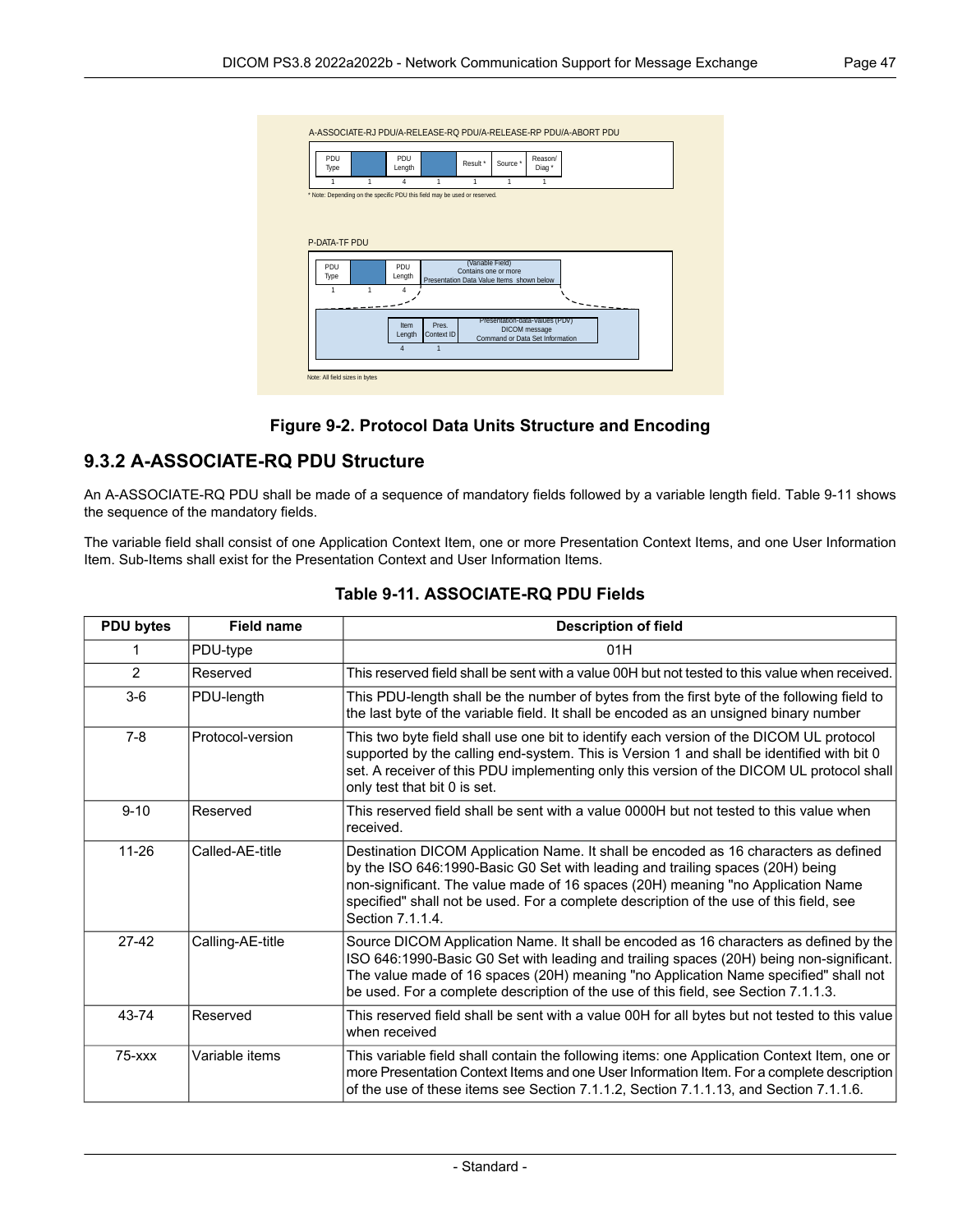## **9.3.2.1 Application Context Item Structure**

<span id="page-47-0"></span>An Application Context Item shall be made of a sequence of mandatory fields followed by a variable length field. [Table](#page-47-0) 9-12 shows the sequence of the mandatory fields.

| Item bytes | <b>Field name</b>        | <b>Description of field</b>                                                                                                                                                                                                                                                                                                    |
|------------|--------------------------|--------------------------------------------------------------------------------------------------------------------------------------------------------------------------------------------------------------------------------------------------------------------------------------------------------------------------------|
|            | Item-type                | 10H                                                                                                                                                                                                                                                                                                                            |
| 2          | ∣Reserved                | This reserved field shall be sent with a value 00H but not tested to this value when<br>received.                                                                                                                                                                                                                              |
| $3-4$      | Item-length              | This Item-length shall be the number of bytes from the first byte of the following field<br>to the last byte of the Application-context-name field. It shall be encoded as an<br>unsigned binary number.                                                                                                                       |
| $5  xxx$   | Application-context-name | A valid Application-context-name shall be encoded as defined in Annex F. For a<br>description of the use of this field see Section 7.1.1.2. Application-context-names<br>are structured as UIDs as defined in PS3.5 (see Annex A for an overview of this<br>concept). DICOM Application-context-names are registered in PS3.7. |

#### **Table 9-12. Application Context Item Fields**

## **9.3.2.2 Presentation Context Item Structure**

<span id="page-47-1"></span>The Presentation Context Item shall be made of a sequence of mandatory fixed length fields followed by a variable field. [Table](#page-47-1) 9-13 shows the sequence of the mandatory fields.

The variable field shall consist of one Abstract Syntax Sub-Item followed by one or more Transfer Syntax Sub-Items.

| Item bytes  | <b>Field name</b>                     | <b>Description of field</b>                                                                                                                                                                                                                  |
|-------------|---------------------------------------|----------------------------------------------------------------------------------------------------------------------------------------------------------------------------------------------------------------------------------------------|
|             | Item-type                             | 20H                                                                                                                                                                                                                                          |
| 2           | Reserved                              | This reserved field shall be sent with a value 00H but not tested to this value when<br>received.                                                                                                                                            |
| $3 - 4$     | Item-length                           | This Item-length shall be the number of bytes from the first byte of the following field<br>to the last byte of the last Transfer Syntax Item. It shall be encoded as an unsigned<br>binary number.                                          |
| 5           | Presentation-context-ID               | Presentation-context-ID values shall be odd integers between 1 and 255, encoded<br>as an unsigned binary number. For a complete description of the use of this field<br>see Section 7.1.1.13.                                                |
| 6           | Reserved                              | This reserved field shall be sent with a value 00H but not tested to this value when<br>received.                                                                                                                                            |
| 7           | Reserved                              | This reserved field shall be sent with a value 00H but not tested to this value when<br>received.                                                                                                                                            |
| 8           | Reserved                              | This reserved field shall be sent with a value 00H but not tested to this value when<br>received.                                                                                                                                            |
| $9 - x x x$ | Abstract/Transfer Syntax<br>Sub-Items | This variable field shall contain the following sub-items: one Abstract Syntax and<br>one or more Transfer Syntax(es). For a complete description of the use and encoding<br>of these sub-items see Section 9.3.2.2.1 and Section 9.3.2.2.2. |

#### **Table 9-13. Presentation Context Item Fields**

### <span id="page-47-2"></span>**9.3.2.2.1 Abstract Syntax Sub-Item Structure**

The Abstract Syntax Sub-Item shall be made of a sequence of mandatory fixed length fields followed by a variable field. [Table](#page-48-1) 9-14 shows the sequence of the mandatory fields.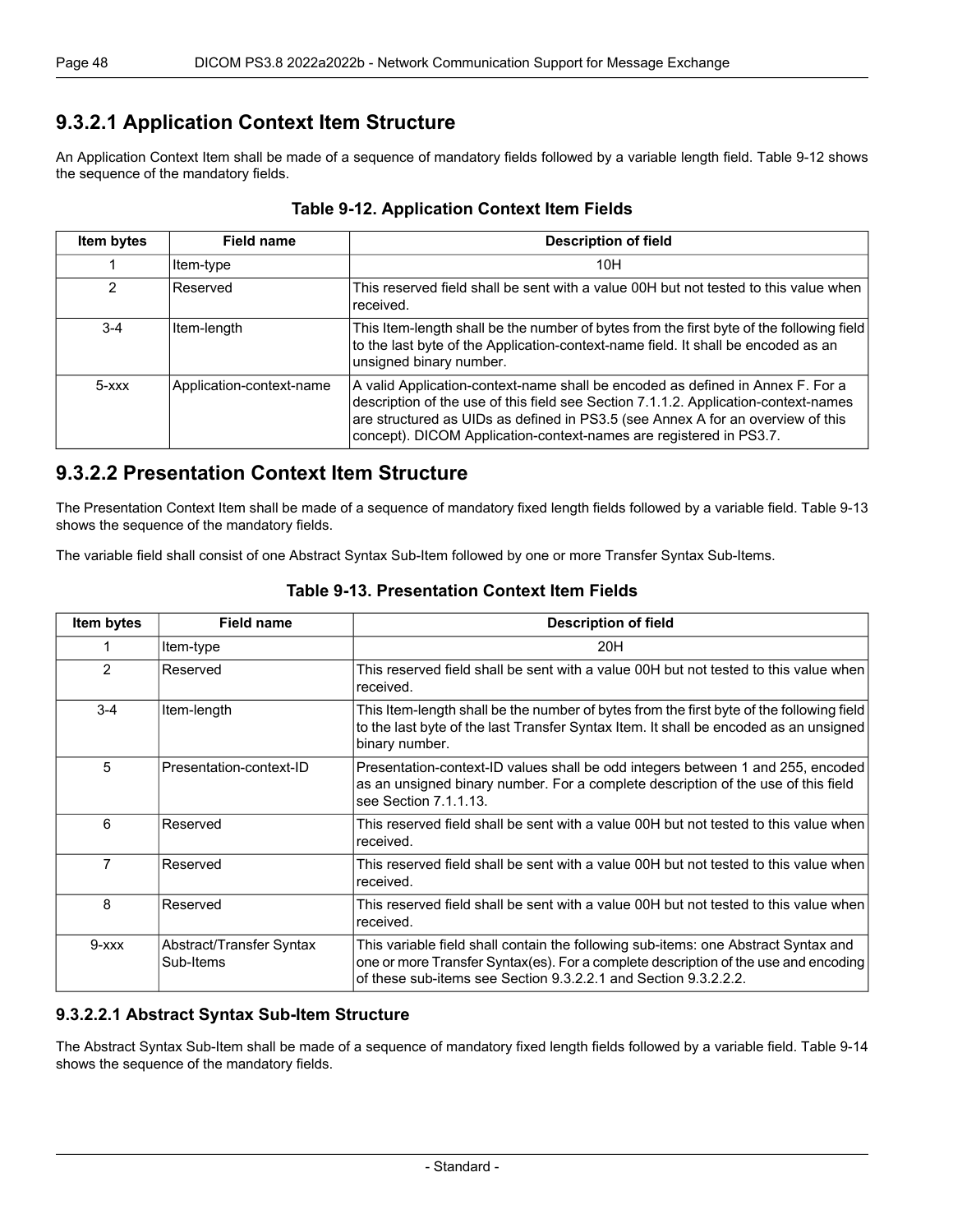<span id="page-48-1"></span>

| Item bytes    | Field name           | <b>Description of field</b>                                                                                                                                                                                                                                                                                                                                                                                                     |
|---------------|----------------------|---------------------------------------------------------------------------------------------------------------------------------------------------------------------------------------------------------------------------------------------------------------------------------------------------------------------------------------------------------------------------------------------------------------------------------|
|               | Item-type            | 30H                                                                                                                                                                                                                                                                                                                                                                                                                             |
| $\mathcal{P}$ | Reserved             | This reserved field shall be sent with a value 00H but not tested to this value when<br>received.                                                                                                                                                                                                                                                                                                                               |
| $3-4$         | Item-length          | This Item-length shall be the number of bytes from the first byte of the following field<br>to the last byte of the Abstract-syntax-name field. It shall be encoded as an unsigned<br>binary number.                                                                                                                                                                                                                            |
| $5 - XXX$     | Abstract-syntax-name | This variable field shall contain the Abstract-syntax-name related to the proposed<br>presentation context. A valid Abstract-syntax-name shall be encoded as defined in<br>Annex F. For a description of the use of this field see Section 7.1.1.13.<br>Abstract-syntax-names are structured as UIDs as defined in PS3.5 (see Annex B for<br>an overview of this concept). DICOM Abstract-syntax-names are registered in PS3.4. |

### **Table 9-14. Abstract Syntax Sub-Item Fields**

### <span id="page-48-0"></span>**9.3.2.2.2 Transfer Syntax Sub-Item Structure**

<span id="page-48-2"></span>The Transfer Syntax Sub-Item shall be made of a sequence of mandatory fixed length fields followed by a variable field. [Table](#page-48-2) 9-15 shows the sequence of the mandatory fields.

| Item bytes    | <b>Field name</b>       | <b>Description of field</b>                                                                                                                                                                                                                                                                                                                                                                                               |
|---------------|-------------------------|---------------------------------------------------------------------------------------------------------------------------------------------------------------------------------------------------------------------------------------------------------------------------------------------------------------------------------------------------------------------------------------------------------------------------|
|               | Item-type               | 40H                                                                                                                                                                                                                                                                                                                                                                                                                       |
| $\mathcal{P}$ | <b>Reserved</b>         | This reserved field shall be sent with a value 00H but not tested to this value when<br>received.                                                                                                                                                                                                                                                                                                                         |
| $3-4$         | Item-lenath             | This Item-length shall be the number of bytes from the first byte of the following field<br>to the last byte of the Transfer-syntax-name field(s). It shall be encoded as an unsigned<br>binary numbers                                                                                                                                                                                                                   |
| $5 - xxx$     | Transfer-syntax-name(s) | This variable field shall contain the Transfer-syntax-name proposed for this presentation<br>context. A valid Transfer-syntax-name shall be encoded as defined in Annex F. For a<br>description of the use of this field see Section 7.1.1.13. Transfer-syntax-names are<br>structured as UIDs as defined in PS3.5 (see Annex B for an overview of this concept).<br>DICOM Transfer-syntax-names are registered in PS3.5. |

#### **Table 9-15. Transfer Syntax Sub-Item Fields**

## **9.3.2.3 User Information Item Structure**

The User Information Item shall be made of a sequence of mandatory fixed length fields followed by a variable field. [Table](#page-48-3) 9-16 shows the sequence of the mandatory fields.

<span id="page-48-3"></span>The variable field shall consist of one or more User-Data Sub-Items.

Note

The User-Data Sub-Items may be present in any order within the User-Information Item. No significance should be placed on the order of User-Data Sub-Items within the User Information Item. Sending applications should be aware that some older applications might expect Sub-Items to be encoded in ascending order of Item-type within the enclosing Item.

| Item bytes | <b>Field name</b> | <b>Description of field</b>                                                                       |
|------------|-------------------|---------------------------------------------------------------------------------------------------|
|            | ∣ltem-t∨pe        | 50H                                                                                               |
|            | Reserved          | This reserved field shall be sent with a value 00H but not tested to this value when<br>received. |

### **Table 9-16. User Information Item Fields**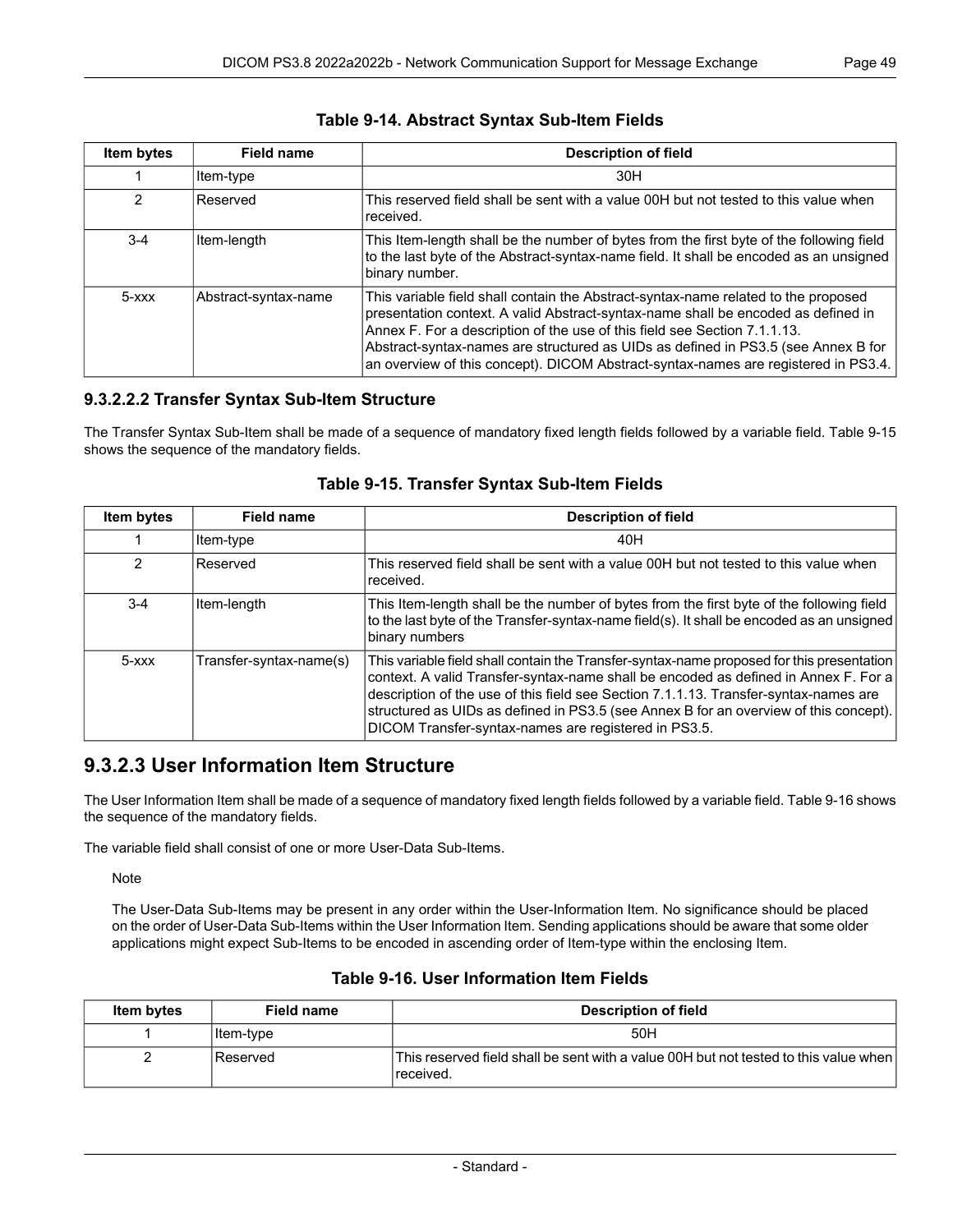| Item bytes | Field name  | <b>Description of field</b>                                                                                                                                                                  |
|------------|-------------|----------------------------------------------------------------------------------------------------------------------------------------------------------------------------------------------|
| $3 - 4$    | Item-length | This Item-length shall be the number of bytes from the first byte of the following<br>field to the last byte of the User-data field(s). It shall be encoded as an unsigned<br>binary number. |
| $5 -$ xxx  | User-data   | This variable field shall contain User-data sub-items as defined by the DICOM<br>Application Entity. The structure and content of these sub-items is defined in Annex<br>D.                  |

## **9.3.3 A-ASSOCIATE-AC PDU Structure**

An A-ASSOCIATE-AC PDU shall be made of a sequence of mandatory fields followed by a variable length field. [Table](#page-49-0) 9-17 shows the sequence of the mandatory fields.

<span id="page-49-0"></span>The variable field consist of one Application Context Item, one or more Presentation Context Items, and one User Information Item. Sub-Items shall exist for the Presentation Context and User Information Items.

| <b>PDU bytes</b> | <b>Field name</b> | <b>Description of field</b>                                                                                                                                                                                                                                                                                       |
|------------------|-------------------|-------------------------------------------------------------------------------------------------------------------------------------------------------------------------------------------------------------------------------------------------------------------------------------------------------------------|
|                  | PDU-type          | 02H                                                                                                                                                                                                                                                                                                               |
| $\mathcal{P}$    | Reserved          | This reserved field shall be sent with a value 00H but not tested to this value when<br>received.                                                                                                                                                                                                                 |
| $3-6$            | PDU-length        | This PDU-length shall be the number of bytes from the first byte of the following field to<br>the last byte of the variable field. It shall be encoded as an unsigned binary number.                                                                                                                              |
| $7-8$            | Protocol-version  | This two byte field shall use one bit to identify each version of the DICOM UL protocol<br>supported by the calling end-system. This is Version 1 and shall be identified with bit 0<br>set. A receiver of this PDU implementing only this version of the DICOM UL protocol<br>shall only test that bit 0 is set. |
| $9 - 10$         | Reserved          | This reserved field shall be sent with a value 0000H but not tested to this value when<br>received.                                                                                                                                                                                                               |
| $11 - 26$        | Reserved          | This reserved field shall be sent with a value identical to the value received in the same<br>field of the A-ASSOCIATE-RQ PDU, but its value shall not be tested when received.                                                                                                                                   |
| $27-42$          | Reserved          | This reserved field shall be sent with a value identical to the value received in the same<br>field of the A-ASSOCIATE-RQ PDU, but its value shall not be tested when received.                                                                                                                                   |
| 43-74            | Reserved          | This reserved field shall be sent with a value identical to the value received in the same<br>field of the A-ASSOCIATE-RQ PDU, but its value shall not be tested when received.                                                                                                                                   |
| $75  xxx$        | Variable items    | This variable field shall contain the following items: one Application Context Item, one<br>or more Presentation Context Item(s) and one User Information Item. For a complete<br>description of these items see Section 7.1.1.2, Section 7.1.1.14, and Section 7.1.1.6.                                          |

### **Table 9-17. ASSOCIATE-AC PDU Fields**

## **9.3.3.1 Application Context Item Structure**

An Application Context Item shall be made of a sequence of mandatory fields followed by a variable length field. [Table](#page-47-0) 9-12 shows the sequence of mandatory fields.

## **9.3.3.2 Presentation Context Item Structure**

The Presentation Context Item shall be made of a sequence of mandatory fixed length fields followed by a variable field. [Table](#page-50-0) 9-18 shows the sequence of the mandatory fields.

The variable field shall consist of one Transfer Syntax Sub-Item.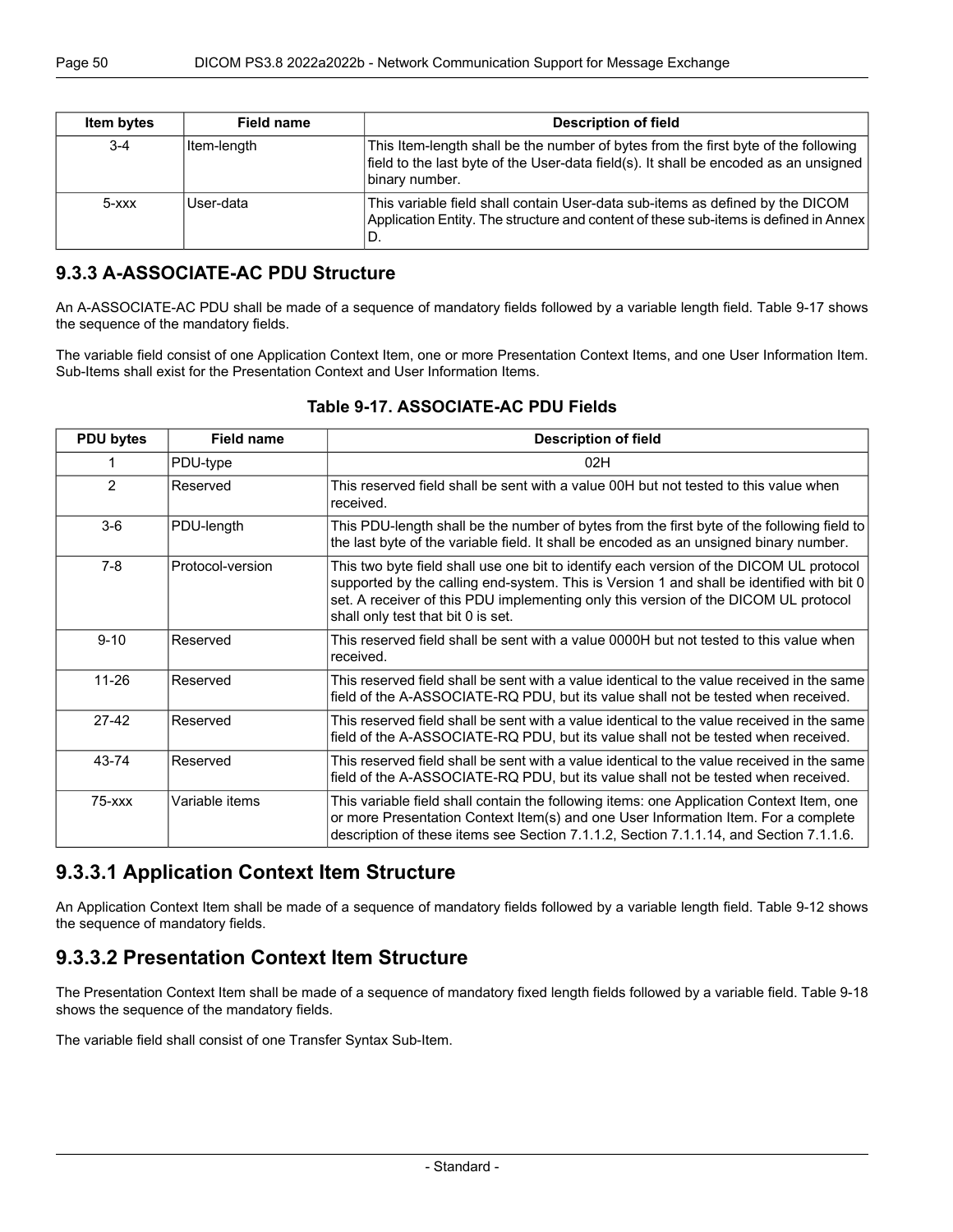<span id="page-50-0"></span>

| Item bytes     | <b>Field name</b>        | <b>Description of field</b>                                                                                                                                                                                                                                                                                                                     |
|----------------|--------------------------|-------------------------------------------------------------------------------------------------------------------------------------------------------------------------------------------------------------------------------------------------------------------------------------------------------------------------------------------------|
| 1              | Item-type                | 21H                                                                                                                                                                                                                                                                                                                                             |
| 2              | Reserved                 | This reserved field shall be sent with a value 00H but not tested to this value when<br>received.                                                                                                                                                                                                                                               |
| $3 - 4$        | Item-length              | This Item-length shall be the number of bytes from the first byte of the following field to<br>the last byte of the Transfer Syntax Sub-Item. It shall be encoded as an unsigned binary<br>number.                                                                                                                                              |
| 5              | Presentation-context-ID  | Presentation-context-ID values shall be odd integers between 1 and 255, encoded as<br>an unsigned binary number. For a complete description of the use of this field see<br>Section 7.1.1.13.                                                                                                                                                   |
| 6              | Reserved                 | This reserved field shall be sent with a value 00H but not tested to this value when<br>received.                                                                                                                                                                                                                                               |
| $\overline{7}$ | Result/Reason            | This Result/Reason field shall contain an integer value encoded as an unsigned binary<br>number. One of the following values shall be used:<br>0 - acceptance<br>1 - user-rejection<br>2 - no-reason (provider rejection)<br>3 - abstract-syntax-not-supported (provider rejection)<br>4 - transfer-syntaxes-not-supported (provider rejection) |
| 8              | Reserved                 | This reserved field shall be sent with a value 00H but not tested to this value when<br>received.                                                                                                                                                                                                                                               |
| $9 - x x x$    | Transfer syntax sub-item | This variable field shall contain one Transfer Syntax Sub-Item. When the Result/Reason<br>field has a value other than acceptance (0), this field shall not be significant and its value<br>shall not be tested when received. For a complete description of the use and encoding<br>of this item see Section 9.3.3.2.1.                        |

### **Table 9-18. Presentation Context Item Fields**

### <span id="page-50-2"></span><span id="page-50-1"></span>**9.3.3.2.1 Transfer Syntax Sub-Item Structure**

The Transfer Syntax Sub-Item shall be made of a sequence of mandatory fixed length fields followed by a variable field. [Table](#page-50-2) 9-19 shows the sequence of the mandatory fields.

| Item bytes | <b>Field name</b>    | <b>Description of field</b>                                                                                                                                                                                                                                                                                                                                                                                               |
|------------|----------------------|---------------------------------------------------------------------------------------------------------------------------------------------------------------------------------------------------------------------------------------------------------------------------------------------------------------------------------------------------------------------------------------------------------------------------|
|            | Item-type            | 40H                                                                                                                                                                                                                                                                                                                                                                                                                       |
| 2          | Reserved             | This reserved field shall be sent with a value 00H but not tested to this value when<br>received.                                                                                                                                                                                                                                                                                                                         |
| $3 - 4$    | Item-length          | This Item-length shall be the number of bytes from the first byte of the following field<br>to the last byte of the Transfer-syntax-name field. It shall be encoded as an unsigned<br>binary number.                                                                                                                                                                                                                      |
| $5 - XXX$  | Transfer-syntax-name | This variable field shall contain the Transfer-syntax-name proposed for this presentation<br>context. A valid Transfer-syntax-name shall be encoded as defined in Annex F. For a<br>description of the use of this field see Section 7.1.1.14. Transfer-syntax-names are<br>structured as UIDs as defined in PS3.5 (see Annex B for an overview of this concept).<br>DICOM Transfer-syntax-names are registered in PS3.5. |

| Table 9-19. Transfer Syntax Sub-Item Fields |  |  |  |  |  |
|---------------------------------------------|--|--|--|--|--|
|---------------------------------------------|--|--|--|--|--|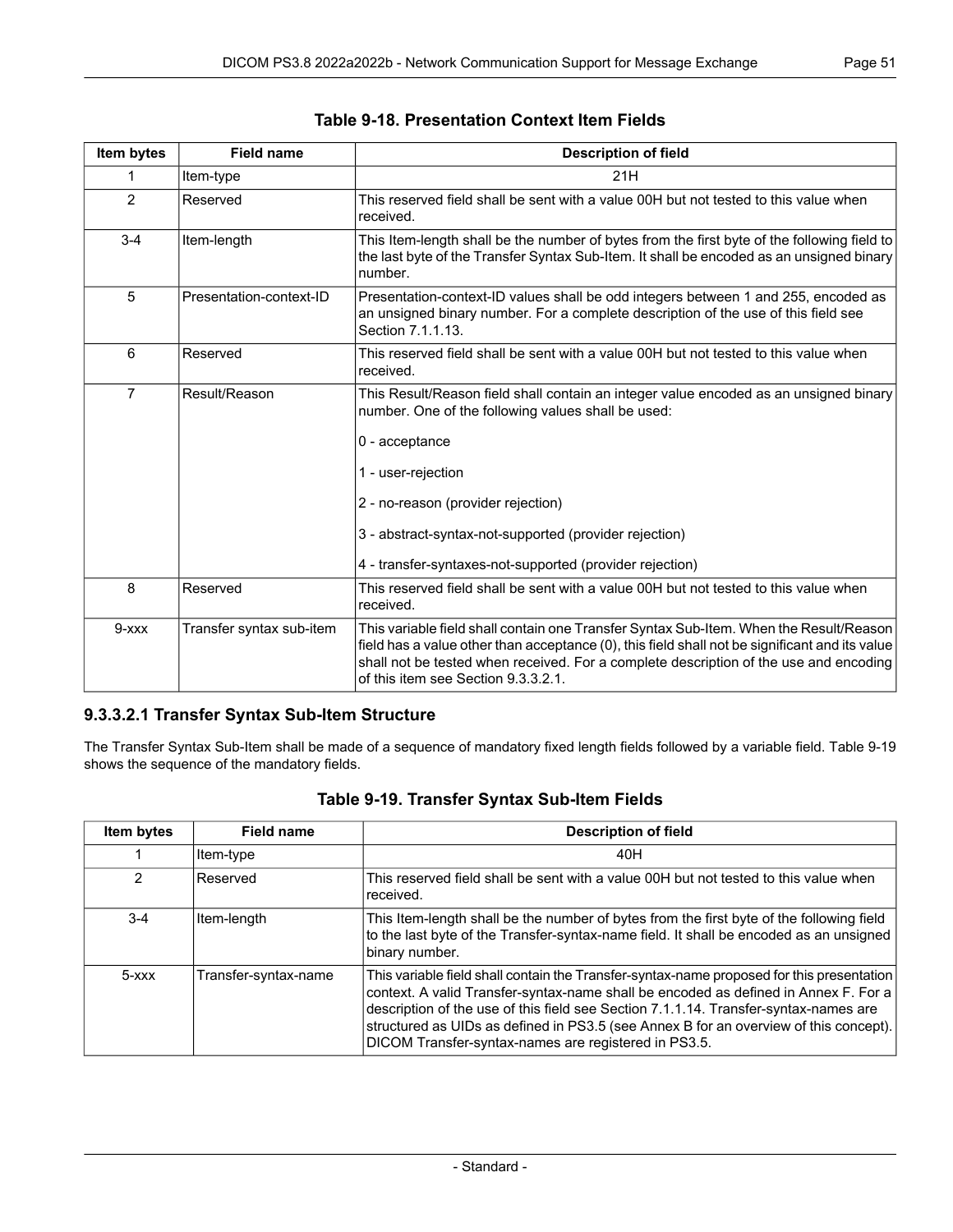## **9.3.3.3 User Information Item Structure**

The User Information Item shall be made of a sequence of mandatory length fields followed by a variable field. [Table](#page-51-0) 9-20 shows the sequence of the mandatory fields.

The variable field shall consist of one or more User-Data Sub-Items.

**Note** 

<span id="page-51-0"></span>The User-Data Sub-Items may be present in any order within the User-Information Item. No significance should be placed on the order of User-Data Sub-Items within the User Information Item. Sending applications should be aware that some older applications might expect Sub-Items to be encoded in ascending order of Item-type within the enclosing Item.

#### **Table 9-20. User Information Item Fields**

| Item bytes      | <b>Field name</b> | <b>Description of field</b>                                                                                                                                                                              |
|-----------------|-------------------|----------------------------------------------------------------------------------------------------------------------------------------------------------------------------------------------------------|
|                 | Item-type         | 50H                                                                                                                                                                                                      |
| 2               | Reserved          | This reserved field shall be sent with a value 00H but not tested to this value when<br>received.                                                                                                        |
| $3 - 4$         | Item-length       | This Item-length shall be the number of bytes from the first byte of the following<br>field to the last byte of the User-data-information field(s). It shall be encoded as<br>an unsigned binary number. |
| $5 - x$ $x$ $x$ | User-data         | This variable field shall contain User-data sub-items as defined by the DICOM<br>Application Entity. The structure and content of these sub-items is defined in Annex<br>ID.                             |

## **9.3.4 A-ASSOCIATE-RJ PDU Structure**

<span id="page-51-1"></span>An A-ASSOCIATE-RJ PDU shall be made of a sequence of mandatory fields. [Table](#page-51-1) 9-21 shows the sequence of the mandatory fields.

| <b>PDU bytes</b> | <b>Field name</b> | <b>Description of field</b>                                                                                                                                                                                                                                                                 |
|------------------|-------------------|---------------------------------------------------------------------------------------------------------------------------------------------------------------------------------------------------------------------------------------------------------------------------------------------|
|                  | PDU-type          | 03H                                                                                                                                                                                                                                                                                         |
| 2                | Reserved          | This reserved field shall be sent with a value 00H but not tested to this value when received.                                                                                                                                                                                              |
| $3-6$            | PDU-length        | This PDU-length shall be the number of bytes from the first byte of the following field to the last<br>byte of the Reason/Diag. field. In the case of this PDU, it shall have the fixed value of 00000004H<br>encoded as an unsigned binary number.                                         |
| $\overline{7}$   | Reserved          | This reserved field shall be sent with a value 00H but not tested to this value when received.                                                                                                                                                                                              |
| 8                | Result            | This Result field shall contain an integer value encoded as an unsigned binary number. One of<br>the following values shall be used:<br>1 - rejected-permanent<br>2 - rejected-transient                                                                                                    |
| 9                | Source            | This Source field shall contain an integer value encoded as an unsigned binary number. One of<br>the following values shall be used:<br>1 - DICOM UL service-user<br>2 - DICOM UL service-provider (ACSE related function)<br>3 - DICOM UL service-provider (Presentation related function) |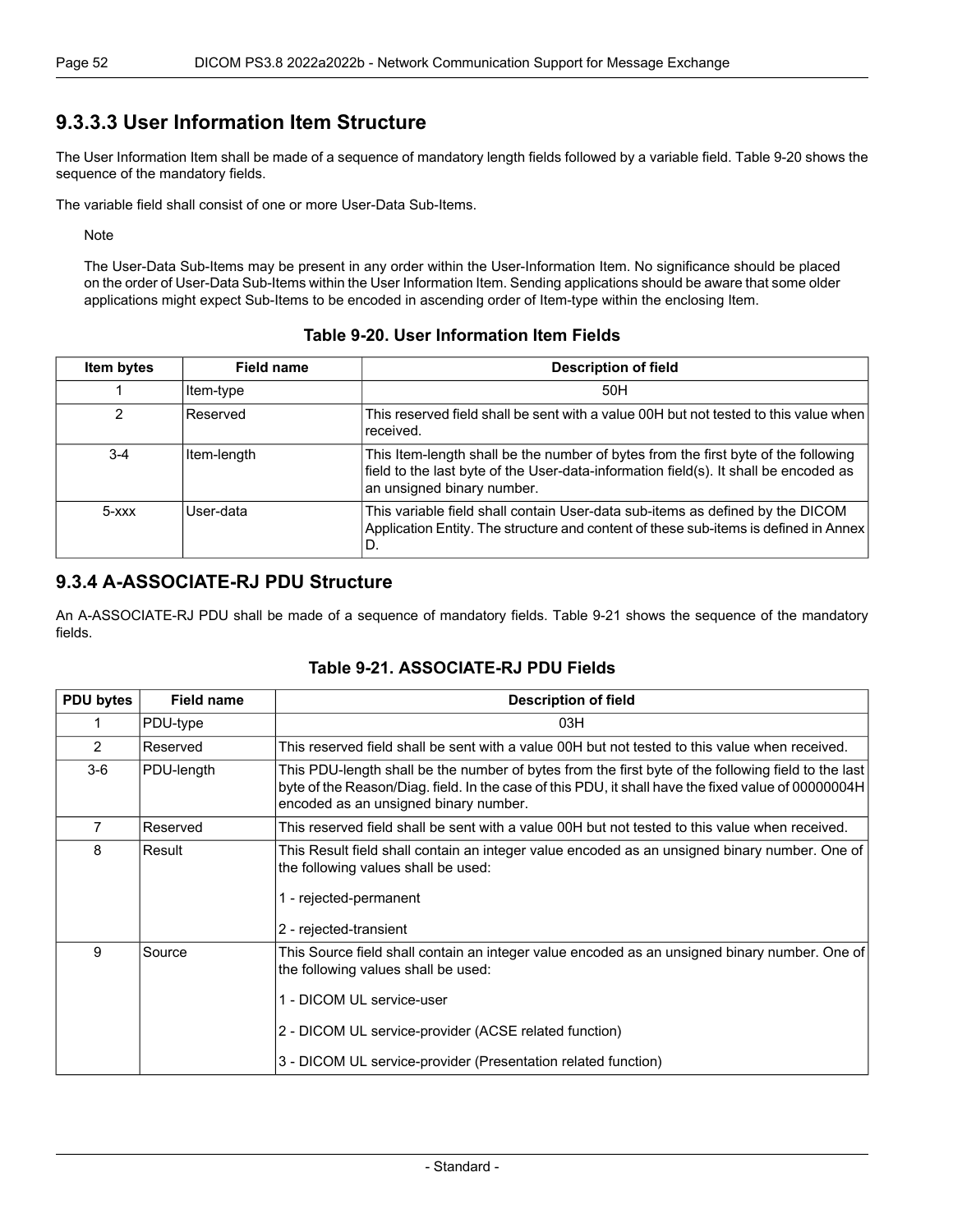| <b>PDU bytes</b> | <b>Field name</b> | <b>Description of field</b>                                                                                                                                                           |
|------------------|-------------------|---------------------------------------------------------------------------------------------------------------------------------------------------------------------------------------|
| 10               | Reason/Diag.      | This field shall contain an integer value encoded as an unsigned binary number. If the Source<br>field has the value (1) "DICOM UL service-user", it shall take one of the following: |
|                  |                   | 1 - no-reason-given                                                                                                                                                                   |
|                  |                   | 2 - application-context-name-not-supported                                                                                                                                            |
|                  |                   | 3 - calling-AE-title-not-recognized                                                                                                                                                   |
|                  |                   | 4-6 - reserved                                                                                                                                                                        |
|                  |                   | 7 - called-AE-title-not-recognized                                                                                                                                                    |
|                  |                   | 8-10 - reserved                                                                                                                                                                       |
|                  |                   | If the Source field has the value (2) "DICOM UL service provided (ACSE related function)", it<br>shall take one of the following:                                                     |
|                  |                   | 1 - no-reason-given                                                                                                                                                                   |
|                  |                   | 2 - protocol-version-not-supported                                                                                                                                                    |
|                  |                   | If the Source field has the value (3) "DICOM UL service provided (Presentation related function)",<br>it shall take one of the following:                                             |
|                  |                   | 0 - reserved                                                                                                                                                                          |
|                  |                   | 1 - temporary-congestio                                                                                                                                                               |
|                  |                   | 2 - local-limit-exceeded                                                                                                                                                              |
|                  |                   | 3-7 - reserved                                                                                                                                                                        |
|                  |                   | Note                                                                                                                                                                                  |
|                  |                   | The reserved fields are used to preserve symmetry with OSI ACSE/Presentation Services<br>and Protocols.                                                                               |

## **9.3.5 P-DATA-TF PDU Structure**

<span id="page-52-0"></span>A P-DATA-TF PDU shall be made of a sequence of mandatory fixed length fields followed by a variable length field. [Table](#page-52-0) 9-22 shows the sequence of the mandatory fields.

The variable data field shall contain one or more Presentation-Data-Value Items.

#### **Table 9-22. P-DATA-TF PDU Fields**

| <b>PDU bytes</b> | <b>Field name</b> | <b>Description of field</b>                                                                                                                                                                     |
|------------------|-------------------|-------------------------------------------------------------------------------------------------------------------------------------------------------------------------------------------------|
|                  | PDU-type          | 04H                                                                                                                                                                                             |
|                  | Reserved          | This reserved field shall be sent with a value 00H but not tested to this value<br>when received.                                                                                               |
| $3-6$            | PDU-length        | This PDU-length shall be the number of bytes from the first byte of the following<br>field to the last byte of the variable field. It shall be encoded as an unsigned<br>binary number.         |
| 7-xxx            |                   | Presentation-data-value Item(s) This variable data field shall contain one or more Presentation-data-value<br>Items(s). For a complete description of the use of this field see Section 9.3.5.1 |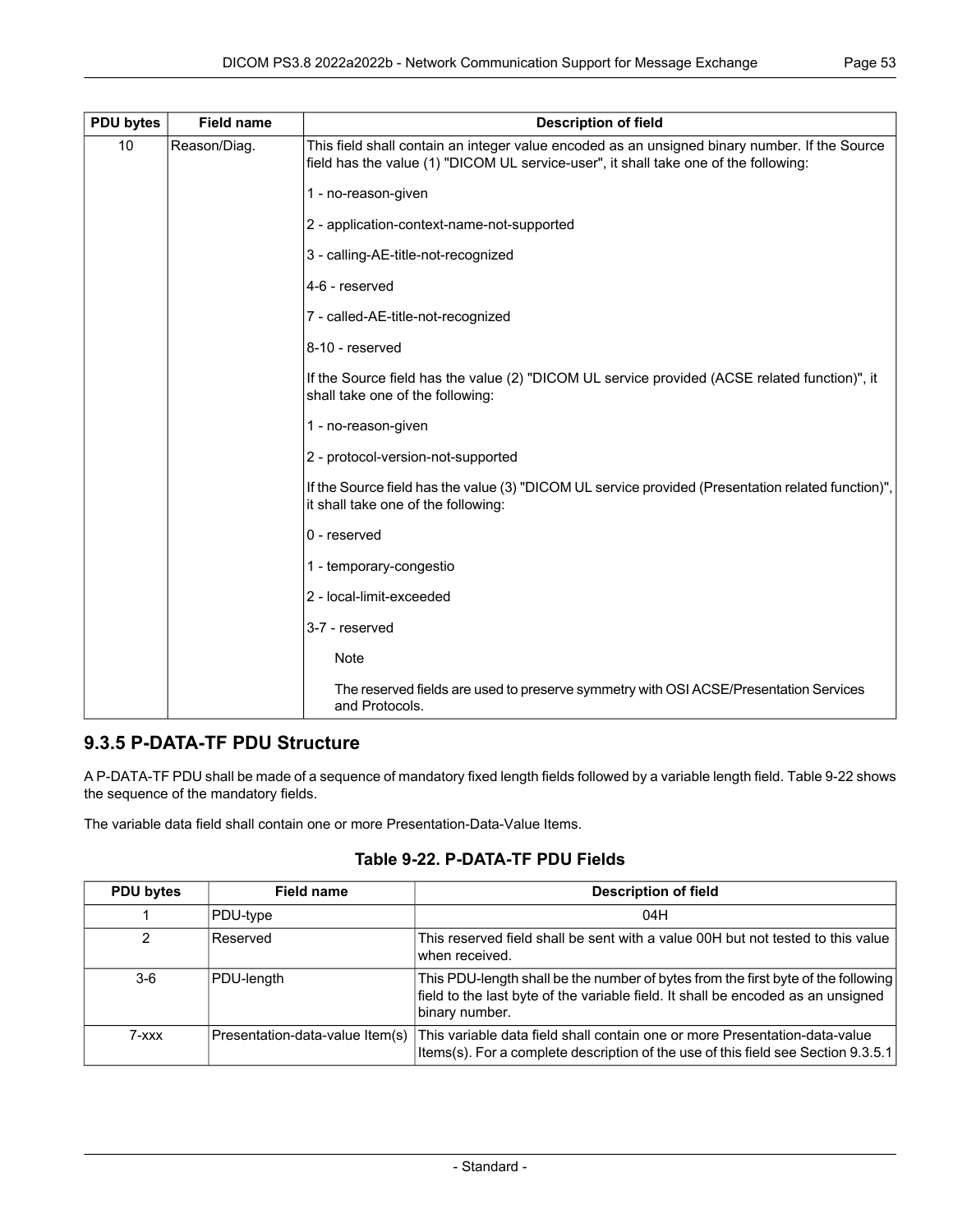## <span id="page-53-0"></span>**9.3.5.1 Presentation Data Value Item Structure**

The Presentation Data Value Item shall be made of a sequence of mandatory fixed length fields followed by one variable length field. [Table](#page-53-1) 9-23 shows the sequence of the fields.

<span id="page-53-1"></span>The variable field shall consist of one Presentation-Data-Value.

| Table 9-23. Presentation-Data-Value Item Fields |  |
|-------------------------------------------------|--|
|-------------------------------------------------|--|

| Item bytes | <b>Field name</b>       | <b>Description of field</b>                                                                                                                                                                                |
|------------|-------------------------|------------------------------------------------------------------------------------------------------------------------------------------------------------------------------------------------------------|
| $1 - 4$    | Item-length             | This Item-length shall be the number of bytes from the first byte of the following field<br>to the last byte of the Presentation-data-value field. It shall be encoded as an<br>unsigned binary number.    |
| 5          | Presentation-context-ID | Presentation-context-ID values shall be odd integers between 1 and 255, encoded<br>as an unsigned binary number. For a complete description of the use of this field<br>see Section 7.1.1.13.              |
| $6 - xxx$  | Presentation-data-value | This Presentation-data-value field shall contain DICOM message information<br>(command and/or Data Set) with a message control header. For a complete<br>description of the use of this field see Annex E. |

## <span id="page-53-2"></span>**9.3.6 A-RELEASE-RQ PDU Structure**

An A-RELEASE-RQ PDU shall be made of a sequence of mandatory fields. [Table](#page-53-2) 9-24 shows the sequence of the fields.

| <b>PDU bytes</b> | Field name | <b>Description of field</b>                                                                                                                                                                                                                     |
|------------------|------------|-------------------------------------------------------------------------------------------------------------------------------------------------------------------------------------------------------------------------------------------------|
|                  | PDU-type   | 05H                                                                                                                                                                                                                                             |
| 2                | Reserved   | This reserved field shall be sent with a value 00H but not tested to this value when<br>received.                                                                                                                                               |
| $3-6$            | PDU-length | This PDU-length shall be the number of bytes from the first byte of the following<br>field to the last byte of the Reserved field. In the case of this PDU, it shall have<br>the fixed value of 00000004H encoded as an unsigned binary number. |
| $7-10$           | Reserved   | This reserved field shall be sent with a value 00000000H but not tested to this<br>value when received.                                                                                                                                         |

#### **Table 9-24. A-RELEASE-RQ PDU Fields**

## <span id="page-53-3"></span>**9.3.7 A-RELEASE-RP PDU Structure**

An A-RELEASE-RP PDU shall be made of a sequence of mandatory fields. [Table](#page-53-3) 9-25 shows the sequence of the fields.

#### **Table 9-25. A-RELEASE-RP PDU Fields**

| <b>PDU bytes</b> | Field name | <b>Description of field</b>                                                                                                                                                                                                                     |
|------------------|------------|-------------------------------------------------------------------------------------------------------------------------------------------------------------------------------------------------------------------------------------------------|
|                  | PDU-type   | 06H                                                                                                                                                                                                                                             |
| 2                | Reserved   | This reserved field shall be sent with a value 00H but not tested to this value when<br>received.                                                                                                                                               |
| 3-6              | PDU-length | This PDU-length shall be the number of bytes from the first byte of the following<br>field to the last byte of the Reserved field. In the case of this PDU, it shall have<br>the fixed value of 00000004H encoded as an unsigned binary number. |
| $7 - 10$         | Reserved   | This reserved field shall be sent with a value 00000000H but not tested to this<br>value when received.                                                                                                                                         |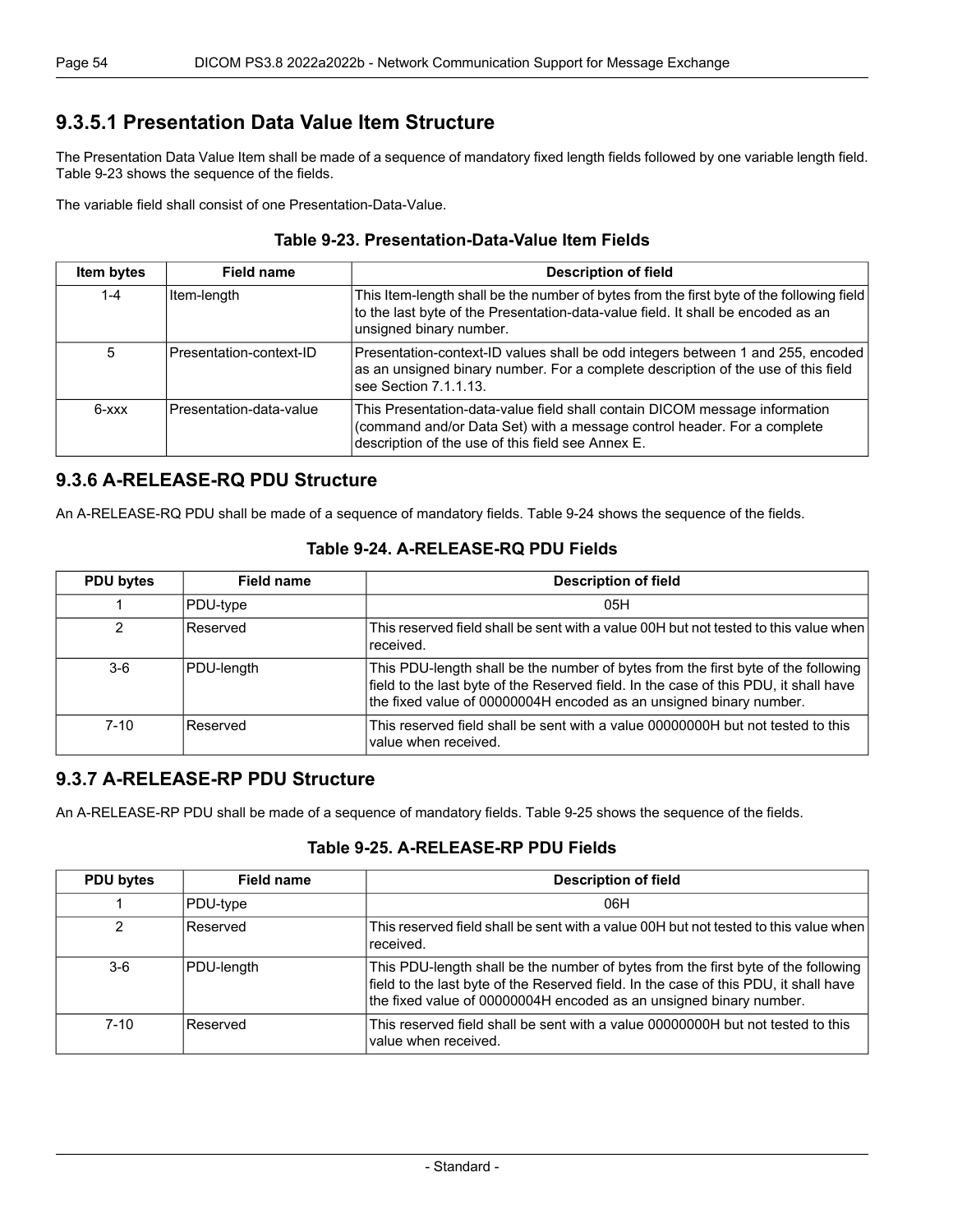## **9.3.8 A-ABORT PDU Structure**

An A-ABORT PDU shall be made of a sequence of mandatory fields. [Table](#page-54-0) 9-26 shows the sequence of the fields.

<span id="page-54-0"></span>The A-ABORT PDU shall support both the A-ABORT Service (user initiated) and the A-P-ABORT Service (provider initiated).

| <b>PDU bytes</b> | <b>Field name</b> | <b>Description of field</b>                                                                                                                                                                                                                     |
|------------------|-------------------|-------------------------------------------------------------------------------------------------------------------------------------------------------------------------------------------------------------------------------------------------|
| 1                | PDU-type          | 07H                                                                                                                                                                                                                                             |
| $\overline{2}$   | Reserved          | This reserved field shall be sent with a value 00H but not tested to this value when received.                                                                                                                                                  |
| $3-6$            | PDU-length        | This PDU-length shall be the number of bytes from the first byte of the following field to the<br>last byte of the Reserved field. In the case of this PDU, it shall have the fixed value of<br>00000004H encoded as an unsigned binary number. |
| $\overline{7}$   | Reserved          | This reserved field shall be sent with a value 00H but not tested to this value when received.                                                                                                                                                  |
| 8                | Reserved          | This reserved field shall be sent with a value 00H but not tested to this value when received.                                                                                                                                                  |
| 9                | Source            | This Source field shall contain an integer value encoded as an unsigned binary number. One<br>of the following values shall be used:                                                                                                            |
|                  |                   | 0 - DICOM UL service-user (initiated abort)                                                                                                                                                                                                     |
|                  |                   | 1 - reserved                                                                                                                                                                                                                                    |
|                  |                   | 2 - DICOM UL service-provider (initiated abort)                                                                                                                                                                                                 |
| 10               | Reason/Diag.,     | This field shall contain an integer value encoded as an unsigned binary number. If the Source<br>field has the value (2) "DICOM UL service-provider", it shall take one of the following:                                                       |
|                  |                   | 0 - reason-not-specified1 - unrecognized-PDU                                                                                                                                                                                                    |
|                  |                   | 2 - unexpected-PDU                                                                                                                                                                                                                              |
|                  |                   | 3 - reserved                                                                                                                                                                                                                                    |
|                  |                   | 4 - unrecognized-PDU parameter                                                                                                                                                                                                                  |
|                  |                   | 5 - unexpected-PDU parameter                                                                                                                                                                                                                    |
|                  |                   | 6 - invalid-PDU-parameter value                                                                                                                                                                                                                 |
|                  |                   | If the Source field has the value (0) "DICOM UL service-user", this reason field shall not be<br>significant. It shall be sent with a value 00H but not tested to this value when received.                                                     |
|                  |                   | <b>Note</b>                                                                                                                                                                                                                                     |
|                  |                   | The reserved fields are used to preserve symmetry with OSI ACSE/Presentation<br>Services and Protocol.                                                                                                                                          |

### **Table 9-26. A-ABORT PDU Fields**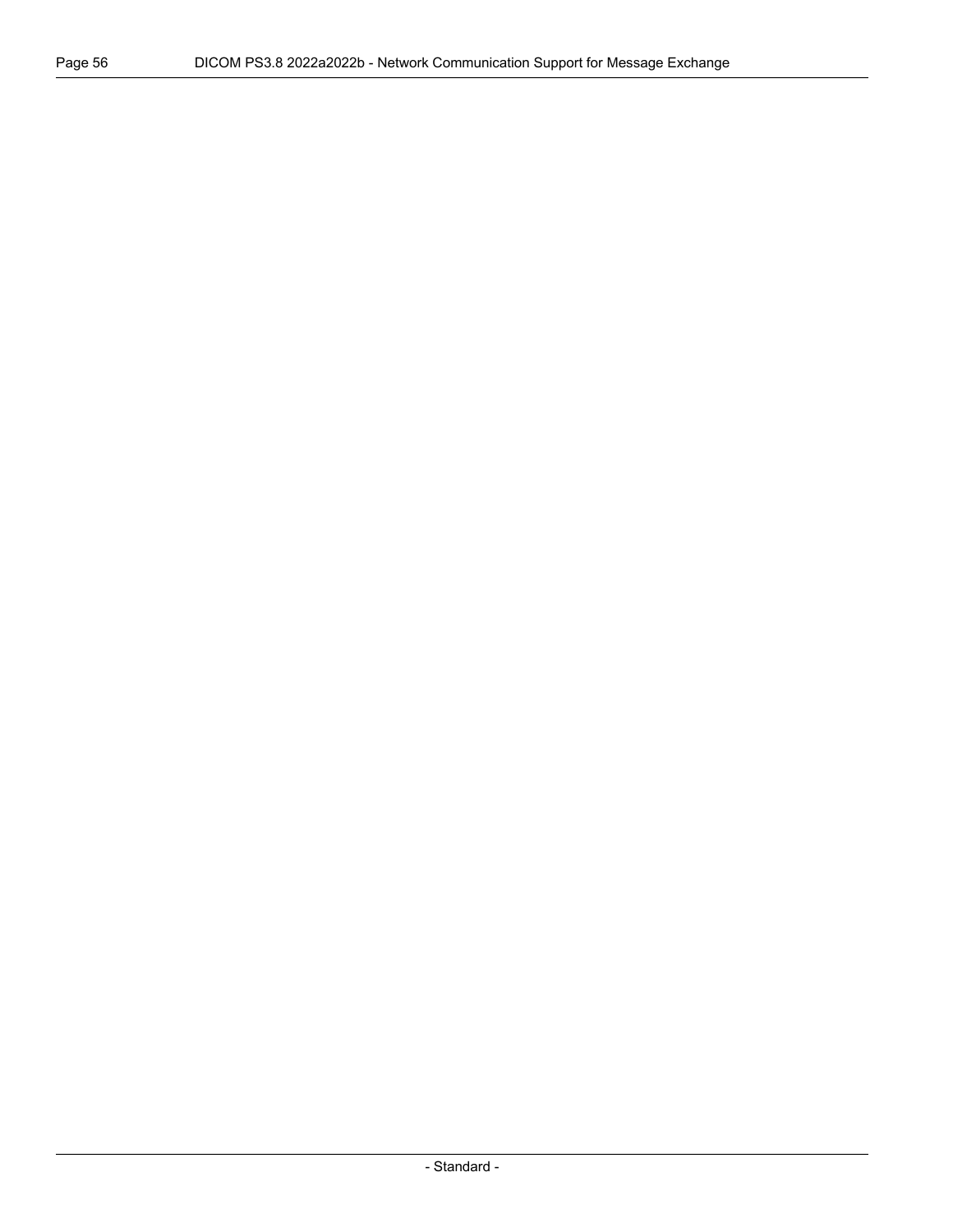# **10 Conformance**

## **10.1 Conformance Requirements**

## <span id="page-56-0"></span>**10.1.1 Retired**

## **10.1.2 TCP/IP Network Communication Support**

An implementation claiming conformance to *DICOM TCP/IP Network Communication Support*shall:

- a. Meet the DICOM Upper Layers Protocol requirements as defined in Section 9.
- b. Use registered Application Context Names, Abstract Syntax Names and Transfer Syntax Names as defined for OSI Object Identifiers (ISO 8824 and ISO 9834-1).

Note

[Annex](#page-68-0) F defines the DICOM Upper Layer Protocol encoding for the Application Context Names, Abstract Syntax Names, and Transfer Syntax Names. ISO 8825 defined encoding is not used.

c. Use one of the published and approved RFCs defining the operation of TCP/IP over specific physical networks.

# **10.2 Conformance Statement**

An implementation claiming conformance to DICOM for communication support in a networked environment shall state DICOM V3.0 TCP/IP Network Communication Support with the list of physical networks and corresponding relevant implementation information. This implies that the conformance requirements defined in [Section](#page-56-0) 10.1.2 are met.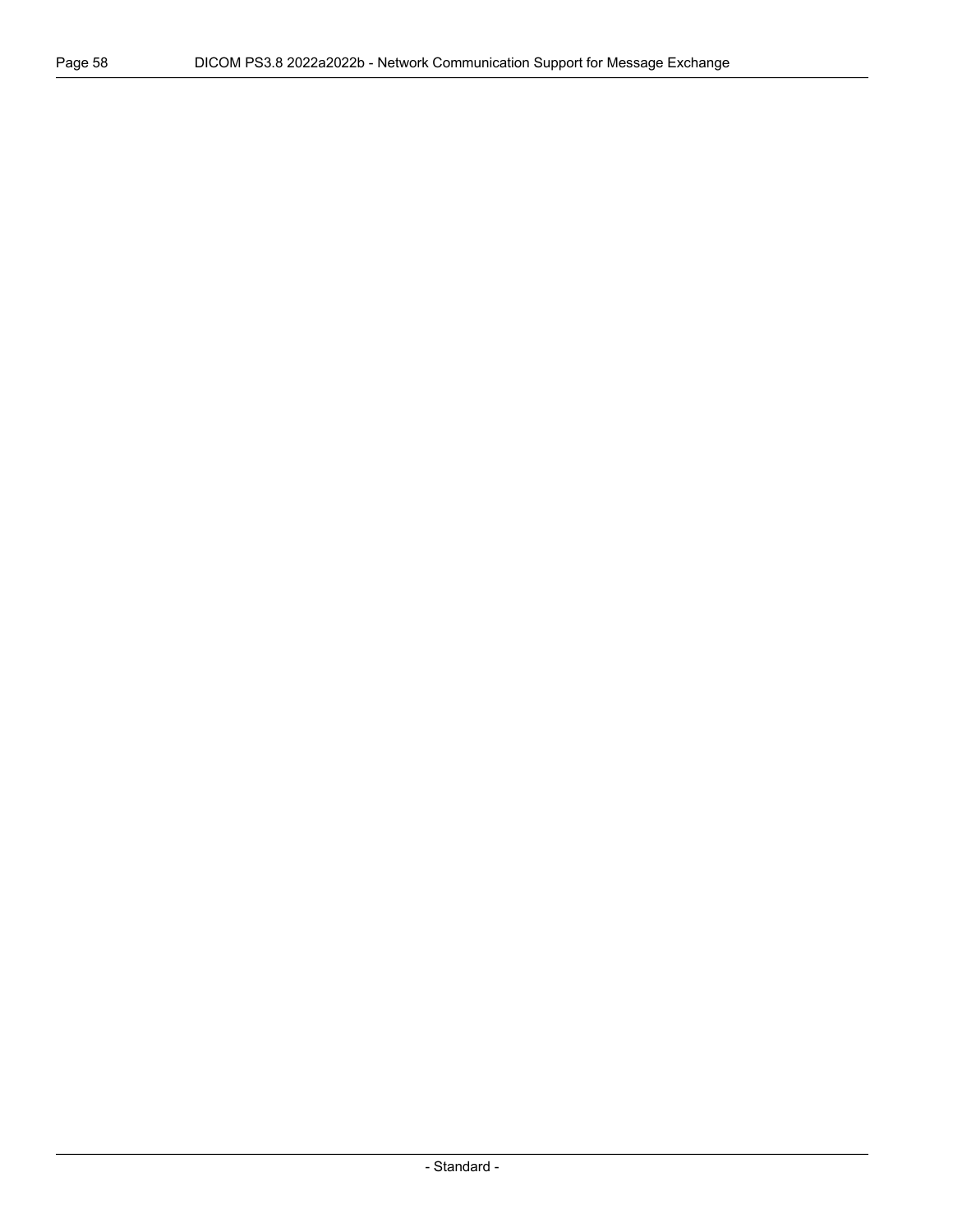# <span id="page-58-0"></span>**A Application Context Names (Informative)**

# **A.1 Application Context Definition**

An application context explicitly defines the set of application service elements, related options and any other information necessary for the interworking of Application Entities on an association. The usage of the application context is defined in [PS3.7](part07.pdf#PS3.7).

Two Application Entities when establishing an association agree on an application context. The requestor of an association proposes an Application Context Name and the acceptor returns either the same or a different Application Context Name. The returned name specifies the application context to be used for this association. The offer of an alternate application context by the acceptor provides a mechanism for limited negotiation. If the requestor cannot operate in the acceptor's application context, it will issue an A-Abort request primitive. Such a negotiation will facilitate the introduction of future versions of the DICOM Application Entity.

# **A.2 DICOM Application Context Name Encoding and Registration**

The Application Context Name structure is based on the OSI Object Identification (numeric form) as defined by ISO 8824. Application Context Names are registered values as defined by ISO 9834-1 to ensure global uniqueness. They are encoded as defined in [Annex](#page-68-0) [F](#page-68-0) when the TCP/IP network communication support is used as defined in Section 9.

## **A.2.1 DICOM Registered Application Context Names**

The organization responsible for the definition and registration of DICOM Application Context Names is NEMA. NEMA guarantees uniqueness for all DICOM Application Context Names. A choice of DICOM registered Application Context Names related to the DICOM Application Entities, as well as the associated negotiation rules, are defined in [PS3.7.](part07.pdf#PS3.7)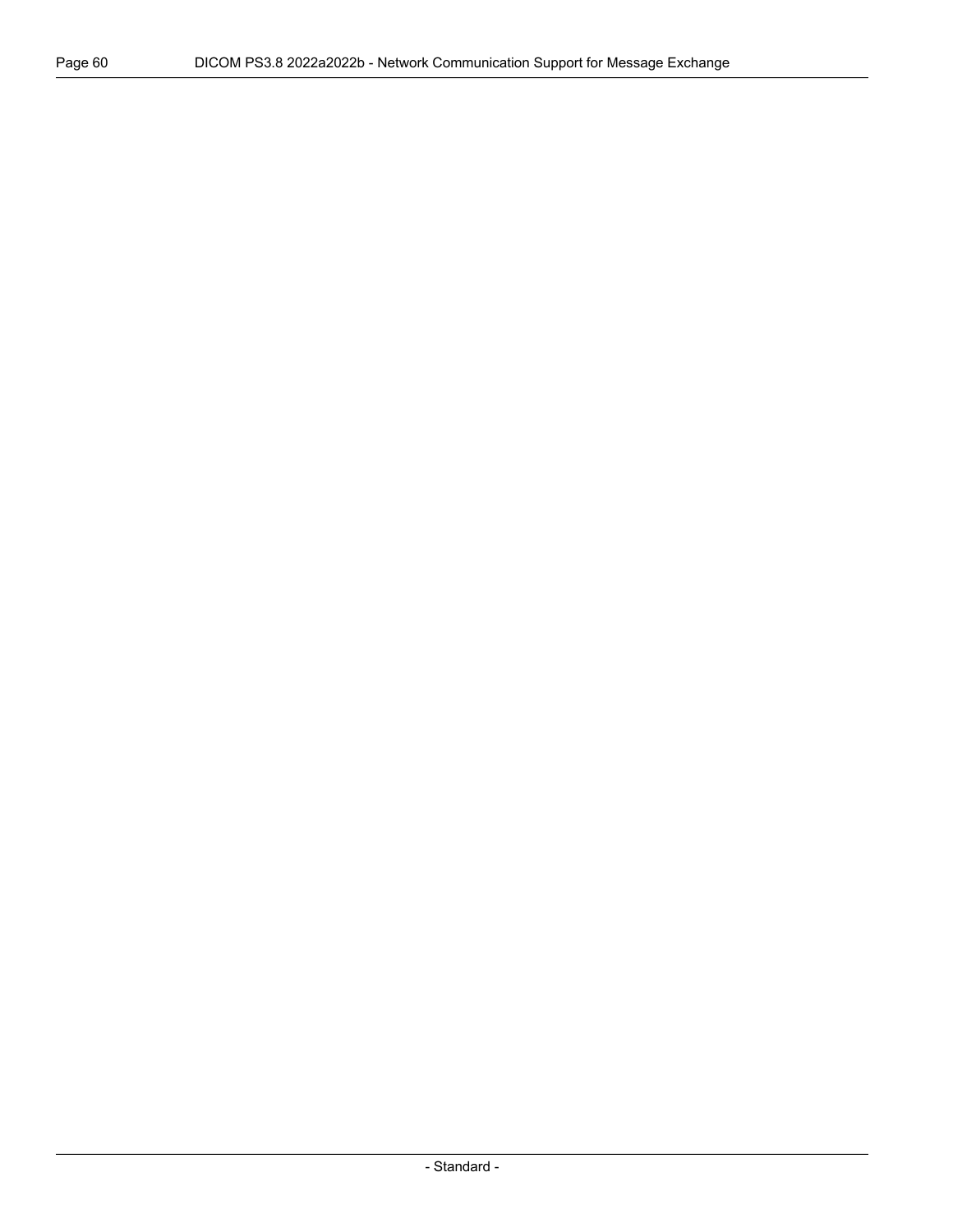# <span id="page-60-0"></span>**B Abstract and Transfer Syntaxes (Informative)**

# **B.1 Abstract Syntax Definition**

An Abstract Syntax is the specification of Application Layer data elements with associated semantics or Application Layer protocol control information by using notation rules that are independent of the encoding technique used to represent them.

#### **Note**

In particular, it allows the communicating Application Entities to negotiate an agreed set of DICOM Data Elements (e.g., from a specific version of the Data Dictionary) and/or Information Object Class definitions.

## **B.2 Transfer Syntax Definition**

A Transfer Syntax is a set of encoding rules able to unambiguously represent the data elements defined by one or more Abstract Syntaxes. In particular, negotiation of Transfer Syntaxes allows the communicating Application Entities to agree on the encoding techniques they are able to support (e.g., byte ordering, compression, etc.).

## **B.3 DICOM Abstract and Transfer Syntax Names Encoding and Registration**

The Abstract and Transfer Syntax Name structure is based on the OSI Object Identification (numeric form) as defined by ISO 8824. Abstract and Transfer Syntax Names are registered values as defined by ISO 9834-1 to ensure global uniqueness. Abstract and Transfer Syntax Names are encoded as defined in ISO 8825 (Object Identifiers of numeric form) when the OSI network communication support is used as defined in Section 8. They are encoded as defined in [Annex](#page-68-0) F when the TCP/IP network communication support is used as defined in Section 9.

## **B.3.1 DICOM Registered Abstract and Transfer Syntax Names**

The organization responsible for the definition and registration of DICOM Abstract and Transfer Syntax Names is NEMA. NEMA guarantees uniqueness for all DICOM Abstract and Transfer Syntax Names. A choice of DICOM registered Abstract and Transfer Syntax Names related to a specific version of the DICOM Application Entities, as well as the associated negotiation rules, are defined in [PS3.4](part04.pdf#PS3.4) for Abstract Syntaxes and [PS3.5](part05.pdf#PS3.5) for Transfer Syntaxes.

## **B.3.2 Privately Defined Abstract and Transfer Syntax Names**

Privately defined Abstract and Transfer Syntax Names may also be used, however, they will not be registered by NEMA. Organizations that define private Abstract and Transfer Syntax Names are responsible to obtain their proper registration defined for OSI Object Identifiers. National Standards Organizations representing a number of countries (e.g., UK, France, Germany, Japan, USA, etc.) to the International Standards Organization act as a registration authority as defined by ISO 9834-1.

#### **Note**

For example, in the USA, ANSI assigns (for a fee) Organization Identifiers to any requesting organization. This identifier is made of a series of four numeric components; 1 (identifies ISO), 2 (identifies the ISO member bodies branch), 840 (identifies ANSI as the ISO member body representing the USA), and xxxxxx (identifies a specific organization and is issued by ANSI). Such an identifier may be used by the identified organization as a root to which it may add a suffix made of one or more numeric components. The identified organization accepts the responsibility to properly register these suffixes to ensure uniqueness.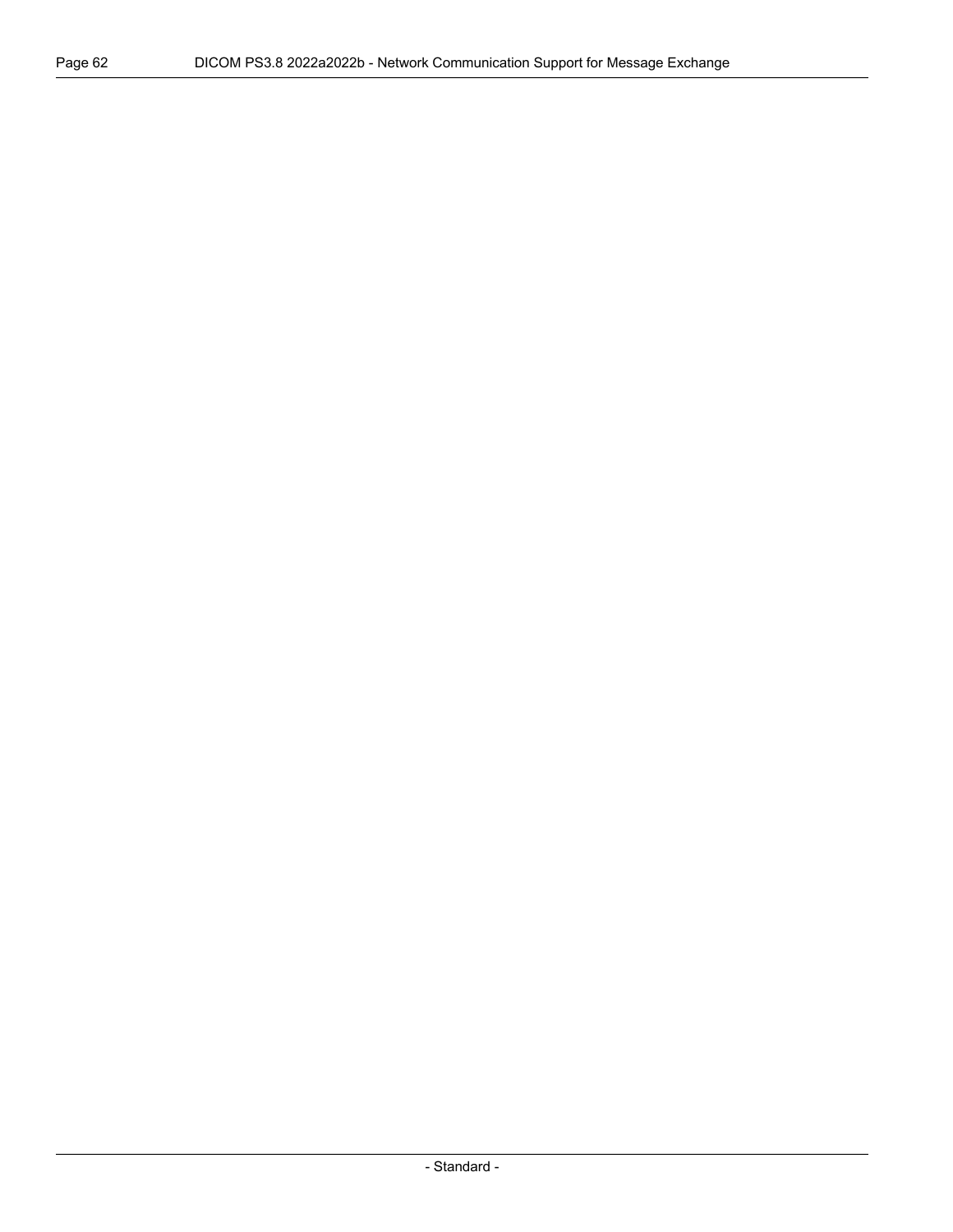# **C DICOM Addressing (Normative)**

## **C.1 DICOM Application Entity Titles**

A DICOM Application Entity Title uniquely identifies a service or application on a specific system in the network. Application Entity Titles are independent of network topology so a device may be physically moved while its corresponding Application Entity Title may remain the same. See [PS3.5](part05.pdf#PS3.5) for the encoding of DICOM Application Entity Titles.

Note

DICOM Application Entity Title was called Logical Address in the ACR-NEMA Standard.

DICOM Application Entity Titles are used in three instances of communication:

- a. to identify the Called/Calling Application Entities. They are used to establish an association and to ensure that the association is established with the expected application.
- b. to identify the originator and intended destination of DICOM Retrieve Services (see [PS3.4](part04.pdf#PS3.4)). They are conveyed in DICOM Commands with messages of the DIMSE C-MOVE and C-STORE Services exchanged over an established association.
- c. to identify the location of a Retrieve Service SCP for one or more SOP Instances. They are conveyed in DICOM DataSets of various services.

## **C.2 Naming and Addressing Usage Rules**

DICOM Application Entity Titles are used in the Called/Calling Application Entity Title fields of the Upper Layer Service, in the Move Destination and Move Originator Application Entity Title data elements in the DICOM Message Command Set, and in various Attributes of the DICOM Message Data Set.

Note

- 1. A single Application Entity Title can be associated with multiple network addresses assigned to a single system (e.g., multi-homed host).
- 2. A single Application Entity Title can be associated with multiple TCP Ports using the same or different IP Addresses.
- 3. A single network access point (IP Address and TCP Port) can support multiple Application Entity Titles.

A DICOM system on a network may support several application processes identified by different DICOM Application Entity Titles.

Upon receiving an association request, the Called Application Entity Title shall be validated so an association can be rejected when the corresponding local application does not exist.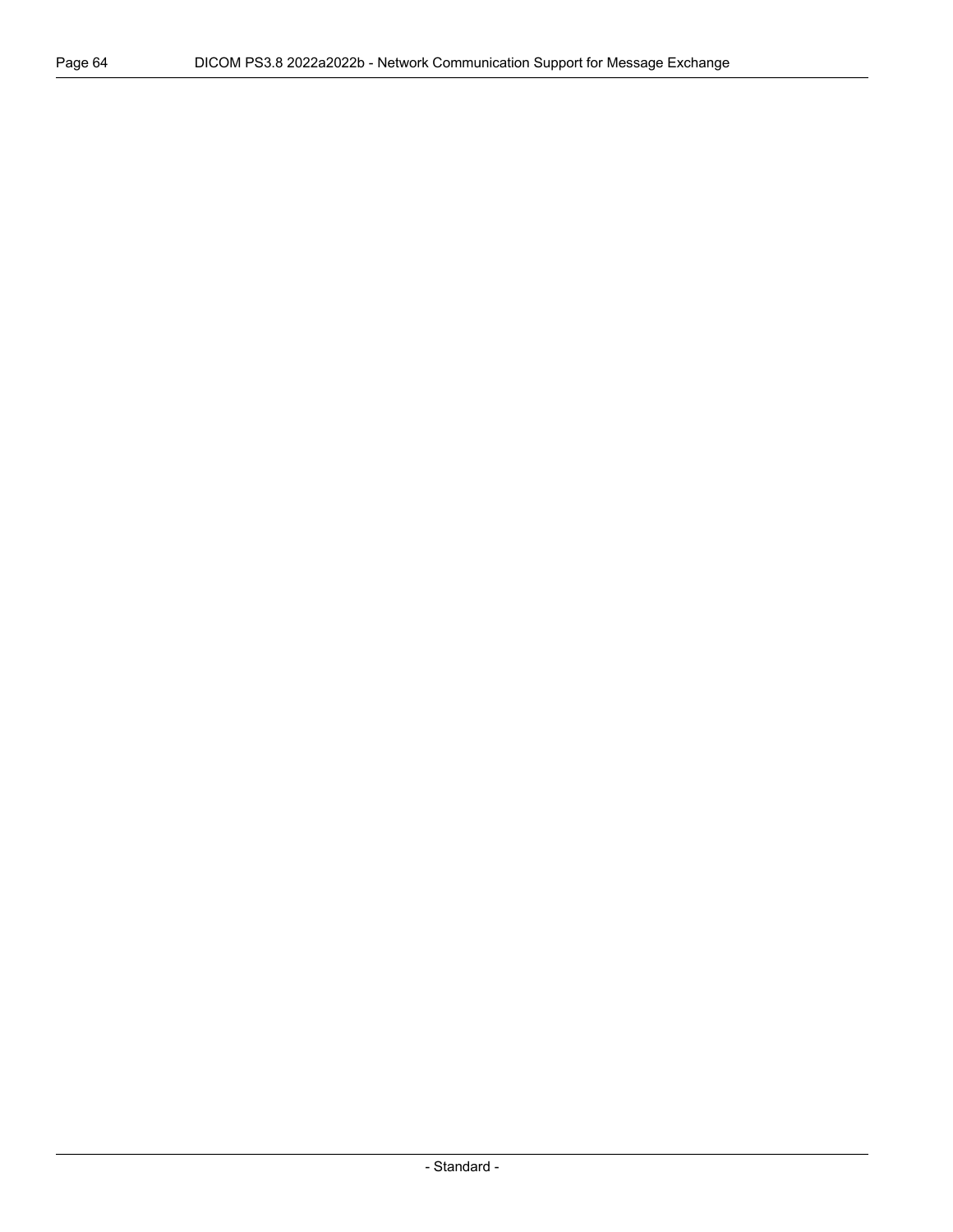# <span id="page-64-0"></span>**D Use and Format of the A-ASSOCIATE User Information Parameter (Normative)**

This parameter allows for the negotiation of a number of features related to the communication of DICOM Application Entities at as sociation establishment.

# **D.1 Maximum Length Negotiation**

This negotiation allows the receivers to limit the size of the Presentation Data Values List parameters of each P-DATA Indication. The association-requestor shall specify in the user information parameter of the A-ASSOCIATE request primitive the maximum length in bytes for the PDV list parameter it is ready to receive in each P-DATA indication. The association-acceptor shall ensure in its fragmentation of the DICOM Messages that the list of PDVs included in each P-DATA request does not exceed this maximum length. Likewise, the association-acceptor can specify in the user information parameter of A-ASSOCIATE response primitive the maximum length in bytes for the PDV list parameter it is ready to receive in each P-DATA indication. The association-requestor shall ensure in its fragmentation of the DICOM Messages that the list of PDVs included in each P-DATA request does not exceed this maximum length. Different maximum lengths can be specified for each direction of data flow on the association.

The Maximum Length Item support is required for all DICOM V3.0 conforming implementations.

## **D.1.1 Maximum Length Sub-Item Structure (A-ASSOCIATE-RQ)**

<span id="page-64-1"></span>The Maximum Length Sub-Item shall be made of a sequence of mandatory fixed length fields. Only one Maximum Length Sub-Item shall be present in the User Data information in the A-ASSOCIATE-RQ. [Table](#page-64-1) D.1-1 shows the sequence of the mandatory fields.

| Item bytes | <b>Field name</b> | <b>Description of field</b>                                                                                                                                                                                                                                                                                                                                                                                                                                                                                                                                                                            |
|------------|-------------------|--------------------------------------------------------------------------------------------------------------------------------------------------------------------------------------------------------------------------------------------------------------------------------------------------------------------------------------------------------------------------------------------------------------------------------------------------------------------------------------------------------------------------------------------------------------------------------------------------------|
|            | Item-type         | 51H                                                                                                                                                                                                                                                                                                                                                                                                                                                                                                                                                                                                    |
| 2          | Reserved          | This reserved field shall be sent with a value 00H but not tested to this value when received.                                                                                                                                                                                                                                                                                                                                                                                                                                                                                                         |
| $3 - 4$    | Item-length       | This Item-length shall be the number of bytes from the first byte of the following field to<br>the last byte of the Maximum-length-received field. In the case of this Item, it shall have<br>the fixed value of 00000004H encoded as an unsigned binary number.                                                                                                                                                                                                                                                                                                                                       |
| $5 - 8$    |                   | Maximum-length-received This parameter allows the association-requestor to restrict the maximum length of the<br>variable field of the P-DATA-TF PDUs sent by the acceptor on the association once<br>established. This length value is indicated as a number of bytes encoded as an unsigned<br>binary number. The value of (0) indicates that no maximum length is specified. This<br>maximum length value shall never be exceeded by the PDU length values used in the<br>PDU-length field of the P-DATA-TF PDUs received by the association-requestor. Otherwise,<br>it shall be a protocol error. |

## **Table D.1-1. Maximum Length Sub-Item Fields (A-ASSOCIATE-RQ)**

## <span id="page-64-2"></span>**D.1.2 Maximum Length Sub-Item Structure (A-ASSOCIATE-AC)**

The Maximum Length Sub-Item shall be made of a sequence of mandatory fixed length fields. Only one Maximum Length Sub-Item shall be present in the User Data information in the A-ASSOCIATE-AC. [Table](#page-64-2) D.1-2 shows the sequence of the mandatory fields.

| <b>Item bytes</b> | Field name  | <b>Description of field</b>                                                                                                                                                                                                                                      |
|-------------------|-------------|------------------------------------------------------------------------------------------------------------------------------------------------------------------------------------------------------------------------------------------------------------------|
|                   | ltem-type   | 51H                                                                                                                                                                                                                                                              |
| 2                 | l Reserved  | This reserved field shall be sent with a value 00H but not tested to this value when received.                                                                                                                                                                   |
| $3 - 4$           | Item-length | This Item-length shall be the number of bytes from the first byte of the following field to<br>the last byte of the Maximum-length-received field. In the case of this Item, it shall have<br>the fixed value of 00000004H encoded as an unsigned binary number. |

### **Table D.1-2. Maximum Length Sub-Item Fields (A-ASSOCIATE-AC)**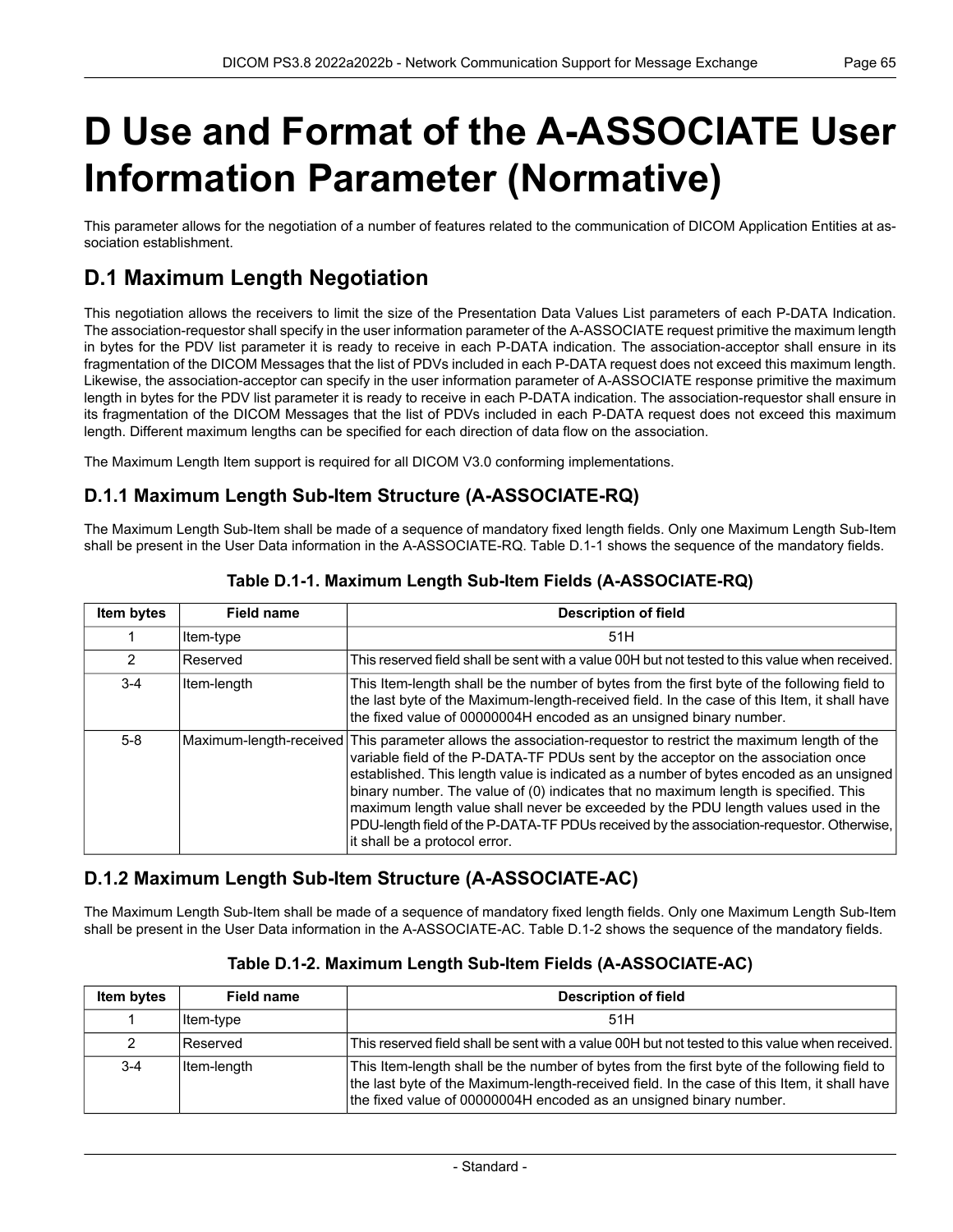| <b>Item bytes</b> | Field name | <b>Description of field</b>                                                                                                                                                                                                                                                                                                                                                                                                                                                                                                                                                                           |
|-------------------|------------|-------------------------------------------------------------------------------------------------------------------------------------------------------------------------------------------------------------------------------------------------------------------------------------------------------------------------------------------------------------------------------------------------------------------------------------------------------------------------------------------------------------------------------------------------------------------------------------------------------|
| $5 - 8$           |            | Maximum-length-received This parameter allows the association-acceptor to restrict the maximum length of the<br>variable field of the P-DATA-TF PDUs sent by the requestor on the association once<br>established. This length value is indicated as a number of bytes encoded as an unsigned<br>binary number. The value of (0) indicates that no maximum length is specified. This<br>maximum length value shall never be exceeded by the PDU length values used in the<br>PDU-length field of the P-DATA-TF PDUs received by the association-acceptor. Otherwise,<br>it shall be a protocol error. |

## **D.2 Extended User Information Negotiation**

The user information parameter, of the A-ASSOCIATE primitive, can be extended to support the negotiation needs of DICOM Applic ation Entities using the UL Service. This will result in the definition of specific user information sub-items. These sub-items shall be assigned unique item-type values registered in [PS3.7](part07.pdf#PS3.7).

Note

- 1. The values of the Sub-Items types in the User Information Field are assigned by this Standard in the range of 51H through FFH. Sub-Item values are defined by [PS3.7](part07.pdf#PS3.7) and [PS3.8](#page-0-0).
- 2. Succeeding editions of the Standard may define additional user information Sub-Items in a manner that does not affect the semantics of previously defined Sub-Items. Association acceptors compliant to an earlier edition of the Standard are required to ignore such unrecognized user information Sub-Items and not reject an Association because of their presence.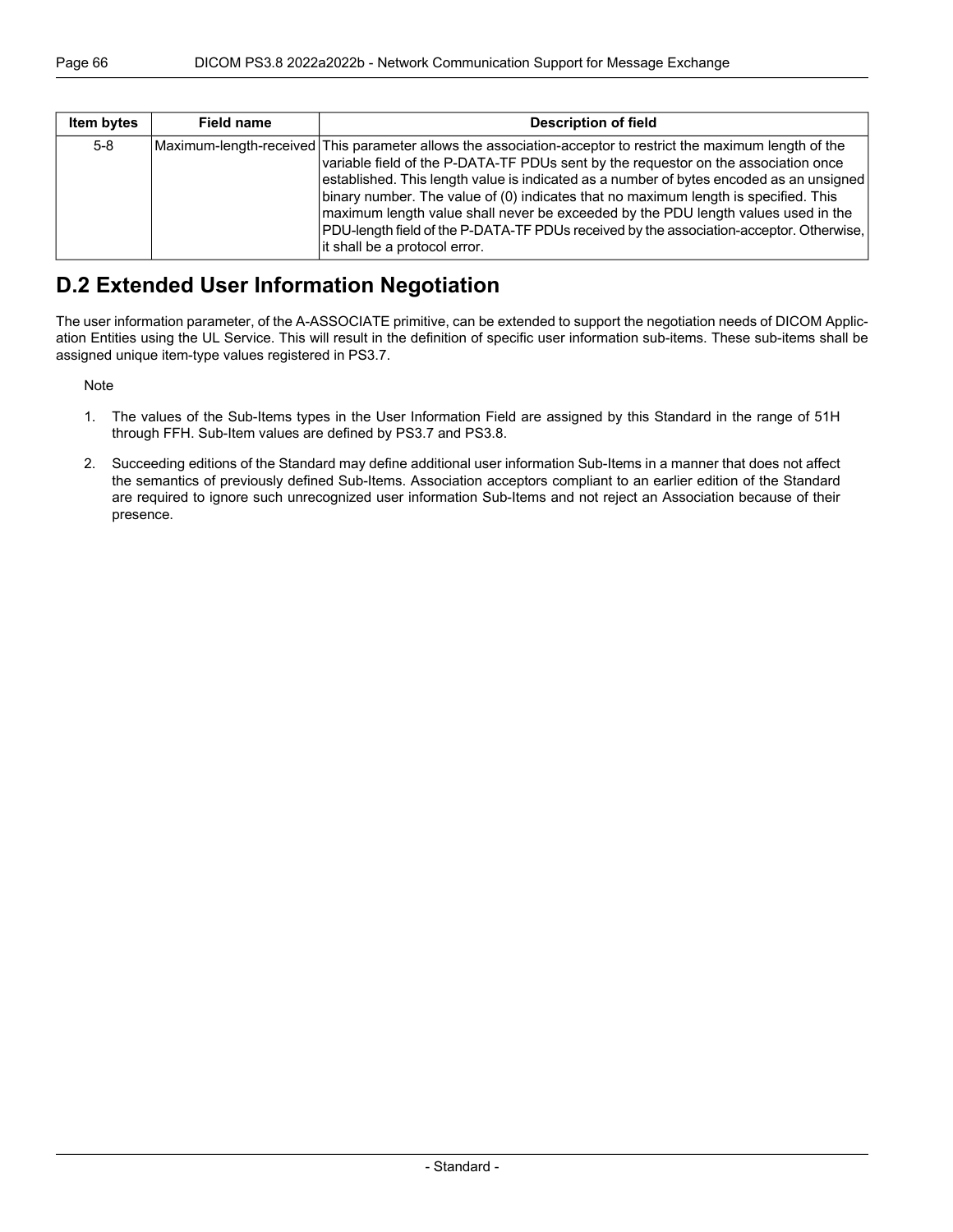# <span id="page-66-0"></span>**E Usage of the P-DATA Service By the DICOM Application Entity (Normative)**

This Annex specifies how DICOM messages are encapsulated into the P-DATA Service by the DICOM Application Entity.

## **E.1 Encapsulation Rules**

DICOM Messages are encapsulated in P-DATA request primitives as the user data of Presentation Data Values (PDV). A DICOM Message is fragmented in Command Fragments and Data Fragments, each placed in a PDV. The same presentation context shall be used for every fragment of the same message (i.e., same Presentation Context ID for the user data of the PDVs containing the fragments of a same message). A PDV User Data parameter shall contain one and only one fragment (either Command or Data) preceded by a Message Control Header. This header will indicate:

- a. whether the fragment is of the Command or Data type
- b. whether the fragment is or is not the last fragment of a Command/Data Stream of a DICOM Message

A P-DATA request PDV List parameter shall contain one or more such PDV(s) (Message Control Header and a complete message fragment). Each PDV is wholly contained in a given P-DATA request primitive and does not span across several P-DATA request primitives. The PDVs contained in a P-DATA request primitive shall be related to the same DICOM message. Each fragment of a message shall consist of an even number of bytes.

Note

- 1. No padding is necessary as [PS3.5](part05.pdf#PS3.5) defines messages on an even byte boundary.
- 2. The above rules state that each fragment contained in a PDV shall consist of an even number of bytes (only). Therefore, encoding such as Group Number, Element Number, Value Length, etc. (as defined by the DICOM Application Entity, see [PS3.5](part05.pdf#PS3.5)) is not guaranteed to be within the same PDV.

The fragmentation of any message results in a series of PDVs that shall be sent, on a given association, by a corresponding series of P-DATA requests preserving the ordering of the fragments of any message. Furthermore, no fragments of any other message shall be sent until all fragments of the current message have been sent (i.e., interleaving of fragments from different messages is not per mitted).

It is strongly recommended that two consecutive PDVs in the same P-DATA Request primitive (therefore containing fragments of the same message using the same Presentation Context ID) do not contain two message Control Headers with the same type (Command or Data). These should have been combined in a single PDV by the sender. However, receivers must be able to receive and process such PDVs.

#### **Note**

The above rules allow the sending in the same P-DATA request/indication of a Command fragment in the first PDV (with the last fragment flag set) followed by a Data Fragment in the second PDV (with the last fragment flag set or not). In partic ular, if the negotiated maximum length for the PDV List parameter of the P-DATA request is sufficient to hold a complete message, a single P-DATA request can be used to exchange an entire message.

Individual PDVs shall not be sent with Presentation-data-value fields consisting only of a single byte containing a Message Control Header, but without any other content in the fragment. These should have been combined with the preceding or succeeding PDVs by the sender.

Note

Even though the above rules prohibit the sending of an "empty" PDV (such as with the last fragment flag set), it is recommended that receivers be able to receive and process such PDVs.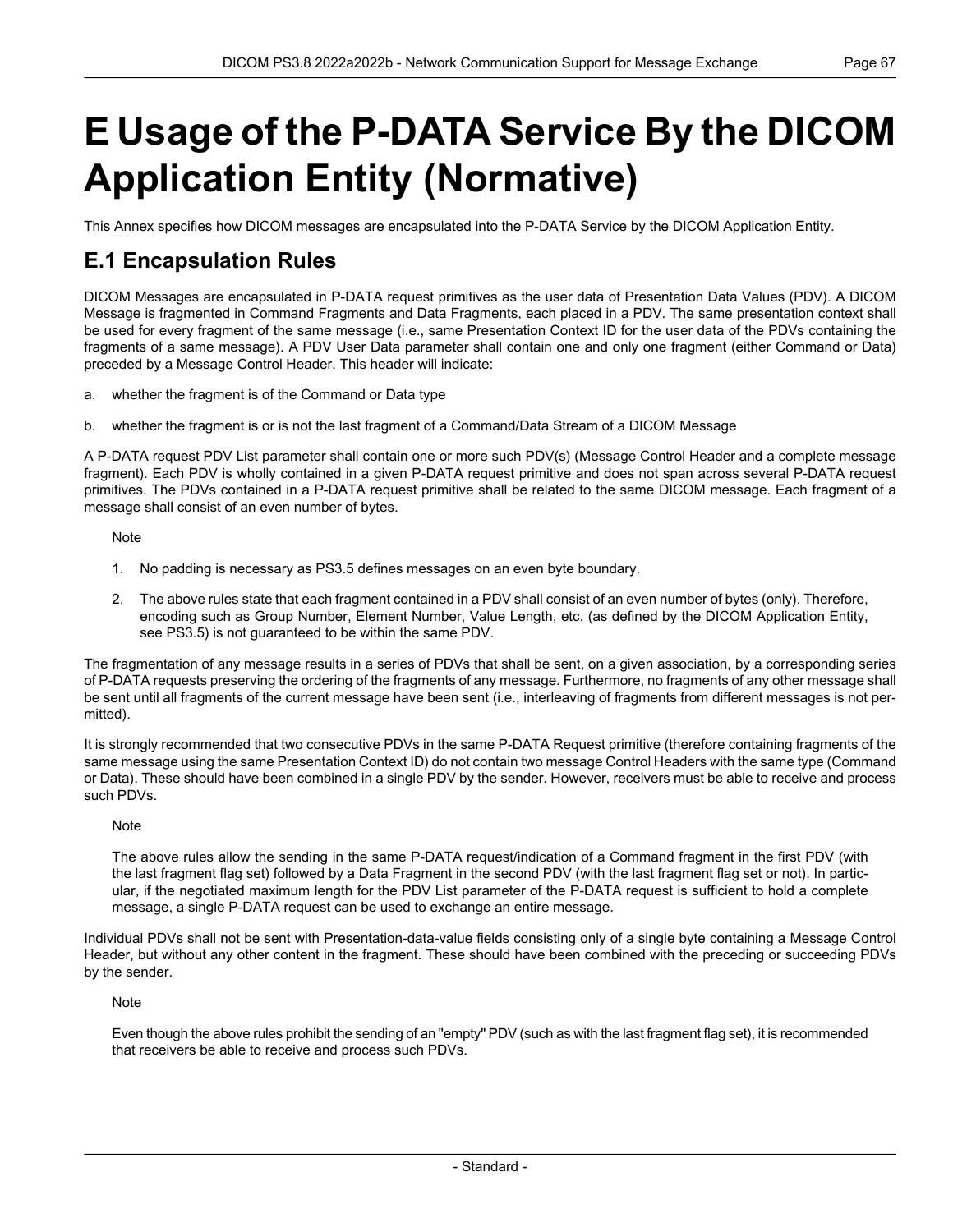## **E.2 Message Control Header Encoding**

The Message Control Header is located in front of each DICOM message fragment (see [Figure](#page-67-0) E.2-1). Its presence is mandatory for all DICOM Abstract Syntaxes (see [Annex](#page-60-0) B for further discussion on Abstract Syntaxes).

The Message Control Header shall be made of one byte with the least significant bit (bit 0) taking one of the following values:

- a. If bit 0 is set to 1, the following fragment shall contain Message Command information.
- b. If bit 0 is set to 0, the following fragment shall contain Message Data Set information.

The next least significant bit (bit 1) shall be defined by the following rules:

- a. If bit 1 is set to 1, the following fragment shall contain the last fragment of a Message Data Set or of a Message Command.
- b. If bit 1 is set to 0, the following fragment does not contain the last fragment of a Message Data Set or of a Message Command.

Bits 2 through 7 are always set to 0 by the sender and never checked by the receiver.

#### Note

<span id="page-67-0"></span>The Message Control Header, in the Transport data flow, is the 1st byte in each PDV. The Transfer Syntax, negotiated at association establishment, defines the encoding for the Command/Data fragment.



**Figure E.2-1. Presentation Data Value and the Message Control Header**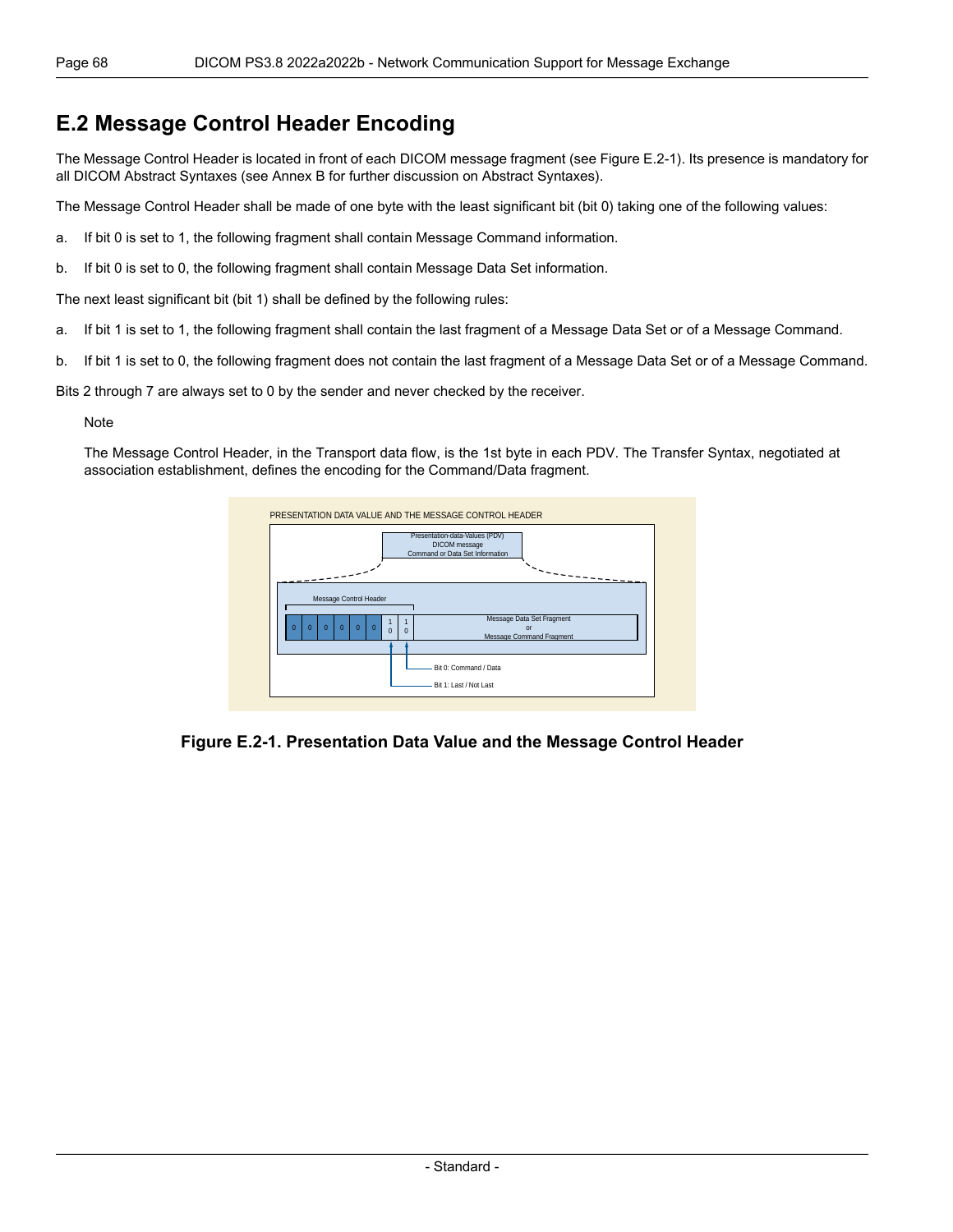# <span id="page-68-0"></span>**F DICOM UL Encoding Rules for Application Contexts, Abstract Syntaxes, Transfer Syntaxes (Normative)**

# **F.1 Encoding Rules**

Application Context Names, Abstract Syntax Names, Transfer Syntax Names, and Service Class UIDs are OSI Object Identifiers in a numeric form as defined by ISO 8824. The encoding of these names in the DICOM UL protocol is specified in this Annex.

Each component of a Name or UID is encoded as an ISO 646:1990-Basic G0 Set Numeric String of bytes (characters 0-9). Leading 0's of each component are not significant and shall not be sent. Components shall not be padded. Components shall be separated by the character "." (2EH). "Null" components (no numeric value between two separators) shall not exist. Components with the value zero (0) shall be encoded as (nnn.0.ppp). No separator nor padding shall be present before the first digit of the first component or after the last digit of the last component.

**Note** 

- 1. The string "1.2.840.123456.0.21.4" encoded as an ISO 646:1990-Basic G0 Set character string conveys the following UID or Name with the following sequence of Object Identifier components: { (1), (2), (840), (123456), (0), (21), (4) }.
- 2. The above rules have been made to simplify performing the comparison of UIDs.

DICOM Application Context Names (root plus suffix) shall not exceed 64 total characters (digits and separators between components).

DICOM Abstract and Transfer Syntax Names (root plus suffix) shall not exceed 64 total characters (digits and separators between components).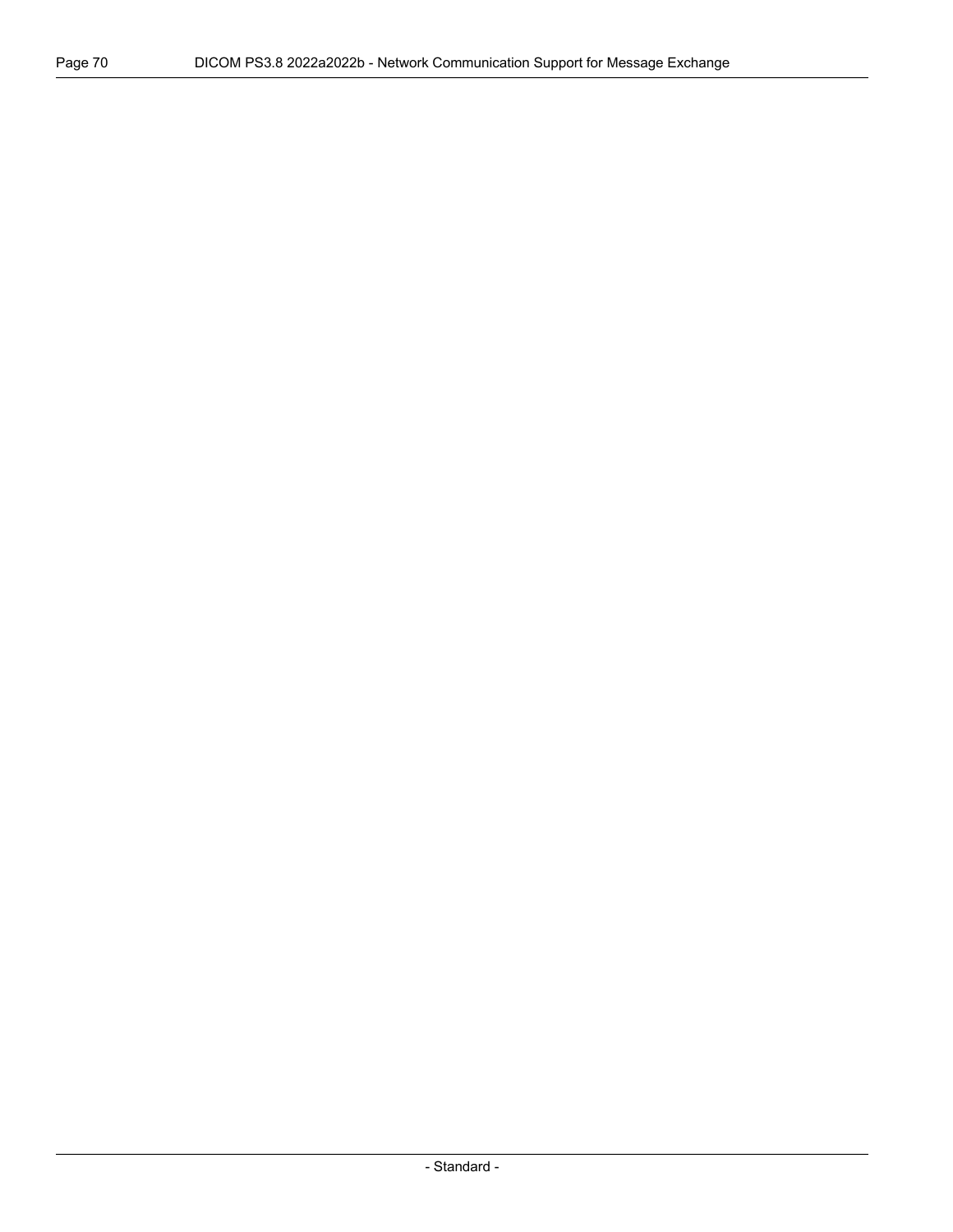# **G Overview of the OSI Layer and Services Concepts (Informative)**

In a layered communication model, such as the OSI 7 layer reference model, each layer uses the service provided by the layer imme diately below. The operation of a protocol layer on top of the lower layer service provides a new service to the layer above. The service is the "glue" between the layers of protocols.

<span id="page-70-0"></span>Services describe the resulting effects of the operation of a protocol without requiring knowledge of the detailed specifications of the protocol itself. A protocol specifies a horizontal dialogue between two computing systems across a network, while a service describes a vertical relationship within a system. See [Figure](#page-70-0) G-1.



## **Figure G-1. Relationship of Services to Protocol**

The OSI Upper Layer Service is described by a number of service primitives. They each model one of the functional interactions between the service-user in the layer above and the service-provider. In the context of this Standard, the service-user is called the DICOM Application Service Element. The service-provider is called the Upper Layer and performs the Upper Layer Protocol.

**Note** 

The OSI UL Services defined in this Standard are provided by the DICOM Upper Layer Protocol for TCP/IP (Section 9).

These service primitives cross the layer boundary at what is called a Service Access Point (SAP). In most cases a direct relationship exists between service primitives in two Application Entities (AEs). This is reflected in the names of these primitives:

- a. A request primitive in System A induces an indication primitive in System B.
- b. If an indication primitive in System B requires a reply, a response primitive may be issued at the Service Access Point (SAP) in System B. This response primitive will induce a confirmation primitive in System A.

The different types of service primitives and their relationship are shown in [Figure](#page-71-0) G-2. The dotted lines represent the exchange of Protocol Data Units that are triggered by request/response primitives or generated indication/confirmation primitives.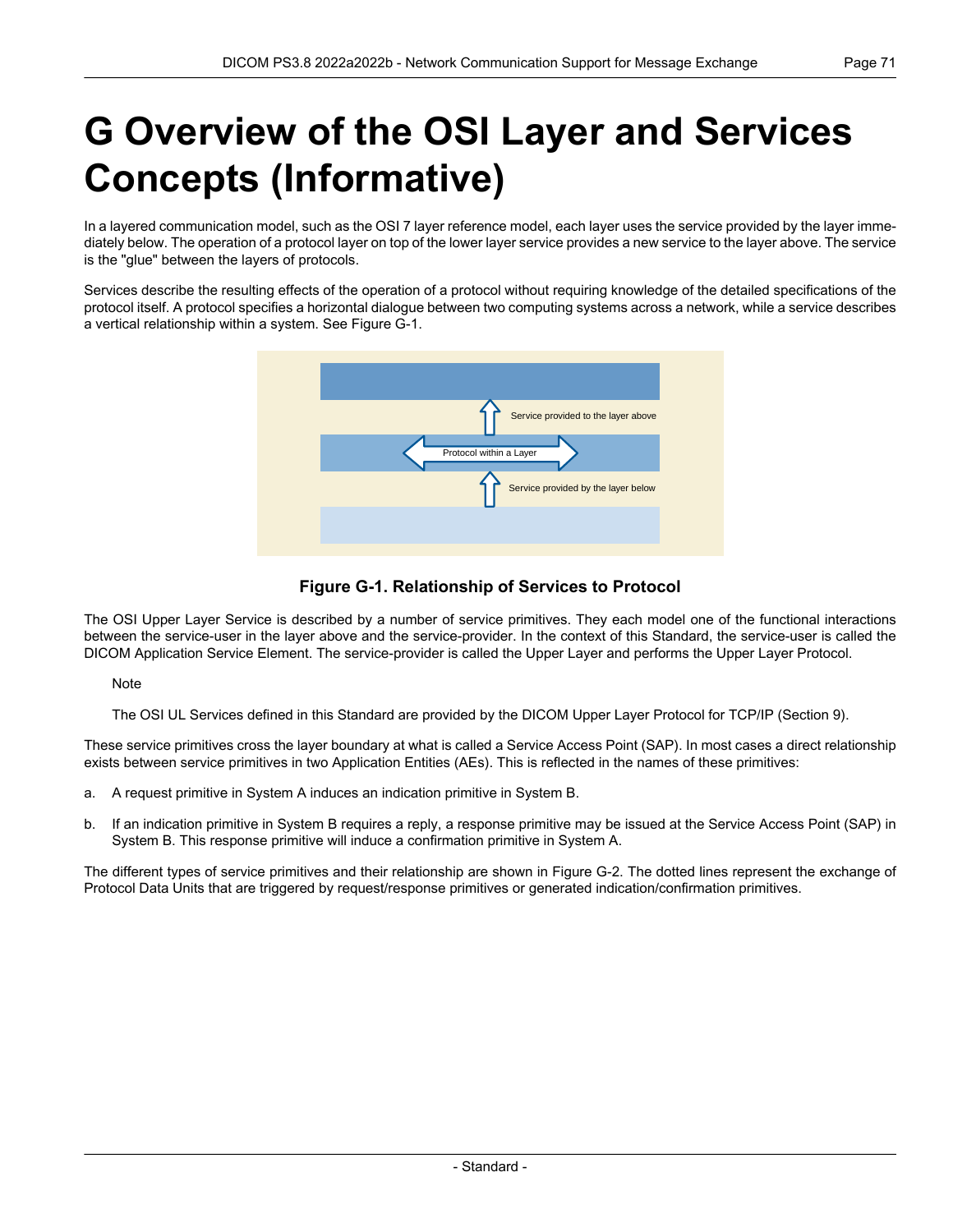<span id="page-71-0"></span>

**Figure G-2. Service Description Conventions**